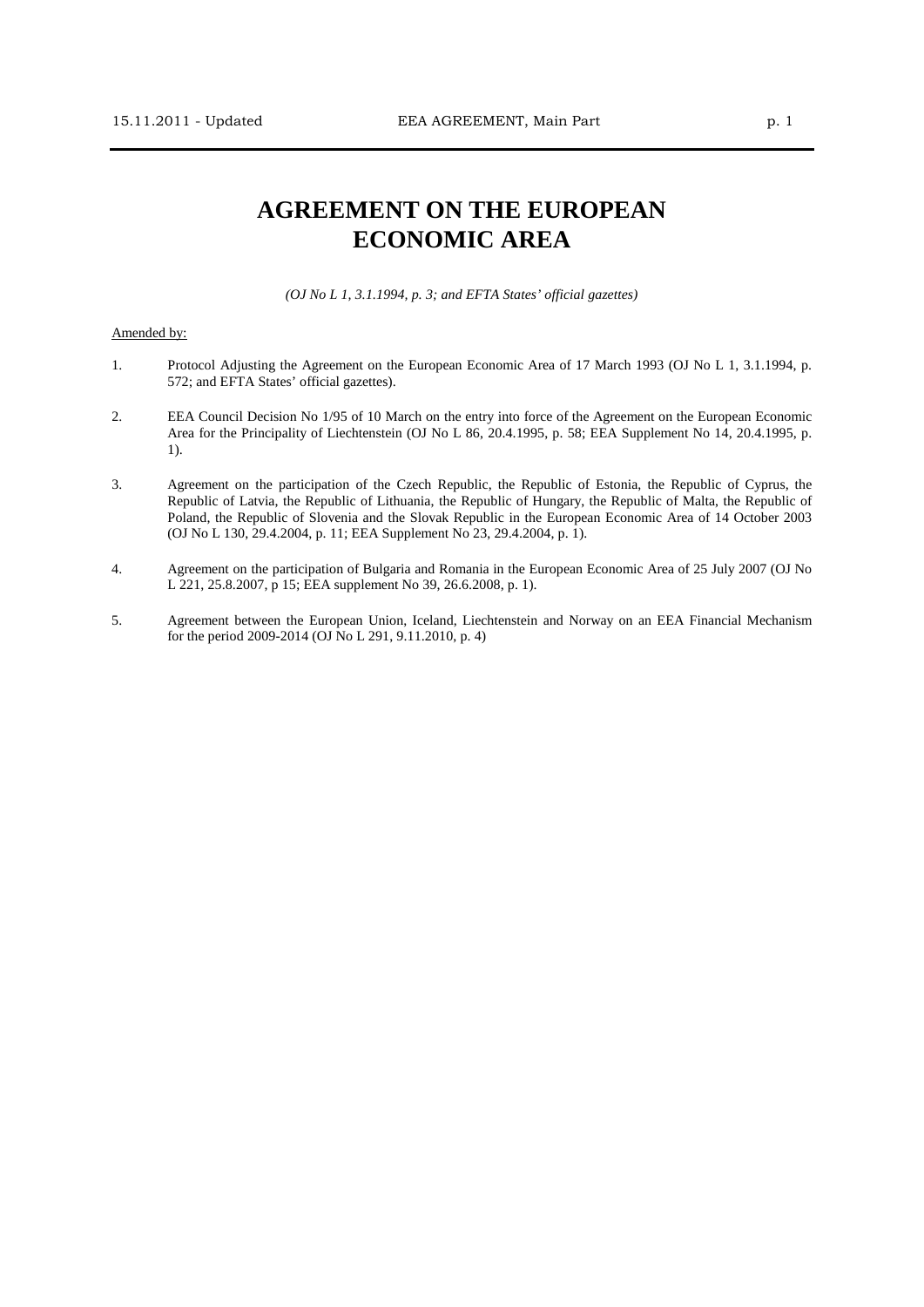# **TABLE OF CONTENTS**

### **PREAMBLE**

PART I OBJECTIVES AND PRINCIPLES

# PART II FREE MOVEMENT OF GOODS

| Chapter 1 |  | Basic principles |  |
|-----------|--|------------------|--|
|-----------|--|------------------|--|

- Chapter 2 Agricultural and fishery products
- Chapter 3 Cooperation in customs-related matters and trade facilitation
- Chapter 4 Other rules relating to the free movement of goods
- Chapter 5 Coal and steel products

# PART III FREE MOVEMENT OF PERSONS, SERVICES AND CAPITAL

- Chapter 1 Workers and self-employed persons
- Chapter 2 Right of establishment
- Chapter 3 Services
- Chapter 4 Capital
- Chapter 5 Economic and monetary policy cooperation
- Chapter 6 Transport

# PART IV COMPETITION AND OTHER COMMON RULES

- Chapter 1 Rules applicable to undertakings
- Chapter 2 State aid
- Chapter 3 Other common rules

### PART V HORIZONTAL PROVISIONS RELEVANT TO THE FOUR FREEDOMS

Chapter 1 Social policy Chapter 2 Consumer protection Chapter 3 Environment Chapter 4 Statistics Chapter 5 Company law

### PART VI COOPERATION OUTSIDE THE FOUR FREEDOMS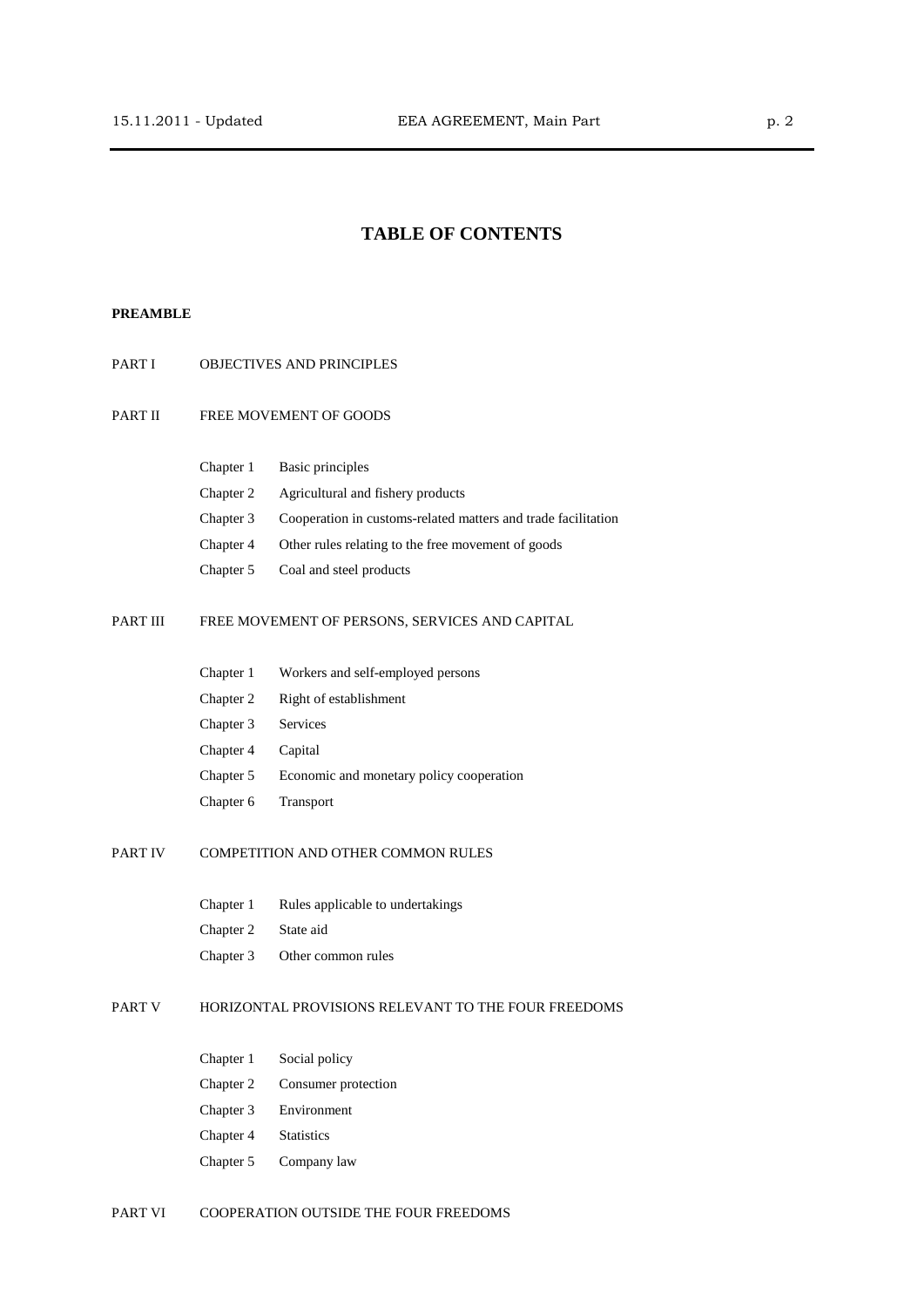# PART VII INSTITUTIONAL PROVISIONS

| Chapter 1 | The structure of the association                               |                                                  |  |
|-----------|----------------------------------------------------------------|--------------------------------------------------|--|
|           | Section 1                                                      | The EEA Council                                  |  |
|           | Section 2                                                      | The EEA Joint Committee                          |  |
|           | Section 3                                                      | Parliamentary cooperation                        |  |
|           | Section 4                                                      | Cooperation between economic and social partners |  |
| Chapter 2 | The decision-making procedure                                  |                                                  |  |
| Chapter 3 | Homogeneity, surveillance procedure and settlement of disputes |                                                  |  |
|           | Section 1                                                      | Homogeneity                                      |  |
|           | Section 2                                                      | Surveillance procedure                           |  |
|           | Section 3                                                      | Settlement of disputes                           |  |
|           |                                                                |                                                  |  |

Chapter 4 Safeguard measures

# PART VIII FINANCIAL MECHANISM

PART IX GENERAL AND FINAL PROVISIONS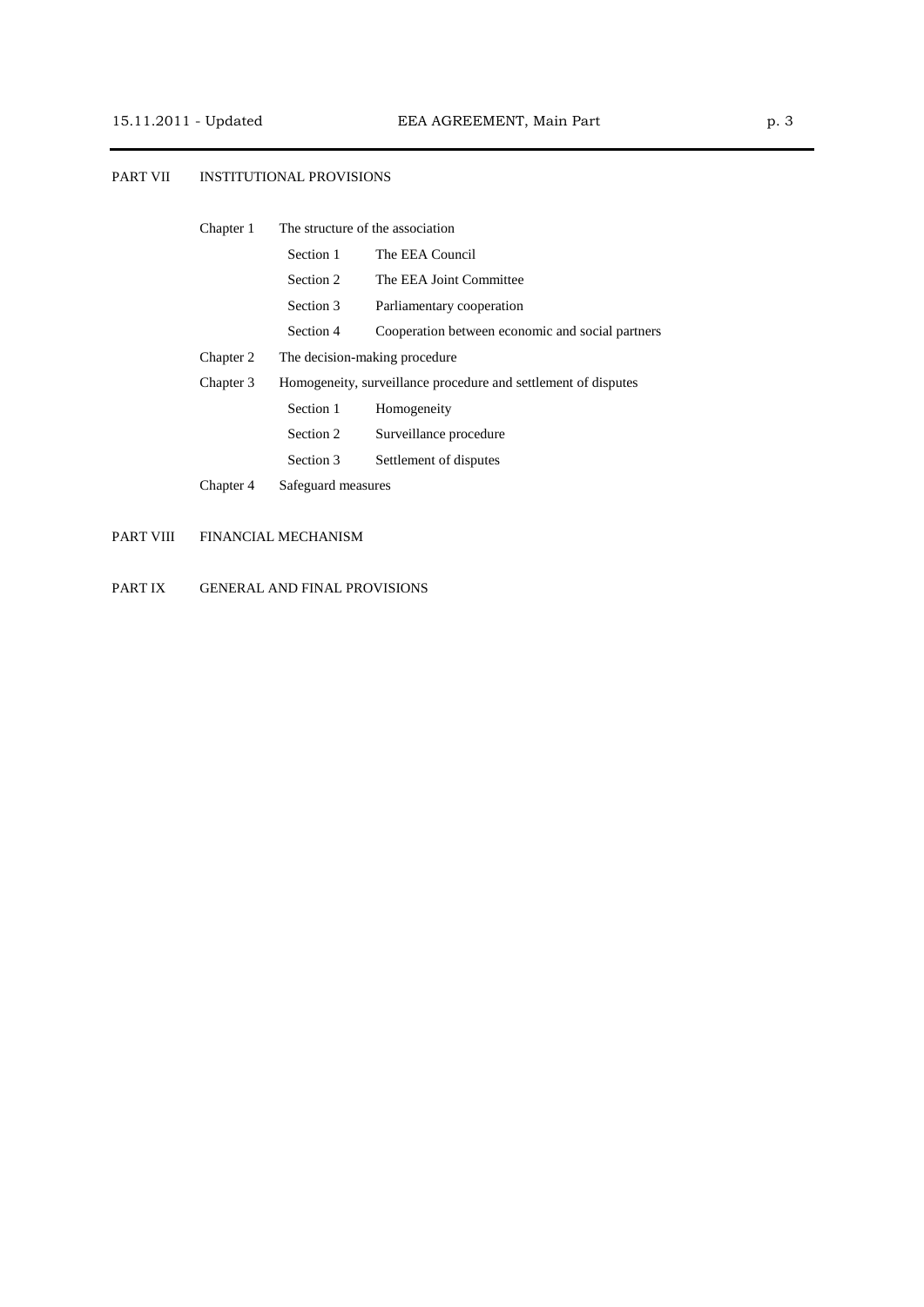**{[2](#page-3-0)}**THE EUROPEAN COMMUNITY, THE KINGDOM OF BELGIUM, THE REPUBLIC OF BULGARIA

# **{[1](#page-0-0) }AGREEMENT ON THE EUROPEAN ECONOMIC AREA**

THE CZECH REPUBLIC, THE KINGDOM OF DENMARK, THE FEDERAL REPUBLIC OF GERMANY, THE REPUBLIC OF ESTONIA, IRELAND, THE HELLENIC REPUBLIC, THE KINGDOM OF SPAIN, THE FRENCH REPUBLIC, THE ITALIAN REPUBLIC, THE REPUBLIC OF CYPRUS, THE REPUBLIC OF LATVIA, THE REPUBLIC OF LITHUANIA, THE GRAND DUCHY OF LUXEMBOURG, THE REPUBLIC OF HUNGARY, MALTA, THE KINGDOM OF THE NETHERLANDS, THE REPUBLIC OF AUSTRIA, THE REPUBLIC OF POLAND, THE PORTUGUESE REPUBLIC, ROMANIA THE REPUBLIC OF SLOVENIA,

THE SLOVAK REPUBLIC,

THE REPUBLIC OF FINLAND,

THE KINGDOM OF SWEDEN,

THE UNITED KINGDOM OF GREAT BRITAIN AND NORTHERN IRELAND,

AND

-

 $\left[ \right. \left. \right. \left. \right. \left. \right. \left. \right. \left. \left. \right. \left. \right. \left. \right. \left. \left. \right. \right. \left. \left. \right. \left. \right. \left. \left. \right. \right. \left. \left. \right. \left. \right. \left. \left. \right. \right. \left. \left. \right. \right. \left. \left. \right. \left. \right. \left. \left. \right. \right. \left. \left. \right. \right. \left. \left. \right. \right. \left. \left. \right. \right. \left. \left. \right. \left. \left. \right. \right. \left. \left. \$ ICELAND, THE PRINCIPALITY OF LIECHTENSTEIN, THE KINGDOM OF NORWAY,

**<sup>{</sup> 1 } As amended by the Adjusting Protocol and subsequently by the 2004 EEA Enlargement Agreement (OJ No L 130, 29.4.2004, p. 3 and EEA Supplement No 23, 29.4.2004, p. 1), provisionally applicable as of 1.5.2004, e.i.f. 6.12.2005 and subsequently by the 2007 EEA Enlargement Agreement (OJ No L 221, 25.8.2007, p. 15; EEA supplement No 39, 26.6.2008, p.1), provisionally applicable as of 1.8.2007, e.i.f. 9.11.2011.**

<span id="page-3-0"></span> $\binom{2}{1}$  As amended by the 2004 EEA Enlargement Agreement (OJ No L 130, 29.4.2004, p. 3 and EEA Supplement No 23, 29.4.2004, p. 1), provisionally **applicable as of 1.5.2004, e.i.f. 6.12.2005, and subsequently by the 2007 EEA Enlargement Agreement (OJ No L 221, 25.8.2007, p. 15; EEA supplement No 39, 26.6.2008, p. 1), provisionally applicable as of 1.8.2007, e.i.f. 9.11.2011.**

<span id="page-3-2"></span><span id="page-3-1"></span>**<sup>{</sup> 3 } Austria, Finland and Sweden acceded the European Union on 1 January 1995.**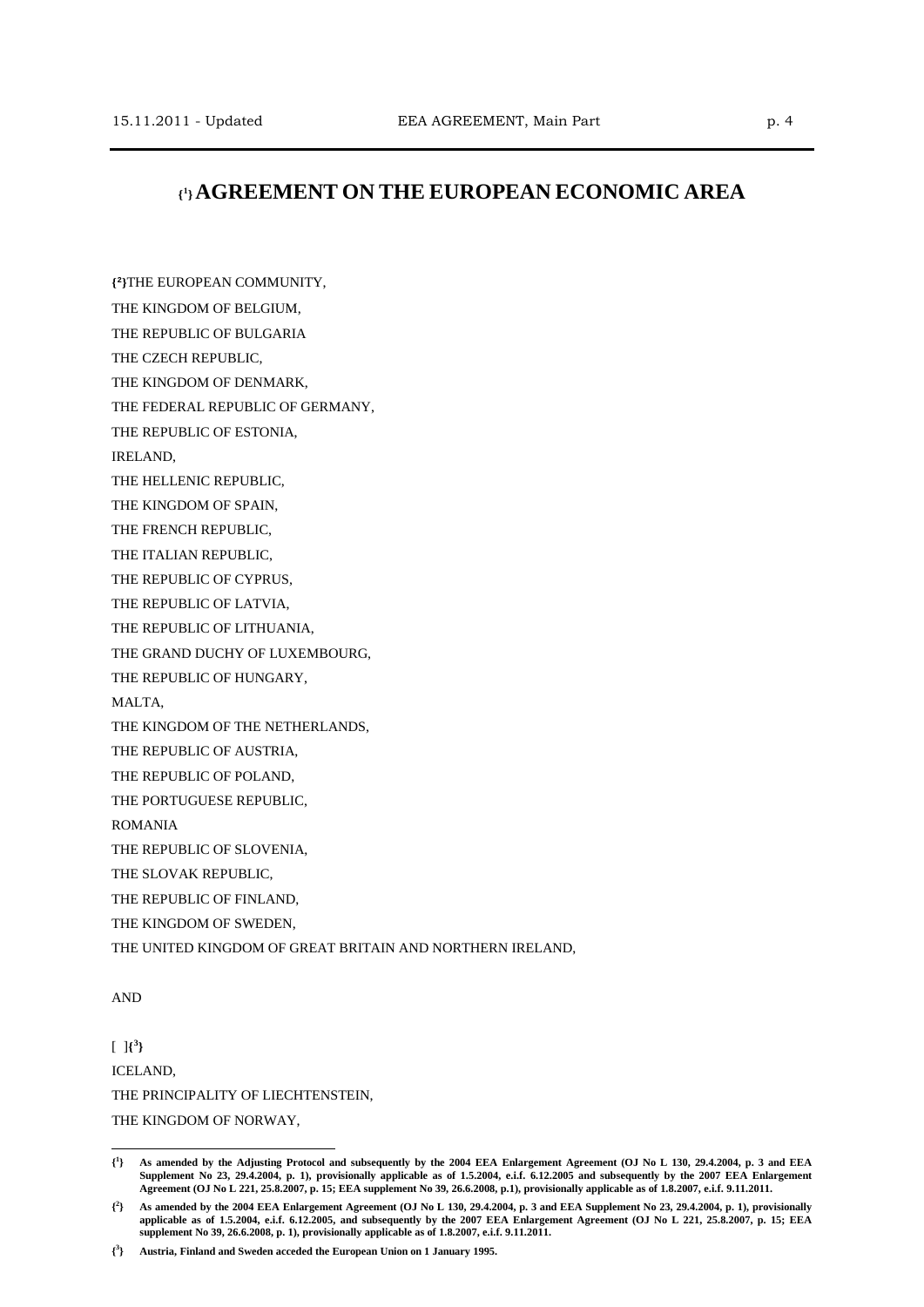# $[ \; ]\{{}^{4}\}$  $[ \; ]\{{}^{4}\}$  $[ \; ]\{{}^{4}\}$

[ ]**{[5](#page-4-0) }**

hereinafter referred to as the CONTRACTING PARTIES;

CONVINCED of the contribution that a European Economic Area will bring to the construction of a Europe based on peace, democracy and human rights;

REAFFIRMING the high priority attached to the privileged relationship between the European Community, its Member States and the EFTA States, which is based on proximity, long-standing common values and European identity;

DETERMINED to contribute, on the basis of market economy, to world-wide trade liberalization and cooperation, in particular in accordance with the provisions of the General Agreement on Tariffs and Trade and the Convention on the Organisation for Economic Cooperation and Development;

CONSIDERING the objective of establishing a dynamic and homogeneous European Economic Area, based on common rules and equal conditions of competition and providing for the adequate means of enforcement including at the judicial level, and achieved on the basis of equality and reciprocity and of an overall balance of benefits, rights and obligations for the Contracting Parties;

DETERMINED to provide for the fullest possible realization of the free movement of goods, persons, services and capital within the whole European Economic Area, as well as for strengthened and broadened cooperation in flanking and horizontal policies;

AIMING to promote a harmonious development of the European Economic Area and convinced of the need to contribute through the application of this Agreement to the reduction of economic and social regional disparities;

DESIROUS of contributing to the strengthening of the cooperation between the members of the European Parliament and of the Parliaments of the EFTA States, as well as between the social partners in the European Community and in the EFTA States;

CONVINCED of the important role that individuals will play in the European Economic Area through the exercise of the rights conferred on them by this Agreement and through the judicial defence of these rights;

DETERMINED to preserve, protect and improve the quality of the environment and to ensure a prudent and rational utilization of natural resources on the basis, in particular, of the principle of sustainable development, as well as the principle that precautionary and preventive action should be taken;

DETERMINED to take, in the further development of rules, a high level of protection concerning health, safety and the environment as a basis;

<span id="page-4-1"></span>NOTING the importance of the development of the social dimension, including equal treatment of men and women, in the European Economic Area and wishing to ensure economic and social progress and to promote conditions for full employment, an improved standard of living and improved working conditions within the European Economic Area;

-

**<sup>{</sup> 4 } Austria, Finland and Sweden acceded the European Union on 1 January 1995.**

<span id="page-4-0"></span>**<sup>{</sup> 5 } Reference to "the Swiss Confederation" deleted by the Adjusting Protocol.**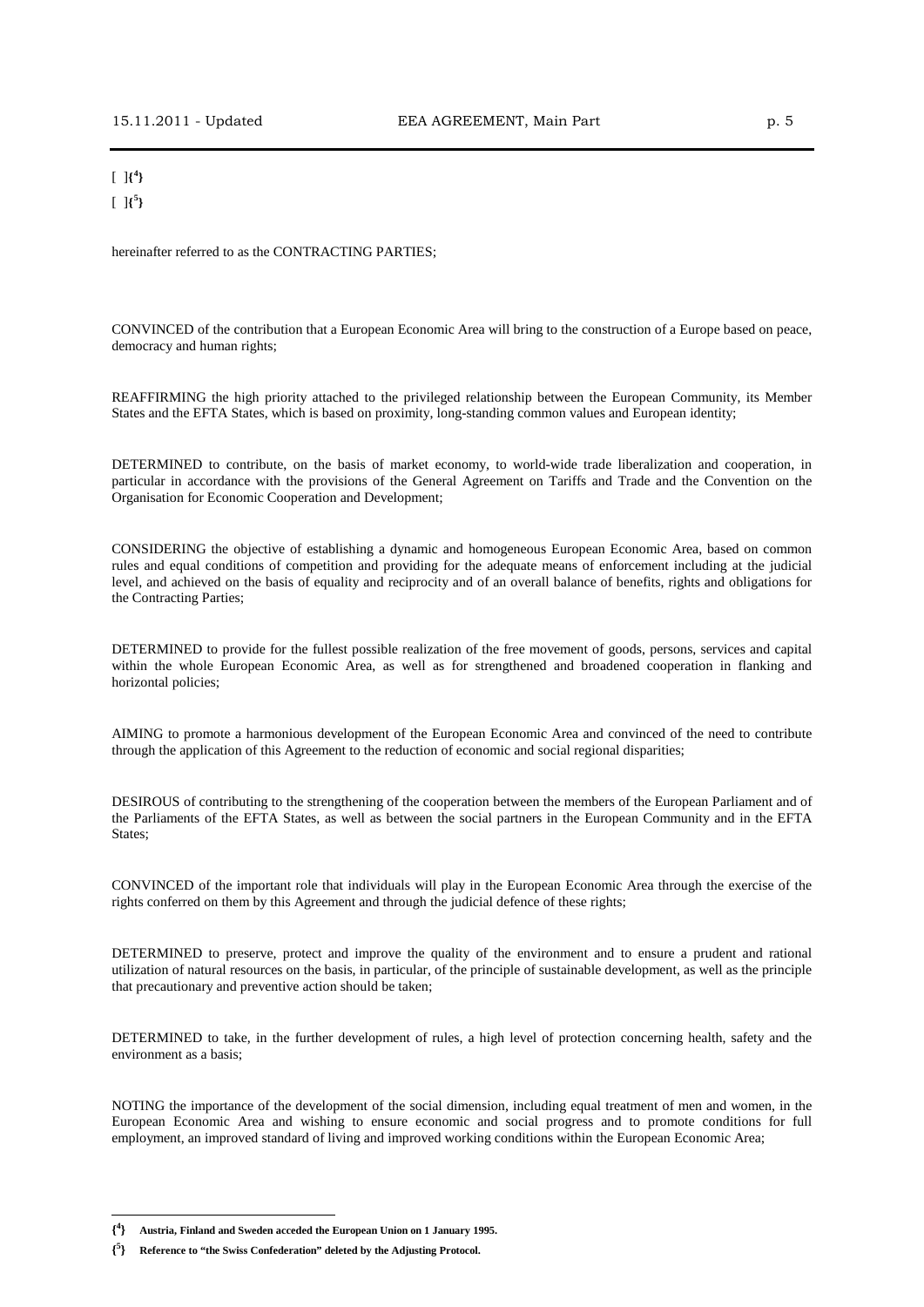DETERMINED to promote the interests of consumers and to strengthen their position in the market place, aiming at a high level of consumer protection;

ATTACHED to the common objectives of strengthening the scientific and technological basis of European industry and of encouraging it to become more competitive at the international level;

CONSIDERING that the conclusion of this Agreement shall not prejudge in any way the possibility of any EFTA State to accede to the European Communities;

WHEREAS, in full deference to the independence of the courts, the objective of the Contracting Parties is to arrive at, and maintain, a uniform interpretation and application of this Agreement and those provisions of Community legislation which are substantially reproduced in this Agreement and to arrive at an equal treatment of individuals and economic operators as regards the four freedoms and the conditions of competition;

WHEREAS this Agreement does not restrict the decision-making autonomy or the treaty-making power of the Contracting Parties, subject to the provisions of this Agreement and the limitations set by public international law;

HAVE DECIDED to conclude the following Agreement: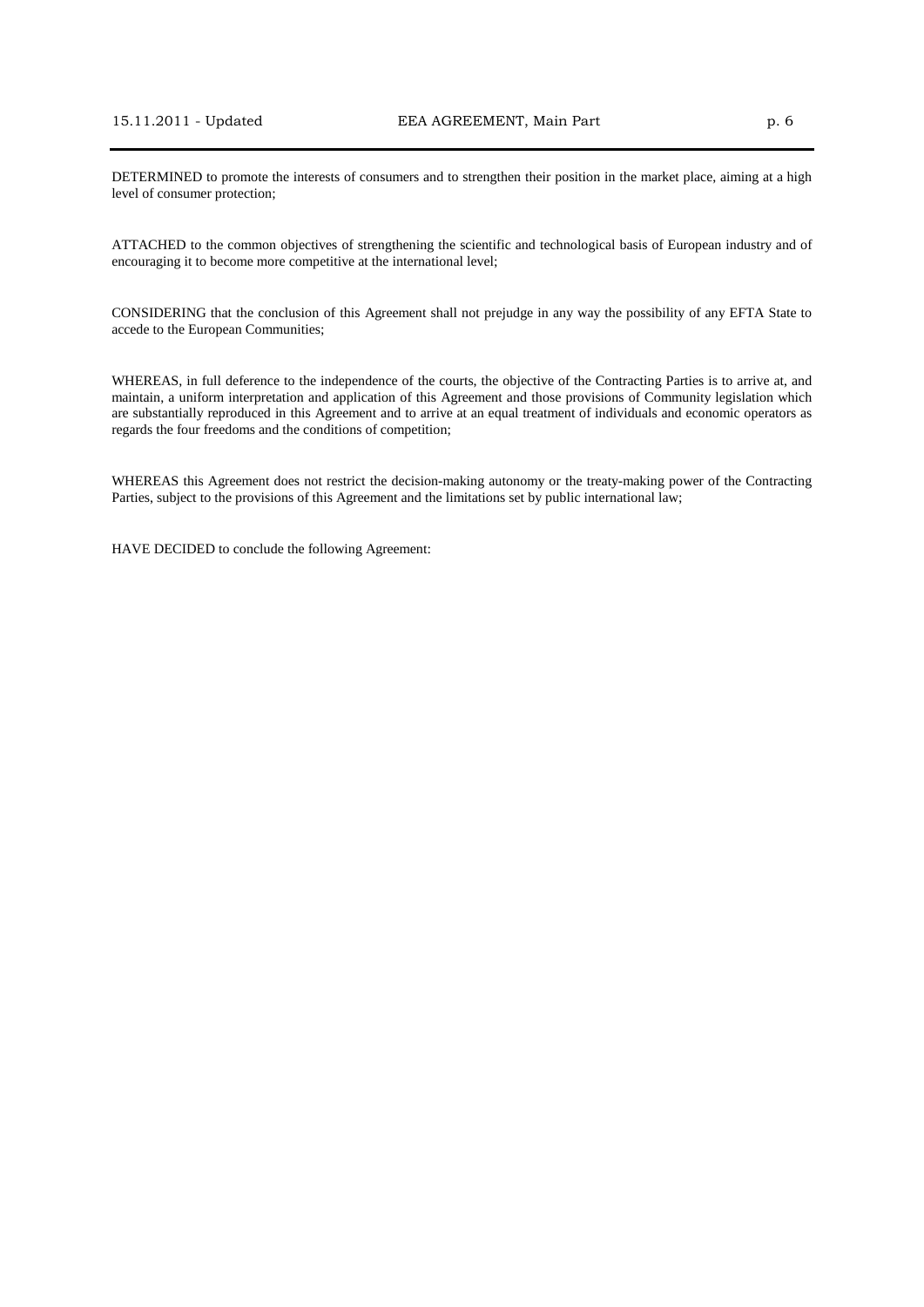# **PART I**

# **OBJECTIVES AND PRINCIPLES**

### *Article 1*

- 1. The aim of this Agreement of association is to promote a continuous and balanced strengthening of trade and economic relations between the Contracting Parties with equal conditions of competition, and the respect of the same rules, with a view to creating a homogeneous European Economic Area, hereinafter referred to as the EEA.
- 2. In order to attain the objectives set out in paragraph 1, the association shall entail, in accordance with the provisions of this Agreement :
	- (a) the free movement of goods;<br>(b) the free movement of persons
	- (b) the free movement of persons;<br>(c) the free movement of services;
	- the free movement of services;
	- (d) the free movement of capital;
	- (e) the setting up of a system ensuring that competition is not distorted and that the rules thereon are equally respected; as well as
	- (f) closer cooperation in other fields, such as research and development, the environment, education and social policy.

### *Article 2*

For the purposes of this Agreement :

-

- (a) the term "Agreement" means the main Agreement, its Protocols and Annexes as well as the acts referred to therein;
- (b)**{[6](#page-4-1) }** the term "EFTA States" means the **{[7](#page-6-0) }** Iceland, the Principality of Liechtenstein and the Kingdom of Norway;
- (c) the term "Contracting Parties" means, concerning the Community and the EC Member States, the Community and the EC Member States, or the Community, or the EC Member States. The meaning to be attributed to this expression in each case is to be deduced from the relevant provisions of this Agreement and from the respective competences of the Community and the EC Member States as they follow from the Treaty establishing the European Economic Community **{[8](#page-6-1) }**;
- (d)**{[9](#page-6-2) }** the term "Act of Accession of 16 April 2003" shall mean the Act concerning the conditions of Accession of the Czech Republic, the Republic of Estonia, the Republic of Cyprus, the Republic of Latvia, the Republic of Lithuania, the Republic of Hungary, the Republic of Malta, the Republic of Poland, the Republic of Slovenia and the Slovak Republic and the adjustments to the Treaties on which the European Union is founded, adopted in Athens on 16 April 2003;
- (e)**{[10](#page-6-3)}** the term "Act of Accession of 25 April 2005" shall mean the Act concerning the conditions of accession of the Republic of Bulgaria and Romania and the adjustments to the Treaties on which the European Union is founded, adopted in Luxembourg on 25 April 2005;

**<sup>{</sup> 6 } As replaced by the Adjusting Protocol and subsequently by the 2004 EEA Enlargement Agreement (OJ No L 130, 29.4.2004, p. 3 and EEA Supplement No 23, 29.4.2004, p. 1), provisionally applicable as of 1.5.2004, e.i.f. 6.12.2005.**

<span id="page-6-0"></span>**<sup>{</sup> 7 } Words "Republic of" deleted by the 2007 EEA Enlargement Agreement (OJ No L 221, 25.8.2007, p. 15; EEA supplement No 39, 26.6.2008, p.10), provisionally applicable as of 1.8.2007, e.i.f. 9.11.2011.**

<span id="page-6-1"></span>**<sup>{</sup> 8 } Words "and the Treaty establishing the European Coal and Steel Community" deleted by the 2004 EEA Enlargement Agreement (OJ No L 130, 29.4.2004, p. 3 and EEA Supplement No 23, 29.4.2004, p. 1), provisionally applicable as of 1.5.2004, e.i.f. 6.12.2005.**

<span id="page-6-2"></span>**<sup>{</sup> 9 } Paragraph added by the 2004 EEA Enlargement Agreement (OJ No L 130, 29.4.2004, p. 3 and EEA Supplement No 23, 29.4.2004, p. 1), provisionally applicable as of 1.5.2004, e.i.f. 6.12.2005.**

<span id="page-6-3"></span>**<sup>{</sup> 10} Paragraph added by the 2007 EEA Enlargement Agreement (OJ No L 221, 25.8.2007, p. 15; EEA supplement No 39, 26.6.2008, p.1), provisionally applicable as of 1.8.2007, e.i.f. 9.11.2011.**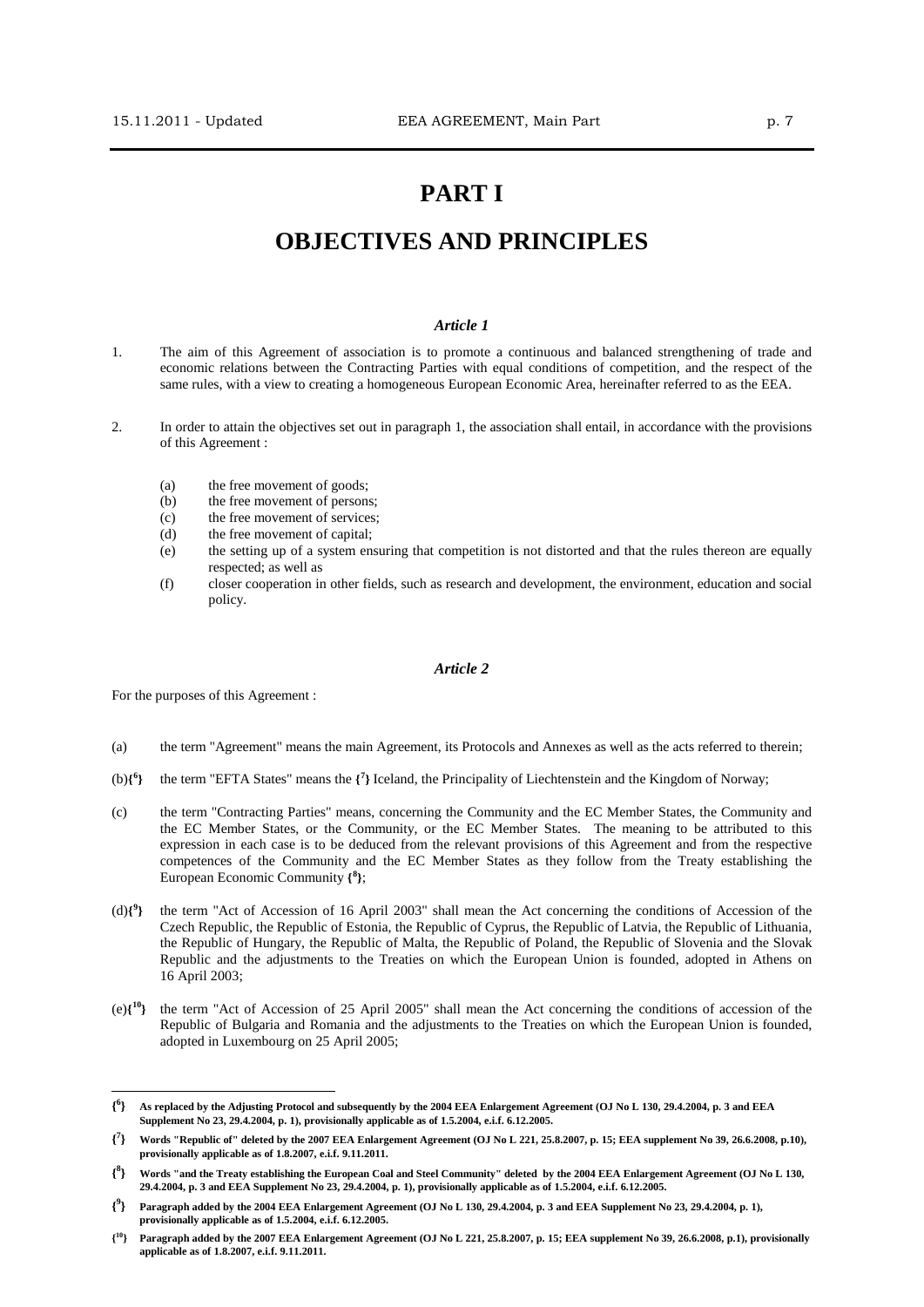-

(f)**{[11](#page-6-3)}** the term "Protocol of Accession of 25 April 2005" shall mean the Protocol concerning the conditions and arrangements for admission of the Republic of Bulgaria and Romania to the European Union, adopted in Luxembourg on 25 April 2005.

### *Article 3*

The Contracting Parties shall take all appropriate measures, whether general or particular, to ensure fulfilment of the obligations arising out of this Agreement.

They shall abstain from any measure which could jeopardize the attainment of the objectives of this Agreement.

Moreover, they shall facilitate cooperation within the framework of this Agreement.

# *Article 4*

Within the scope of application of this Agreement, and without prejudice to any special provisions contained therein, any discrimination on grounds of nationality shall be prohibited.

# *Article 5*

A Contracting Party may at any time raise a matter of concern at the level of the EEA Joint Committee or the EEA Council according to the modalities laid down in Articles 92 (2) and 89 (2), respectively.

# *Article 6*

Without prejudice to future developments of case law, the provisions of this Agreement, in so far as they are identical in substance to corresponding rules of the Treaty establishing the European Economic Community and the Treaty establishing the European Coal and Steel Community and to acts adopted in application of these two Treaties, shall, in their implementation and application, be interpreted in conformity with the relevant rulings of the Court of Justice of the European Communities given prior to the date of signature of this Agreement.

### *Article 7*

Acts referred to or contained in the Annexes to this Agreement or in decisions of the EEA Joint Committee shall be binding upon the Contracting Parties and be, or be made, part of their internal legal order as follows :

- (a) an act corresponding to an EEC regulation shall as such be made part of the internal legal order of the Contracting Parties;
- (b) an act corresponding to an EEC directive shall leave to the authorities of the Contracting Parties the choice of form and method of implementation.

<span id="page-7-0"></span> $\{^{11}\}$ **11} Paragraph added by the 2007 EEA Enlargement Agreement (OJ No L 221, 25.8.2007, p. 15; EEA supplement No 39, 26.6.2008, p.1), provisionally applicable as of 1.8.2007, e.i.f. 9.11.2011.**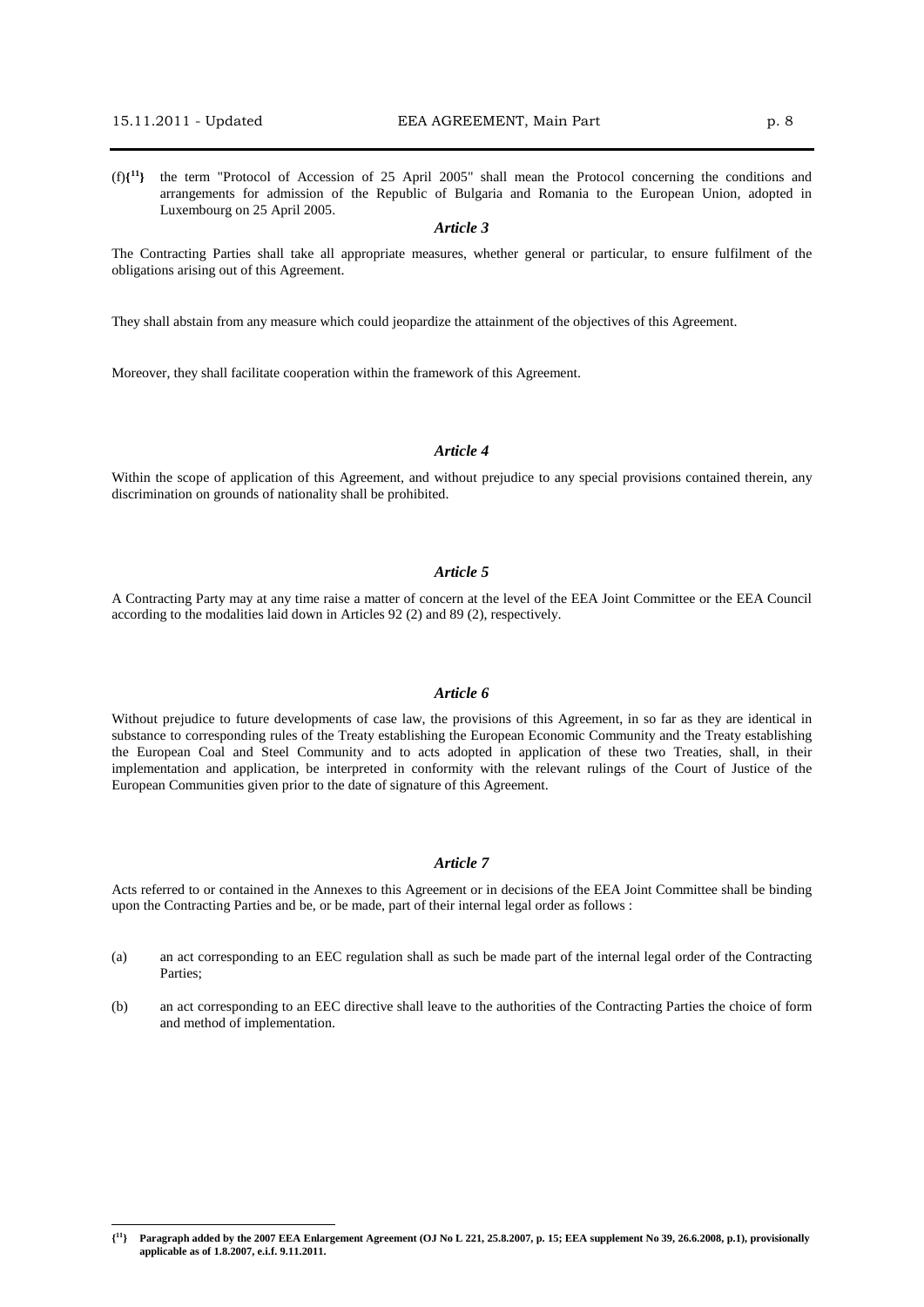# **PART II**

# **FREE MOVEMENT OF GOODS**

# **CHAPTER 1**

# **BASIC PRINCIPLES**

### *Article 8*

- 1. Free movement of goods between the Contracting Parties shall be established in conformity with the provisions of this Agreement.
- 2. Unless otherwise specified, Articles 10 to 15, 19, 20 and 25 to 27 shall apply only to products originating in the Contracting Parties.
- 3. Unless otherwise specified, the provisions of this Agreement shall apply only to:
	- (a) products falling within Chapters 25 to 97 of the Harmonized Commodity Description and Coding System, excluding the products listed in Protocol 2;
	- (b) products specified in Protocol 3, subject to the specific arrangements set out in that Protocol.

#### *Article 9*

- 1. The rules of origin are set out in Protocol 4. They are without prejudice to any international obligations which have been, or may be, subscribed to by the Contracting Parties under the General Agreement on Tariffs and Trade.
- 2. With a view to developing the results achieved in this Agreement, the Contracting Parties will continue their efforts in order further to improve and simplify all aspects of rules of origin and to increase cooperation in customs matters.
- 3. A first review will take place before the end of 1993. Subsequent reviews will take place at two-yearly intervals. On the basis of these reviews, the Contracting Parties undertake to decide on the appropriate measures to be included in this Agreement.

# *Article 10*

Customs duties on imports and exports, and any charges having equivalent effect, shall be prohibited between the Contracting Parties. Without prejudice to the arrangements set out in Protocol 5, this shall also apply to customs duties of a fiscal nature.

# *Article 11*

Quantitative restrictions on imports and all measures having equivalent effect shall be prohibited between the Contracting Parties.

### *Article 12*

Quantitative restrictions on exports and all measures having equivalent effect shall be prohibited between the Contracting Parties.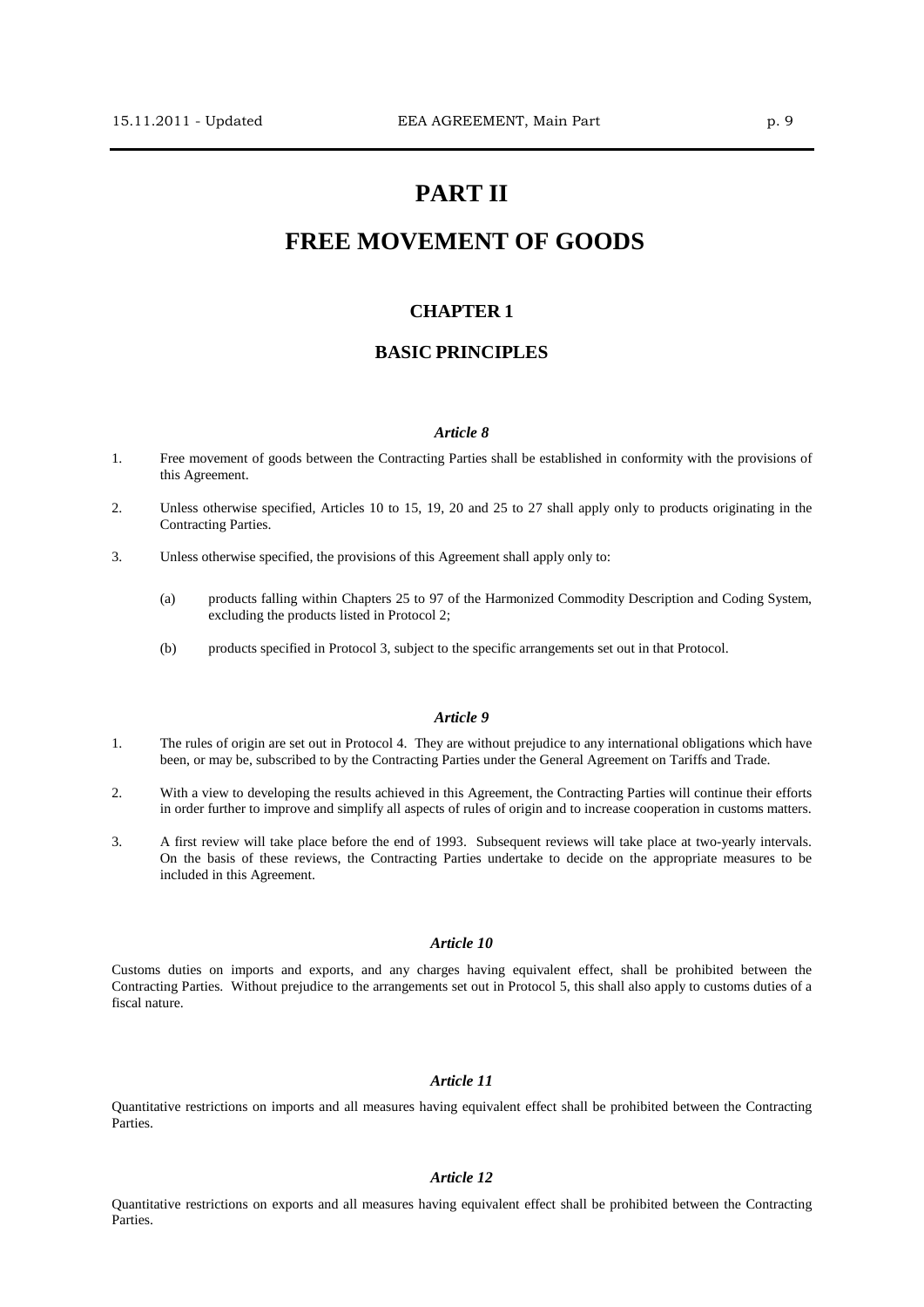The provisions of Articles 11 and 12 shall not preclude prohibitions or restrictions on imports, exports or goods in transit justified on grounds of public morality, public policy or public security; the protection of health and life of humans, animals or plants; the protection of national treasures possessing artistic, historic or archaeological value; or the protection of industrial and commercial property. Such prohibitions or restrictions shall not, however, constitute a means of arbitrary discrimination or a disguised restriction on trade between the Contracting Parties.

#### *Article 14*

No Contracting Party shall impose, directly or indirectly, on the products of other Contracting Parties any internal taxation of any kind in excess of that imposed directly or indirectly on similar domestic products.

Furthermore, no Contracting Party shall impose on the products of other Contracting Parties any internal taxation of such a nature as to afford indirect protection to other products.

### *Article 15*

Where products are exported to the territory of any Contracting Party, any repayment of internal taxation shall not exceed the internal taxation imposed on them whether directly or indirectly.

#### *Article 16*

- 1. The Contracting Parties shall ensure that any State monopoly of a commercial character be adjusted so that no discrimination regarding the conditions under which goods are procured and marketed will exist between nationals of EC Member States and EFTA States.
- 2. The provisions of this Article shall apply to any body through which the competent authorities of the Contracting Parties, in law or in fact, either directly or indirectly supervise, determine or appreciably influence imports or exports between Contracting Parties. These provisions shall likewise apply to monopolies delegated by the State to others.

# **CHAPTER 2**

# **AGRICULTURAL AND FISHERY PRODUCTS**

### *Article 17*

Annex I contains specific provisions and arrangements concerning veterinary and phytosanitary matters.

#### *Article 18*

Without prejudice to the specific arrangements governing trade in agricultural products, the Contracting Parties shall ensure that the arrangements provided for in Articles 17 and 23 (a) and (b), as they apply to products other than those covered by Article 8(3), are not compromised by other technical barriers to trade. Article 13 shall apply.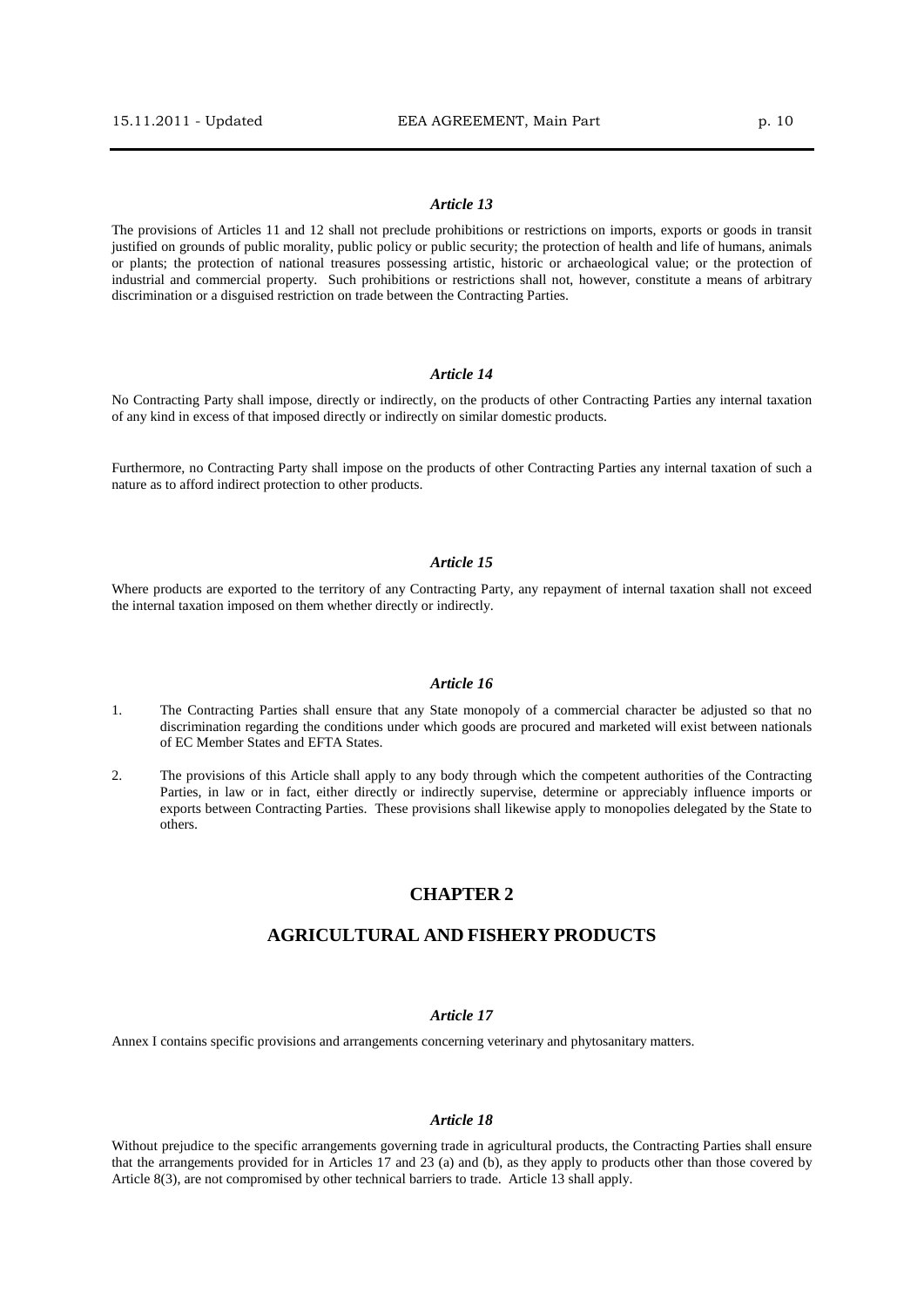- 1. The Contracting Parties shall examine any difficulties that might arise in their trade in agricultural products and shall endeavour to seek appropriate solutions.
- 2. The Contracting Parties undertake to continue their efforts with a view to achieving progressive liberalization of agricultural trade.
- 3. To this end, the Contracting Parties will carry out, before the end of 1993 and subsequently at two-yearly intervals, reviews of the conditions of trade in agricultural products.
- 4. In the light of the results of these reviews, within the framework of their respective agricultural policies and taking into account the results of the Uruguay Round, the Contracting Parties will decide, within the framework of this Agreement, on a preferential, bilateral or multilateral, reciprocal and mutually beneficial basis, on further reductions of any type of barriers to trade in the agricultural sector, including those resulting from State monopolies of a commercial character in the agricultural field.

#### *Article 20*

Provisions and arrangements that apply to fish and other marine products are set out in Protocol 9.

# **CHAPTER 3**

# **COOPERATION IN CUSTOMS-RELATED MATTERS**

# **AND TRADE FACILITATION**

### *Article 21*

- 1. In order to facilitate trade between them, the Contracting Parties shall simplify border controls and formalities. Arrangements for this purpose are set out in Protocol 10.
- 2. The Contracting Parties shall assist each other in customs matters in order to ensure that customs legislation is correctly applied. Arrangements for this purpose are set out in Protocol 11.
- 3. The Contracting Parties shall strengthen and broaden cooperation with the aim of simplifying the procedures for trade in goods, in particular in the context of Community programmes, projects and actions aimed at trade facilitation, in accordance with the rules set out in Part VI.
- 4. Notwithstanding Article 8(3), this Article shall apply to all products.

### *Article 22*

A Contracting Party which is considering the reduction of the effective level of its duties or charges having equivalent effect applicable to third countries benefiting from most-favoured-nation treatment, or which is considering the suspension of their application, shall, as far as may be practicable, notify the EEA Joint Committee not later than thirty days before such reduction or suspension comes into effect. It shall take note of any representations by other Contracting Parties regarding any distortions which might result there from.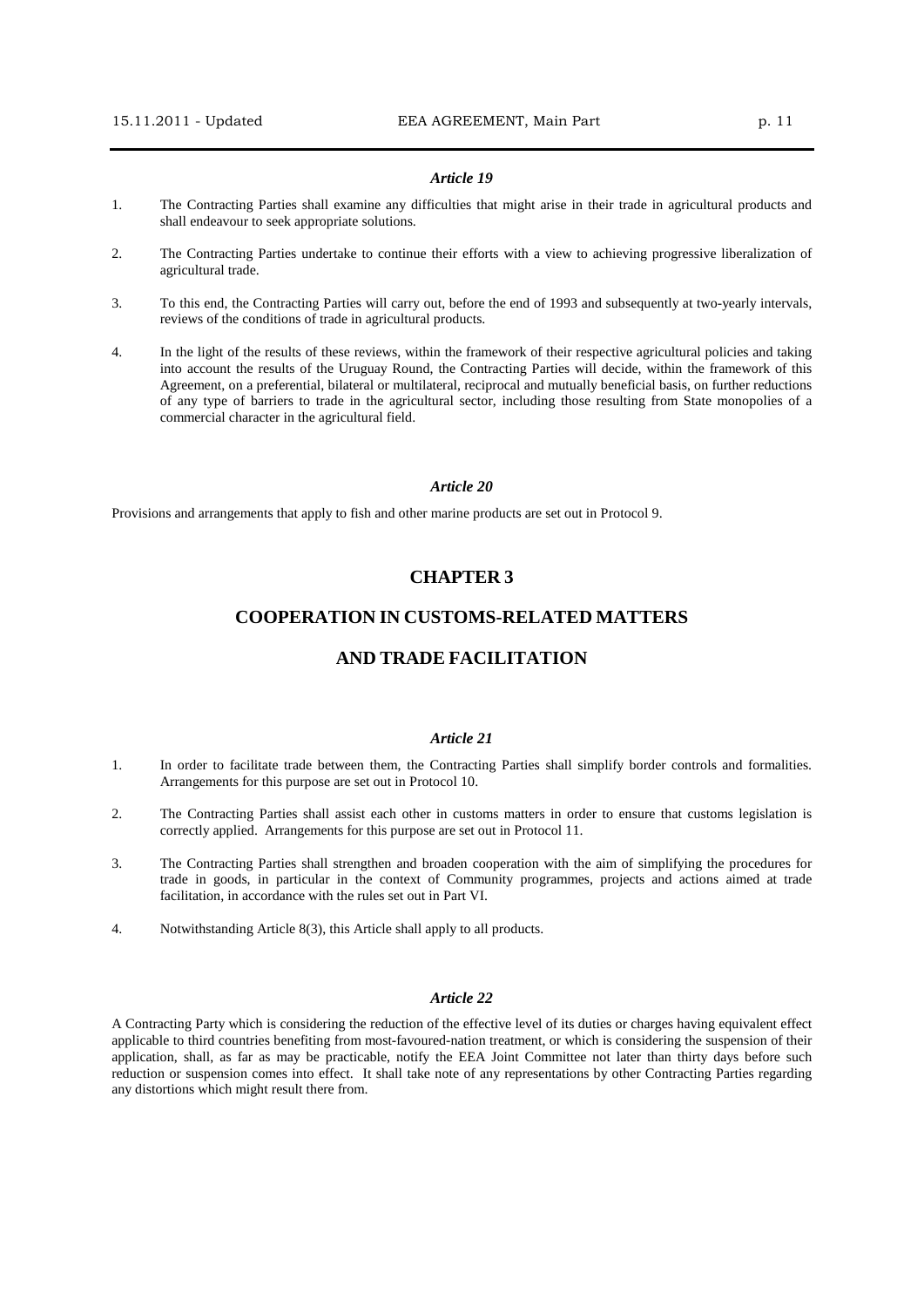# **CHAPTER 4**

# **OTHER RULES RELATING TO THE FREE**

# **MOVEMENT OF GOODS**

### *Article 23*

Specific provisions and arrangements are laid down in:

(a) Protocol 12 and Annex II in relation to technical regulations, standards, testing and certification;

(b) Protocol 47 in relation to the abolition of technical barriers to trade in wine;

(c) Annex III in relation to product liability.

They shall apply to all products unless otherwise specified.

### *Article 24*

Annex IV contains specific provisions and arrangements concerning energy.

# *Article 25*

Where compliance with the provisions of Articles 10 and 12 leads to:

- (a) re-export towards a third country against which the exporting Contracting Party maintains, for the product concerned, quantitative export restrictions, export duties or measures or charges having equivalent effect; or
- (b) a serious shortage, or threat thereof, of a product essential to the exporting Contracting Party;

and where the situations referred to above give rise, or are likely to give rise, to major difficulties for the exporting Contracting Party, that Contracting Party may take appropriate measures in accordance with the procedures set out in Article 113.

# *Article 26*

Anti-dumping measures, countervailing duties and measures against illicit commercial practices attributable to third countries shall not be applied in relations between the Contracting Parties, unless otherwise specified in this Agreement.

# **CHAPTER 5**

# **COAL AND STEEL PRODUCTS**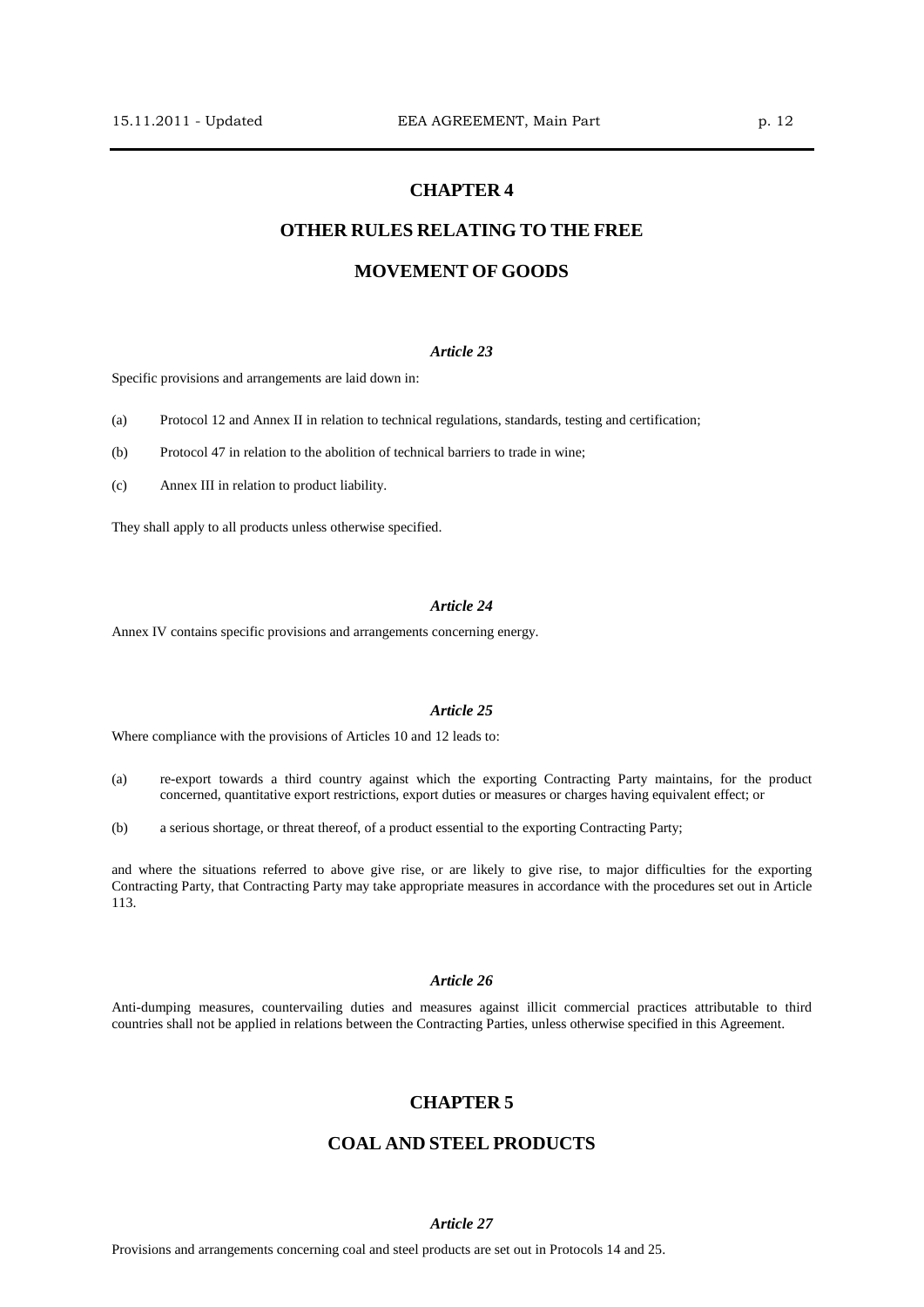# **PART III**

# **FREE MOVEMENT OF PERSONS, SERVICES AND CAPITAL**

# **CHAPTER 1**

# **WORKERS AND SELF-EMPLOYED PERSONS**

### *Article 28*

- 1. Freedom of movement for workers shall be secured among EC Member States and EFTA States.
- 2. Such freedom of movement shall entail the abolition of any discrimination based on nationality between workers of EC Member States and EFTA States as regards employment, remuneration and other conditions of work and employment.
- 3. It shall entail the right, subject to limitations justified on grounds of public policy, public security or public health:
	- (a) to accept offers of employment actually made;
	- (b) to move freely within the territory of EC Member States and EFTA States for this purpose;
	- (c) to stay in the territory of an EC Member State or an EFTA State for the purpose of employment in accordance with the provisions governing the employment of nationals of that State laid down by law, regulation or administrative action;
	- (d) to remain in the territory of an EC Member State or an EFTA State after having been employed there.
- 4. The provisions of this Article shall not apply to employment in the public service.
- 5. Annex V contains specific provisions on the free movement of workers.

### *Article 29*

In order to provide freedom of movement for workers and self-employed persons, the Contracting Parties shall, in the field of social security, secure, as provided for in Annex VI, for workers and self-employed persons and their dependants, in particular:

- (a) aggregation, for the purpose of acquiring and retaining the right to benefit and of calculating the amount of benefit, of all periods taken into account under the laws of the several countries;
- (b) payment of benefits to persons resident in the territories of Contracting Parties.

# *Article 30*

In order to make it easier for persons to take up and pursue activities as workers and self-employed persons, the Contracting Parties shall take the necessary measures, as contained in Annex VII, concerning the mutual recognition of diplomas, certificates and other evidence of formal qualifications, and the coordination of the provisions laid down by law, regulation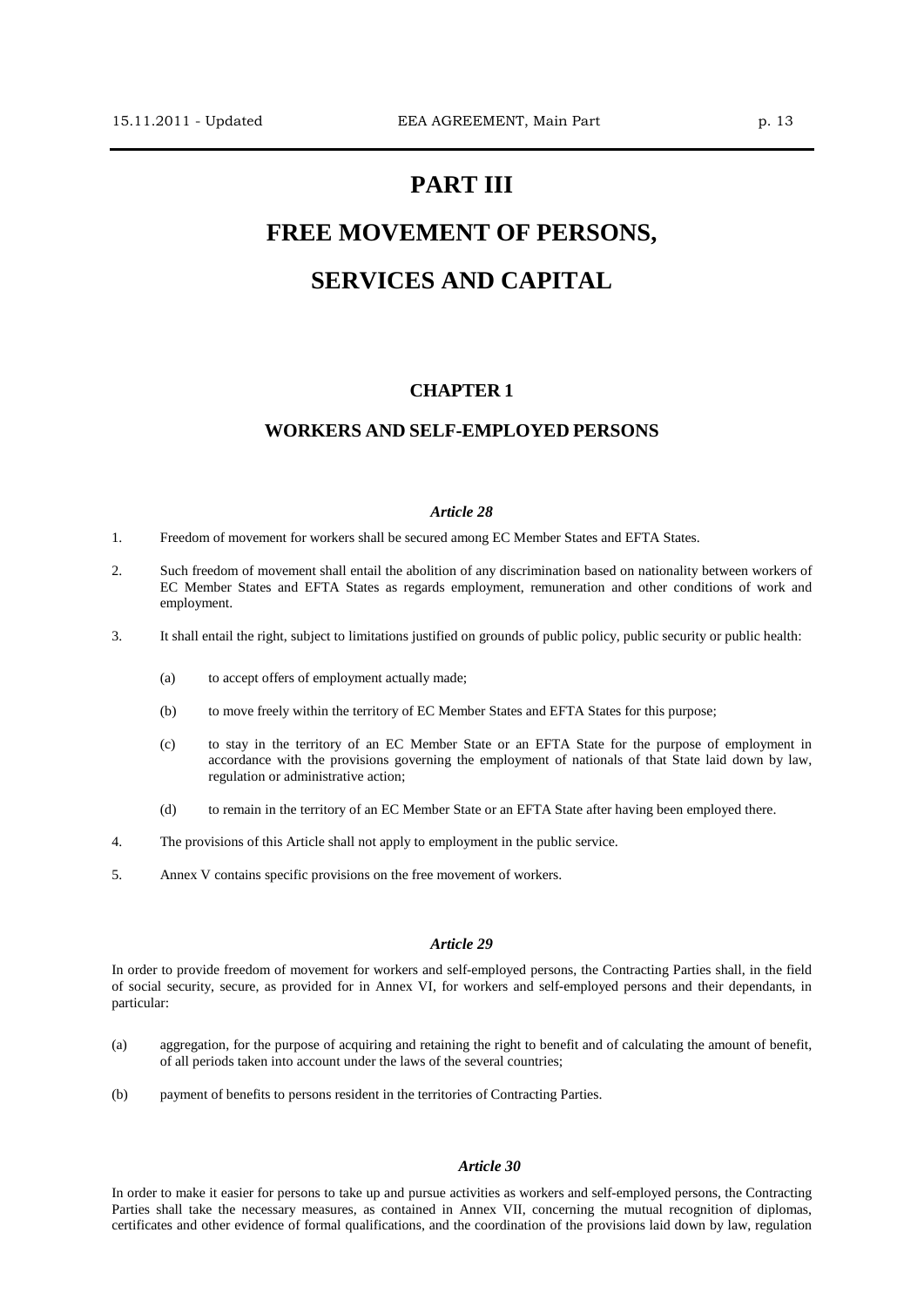or administrative action in the Contracting Parties concerning the taking up and pursuit of activities by workers and selfemployed persons.

# **CHAPTER 2**

# **RIGHT OF ESTABLISHMENT**

# *Article 31*

1. Within the framework of the provisions of this Agreement, there shall be no restrictions on the freedom of establishment of nationals of an EC Member State or an EFTA State in the territory of any other of these States. This shall also apply to the setting up of agencies, branches or subsidiaries by nationals of any EC Member State or EFTA State established in the territory of any of these States.

Freedom of establishment shall include the right to take up and pursue activities as self-employed persons and to set up and manage undertakings, in particular companies or firms within the meaning of Article 34, second paragraph, under the conditions laid down for its own nationals by the law of the country where such establishment is effected, subject to the provisions of Chapter 4.

2. Annexes VIII to XI contain specific provisions on the right of establishment.

#### *Article 32*

The provisions of this Chapter shall not apply, so far as any given Contracting Party is concerned, to activities which in that Contracting Party are connected, even occasionally, with the exercise of official authority.

### *Article 33*

The provisions of this Chapter and measures taken in pursuance thereof shall not prejudice the applicability of provisions laid down by law, regulation or administrative action providing for special treatment for foreign nationals on grounds of public policy, public security or public health.

### *Article 34*

Companies or firms formed in accordance with the law of an EC Member State or an EFTA State and having their registered office, central administration or principal place of business within the territory of the Contracting Parties shall, for the purposes of this Chapter, be treated in the same way as natural persons who are nationals of EC Member States or EFTA States.

'Companies or firms' means companies or firms constituted under civil or commercial law, including cooperative societies, and other legal persons governed by public or private law, save for those which are non-profit-making.

# *Article 35*

The provisions of Article 30 shall apply to the matters covered by this Chapter.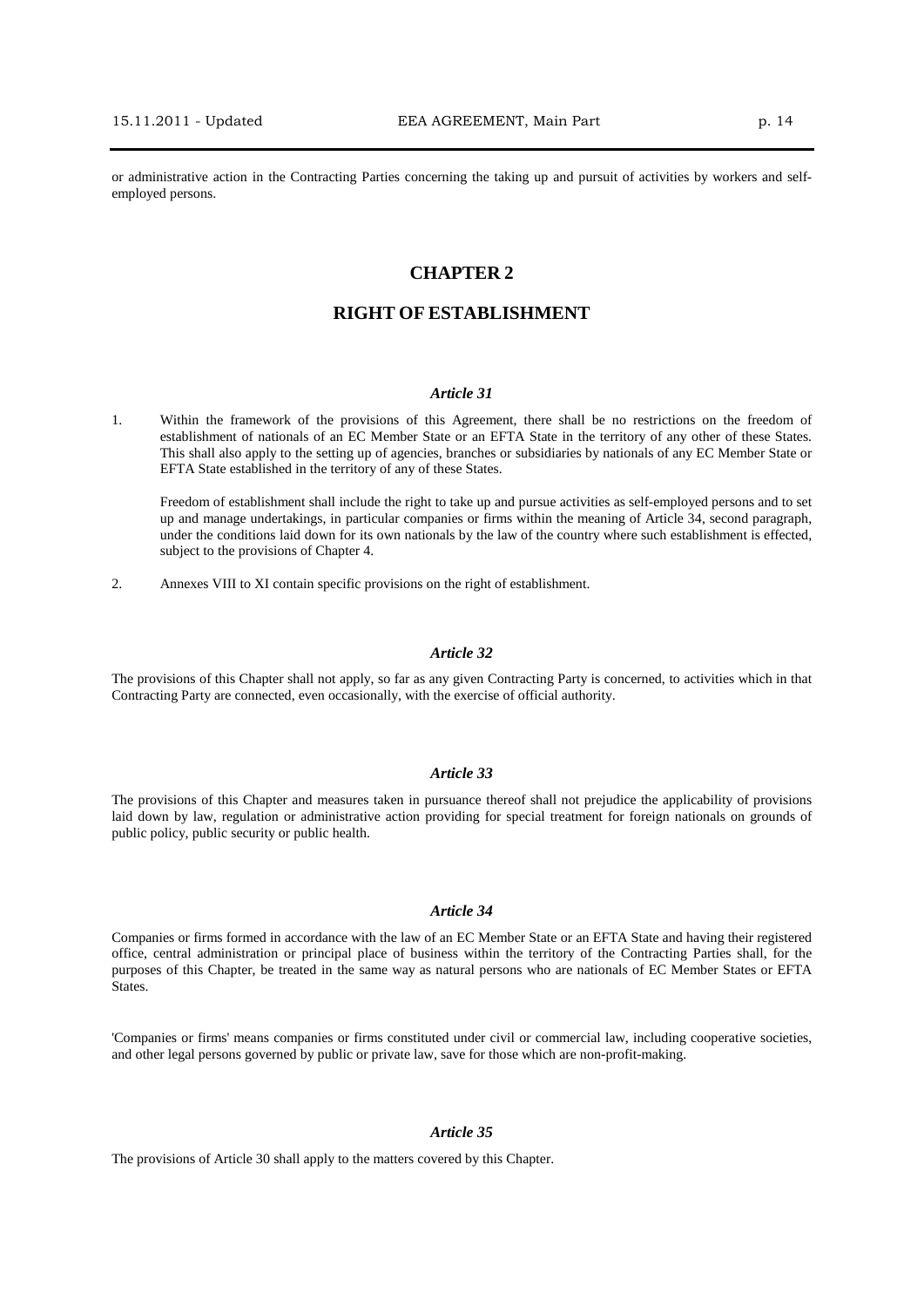# **CHAPTER 3**

# **SERVICES**

### *Article 36*

- 1. Within the framework of the provisions of this Agreement, there shall be no restrictions on freedom to provide services within the territory of the Contracting Parties in respect of nationals of EC Member States and EFTA States who are established in an EC Member State or an EFTA State other than that of the person for whom the services are intended.
- 2. Annexes IX to XI contain specific provisions on the freedom to provide services.

# *Article 37*

Services shall be considered to be 'services' within the meaning of this Agreement where they are normally provided for remuneration, in so far as they are not governed by the provisions relating to freedom of movement for goods, capital and persons.

'Services' shall in particular include :

- (a) activities of an industrial character;
- (b) activities of a commercial character;
- (c) activities of craftsmen;
- (d) activities of the professions.

Without prejudice to the provisions of Chapter 2, the person providing a service may, in order to do so, temporarily pursue his activity in the State where the service is provided, under the same conditions as are imposed by that State on its own nationals.

# *Article 38*

Freedom to provide services in the field of transport shall be governed by the provisions of Chapter 6.

# *Article 39*

The provisions of Articles 30 and 32 to 34 shall apply to the matters covered by this Chapter.

# **CHAPTER 4**

# **CAPITAL**

# *Article 40*

Within the framework of the provisions of this Agreement, there shall be no restrictions between the Contracting Parties on the movement of capital belonging to persons resident in EC Member States or EFTA States and no discrimination based on the nationality or on the place of residence of the parties or on the place where such capital is invested. Annex XII contains the provisions necessary to implement this Article.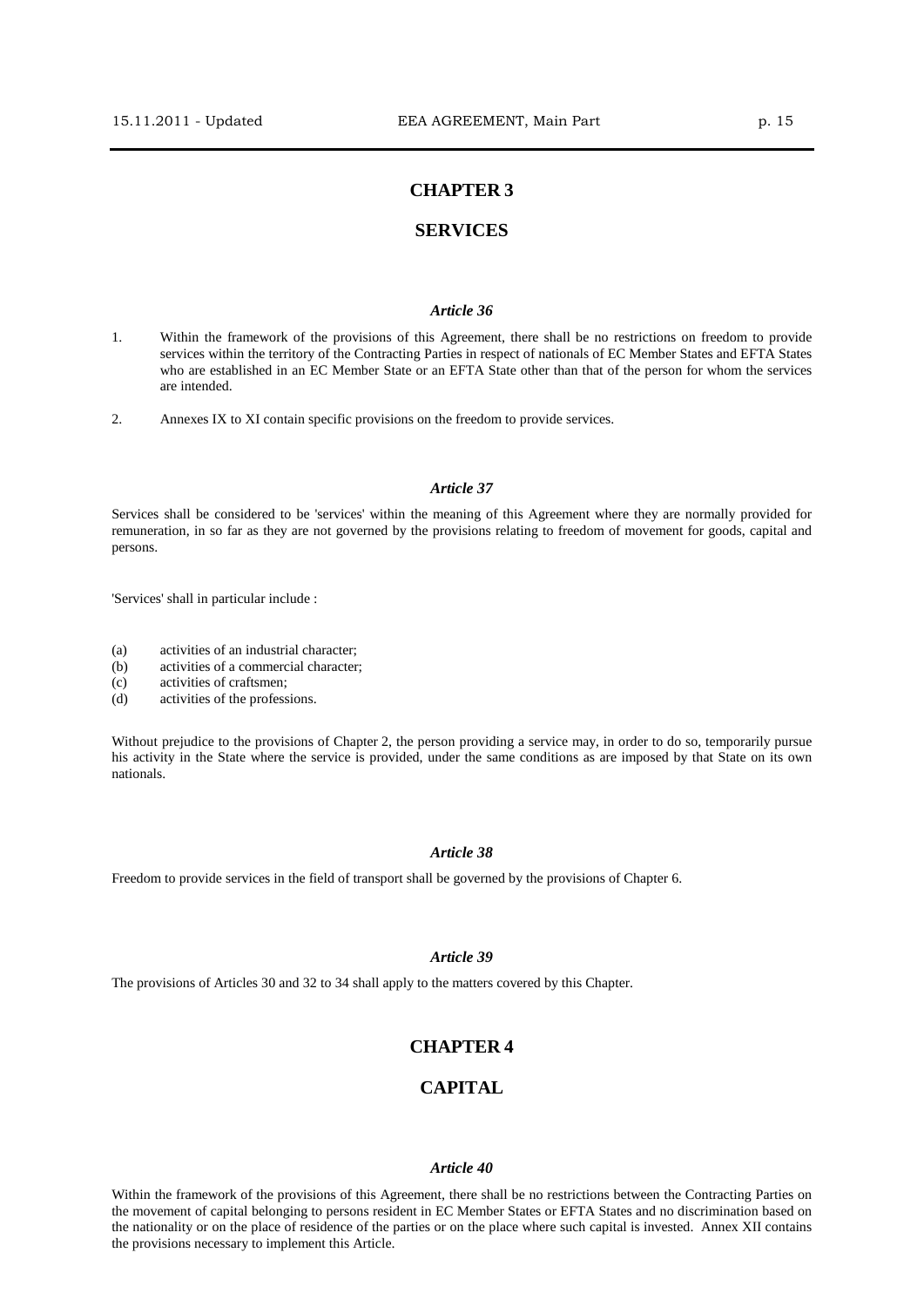Current payments connected with the movement of goods, persons, services or capital between Contracting Parties within the framework of the provisions of this Agreement shall be free of all restrictions.

### *Article 42*

- 1. Where domestic rules governing the capital market and the credit system are applied to the movements of capital liberalized in accordance with the provisions of this Agreement, this shall be done in a non-discriminatory manner.
- 2. Loans for the direct or indirect financing of an EC Member State or an EFTA State or its regional or local authorities shall not be issued or placed in other EC Member States or EFTA States unless the States concerned have reached agreement thereon.

### *Article 43*

- 1. Where differences between the exchange rules of EC Member States and EFTA States could lead persons resident in one of these States to use the freer transfer facilities within the territory of the Contracting Parties which are provided for in Article 40 in order to evade the rules of one of these States concerning the movement of capital to or from third countries, the Contracting Party concerned may take appropriate measures to overcome these difficulties.
- 2. If movements of capital lead to disturbances in the functioning of the capital market in any EC Member State or EFTA State, the Contracting Party concerned may take protective measures in the field of capital movements.
- 3. If the competent authorities of a Contracting Party make an alteration in the rate of exchange which seriously distorts conditions of competition, the other Contracting Parties may take, for a strictly limited period, the necessary measures in order to counter the consequences of such alteration.
- 4. Where an EC Member State or an EFTA State is in difficulties, or is seriously threatened with difficulties, as regards its balance of payments either as a result of an overall disequilibrium in its balance of payments, or as a result of the type of currency at its disposal, and where such difficulties are liable in particular to jeopardize the functioning of this Agreement, the Contracting Party concerned may take protective measures.

### *Article 44*

The Community, on the one hand, and the EFTA States, on the other, shall apply their internal procedures, as provided for in Protocol 18, to implement the provisions of Article 43.

- 1. Decisions, opinions and recommendations related to the measures laid down in Article 43 shall be notified to the EEA Joint Committee.
- 2. All measures shall be the subject of prior consultations and exchange of information within the EEA Joint Committee.
- 3. In the situation referred to in Article 43(2), the Contracting Party concerned may, however, on the grounds of secrecy and urgency take the measures, where this proves necessary, without prior consultations and exchange of information.
- 4. In the situation referred to in Article 43(4), where a sudden crisis in the balance of payments occurs and the procedures set out in paragraph 2 cannot be followed, the Contracting Party concerned may, as a precaution, take the necessary protective measures. Such measures must cause the least possible disturbance in the functioning of this Agreement and must not be wider in scope than is strictly necessary to remedy the sudden difficulties which have arisen.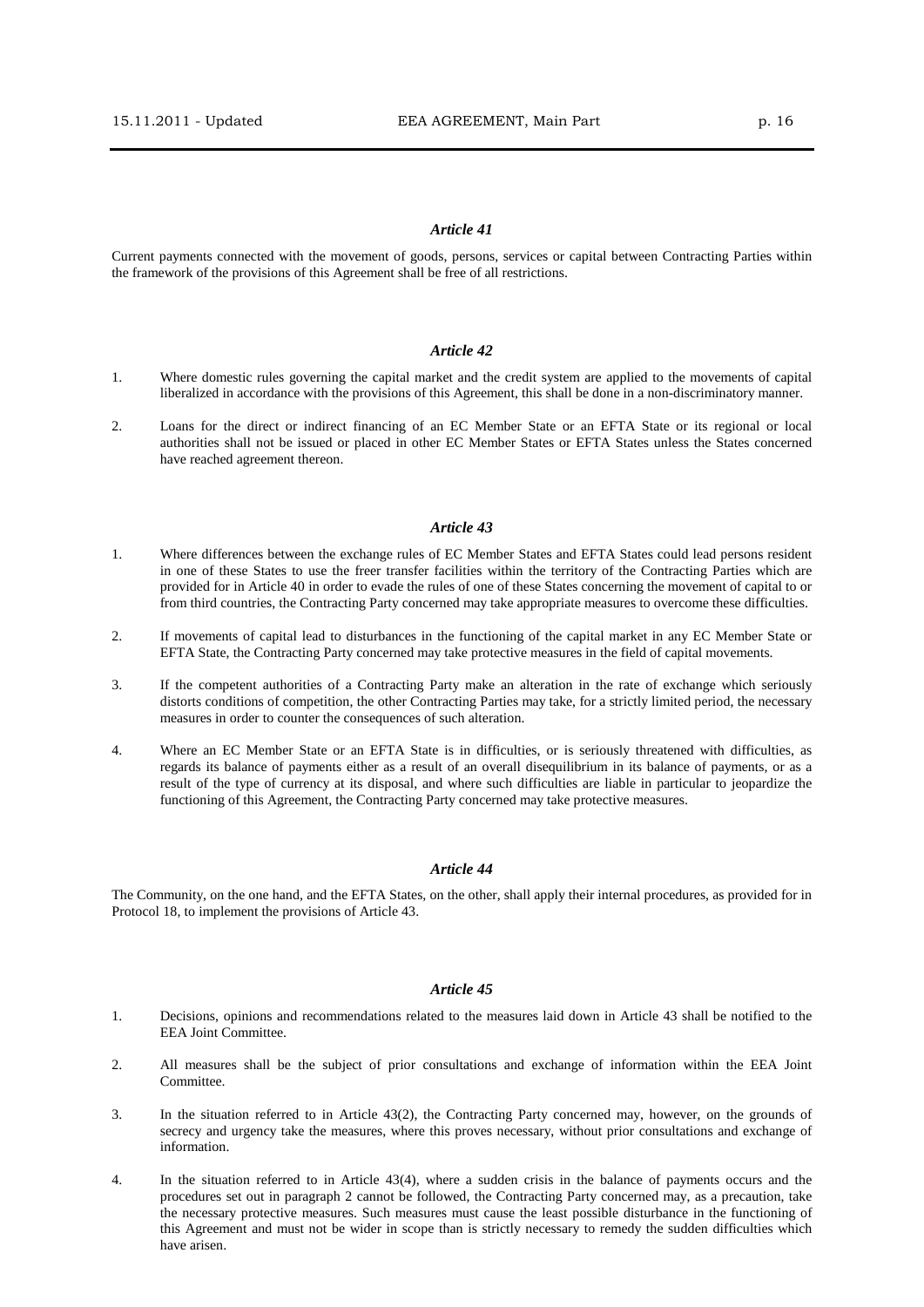5. When measures are taken in accordance with paragraphs 3 and 4, notice thereof shall be given at the latest by the date of their entry into force, and the exchange of information and consultations as well as the notifications referred to in paragraph 1 shall take place as soon as possible thereafter.

# **CHAPTER 5**

# **ECONOMIC AND MONETARY**

# **POLICY COOPERATION**

### *Article 46*

The Contracting Parties shall exchange views and information concerning the implementation of this Agreement and the impact of the integration on economic activities and on the conduct of economic and monetary policies. Furthermore, they may discuss macro-economic situations, policies and prospects. This exchange of views and information shall take place on a non-binding basis.

# **CHAPTER 6**

# **TRANSPORT**

### *Article 47*

- 1. Articles 48 to 52 shall apply to transport by rail, road and inland waterway.
- 2. Annex XIII contains specific provisions on all modes of transport.

## *Article 48*

- 1. The provisions of an EC Member State or an EFTA State, relative to transport by rail, road and inland waterway and not covered by Annex XIII, shall not be made less favourable in their direct or indirect effect on carriers of other States as compared with carriers who are nationals of that State.
- 2. Any Contracting Party deviating from the principle laid down in paragraph 1 shall notify the EEA Joint Committee thereof. The other Contracting Parties which do not accept the deviation may take corresponding countermeasures.

# *Article 49*

Aid shall be compatible with this Agreement if it meets the needs of coordination of transport or if it represents reimbursement for the discharge of certain obligations inherent in the concept of a public service.

# *Article 50*

1. In the case of transport within the territory of the Contracting Parties, there shall be no discrimination which takes the form of carriers charging different rates and imposing different conditions for the carriage of the same goods over the same transport links on grounds of the country of origin or of destination of the goods in question.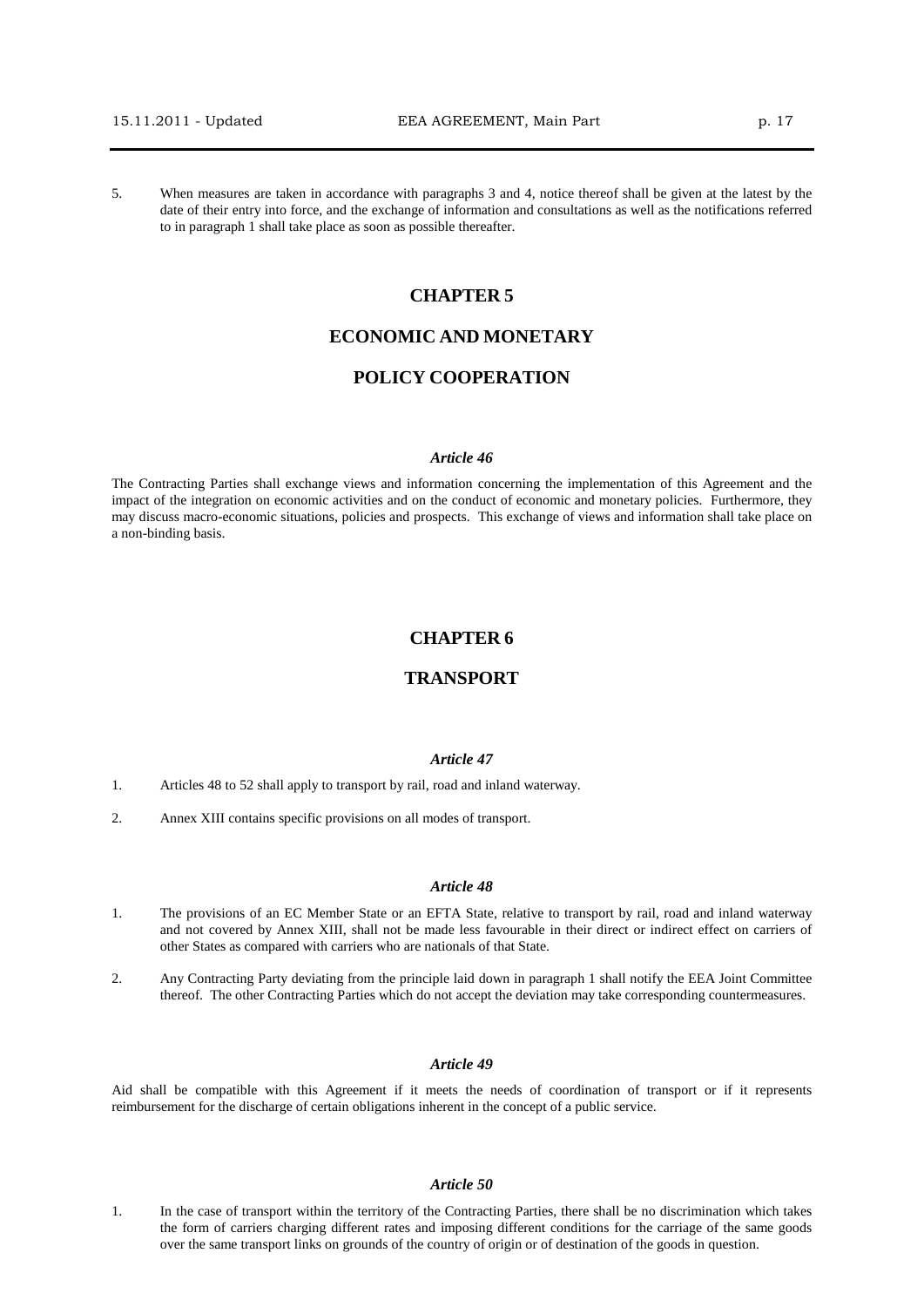2. The competent authority according to Part VII shall, acting on its own initiative or on application by an EC Member State or an EFTA State, investigate any cases of discrimination falling within this Article and take the necessary decisions within the framework of its internal rules.

# *Article 51*

- 1. The imposition, in respect of transport operations carried out within the territory of the Contracting Parties, of rates and conditions involving any element of support or protection in the interest of one or more particular undertakings or industries, shall be prohibited unless authorized by the competent authority referred to in Article 50(2).
- 2. The competent authority shall, acting on its own initiative or on application by an EC Member State or an EFTA State, examine the rates and conditions referred to in paragraph 1, taking account in particular of the requirements of an appropriate regional economic policy, the needs of underdeveloped areas and the problems of areas seriously affected by political circumstances, on the one hand, and of the effects of such rates and conditions on competition between the different modes of transport, on the other.

The competent authority shall take the necessary decisions within the framework of its internal rules.

3. The prohibition provided for in paragraph 1 shall not apply to tariffs fixed to meet competition.

# *Article 52*

Charges or dues in respect of the crossing of frontiers which are charged by a carrier in addition to transport rates shall not exceed a reasonable level after taking the costs actually incurred thereby into account. The Contracting Parties shall endeavour to reduce these costs progressively.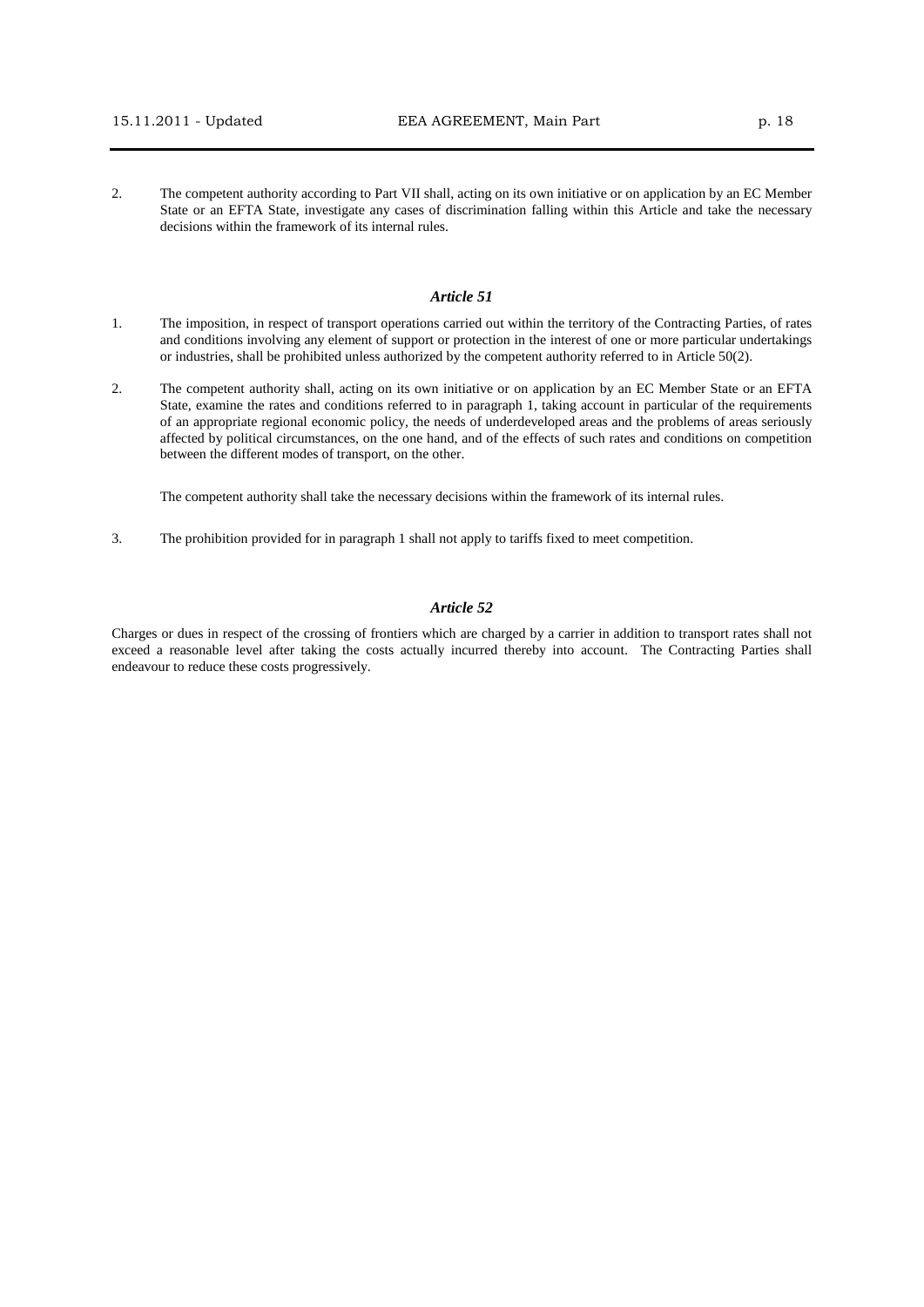# **PART IV**

# **COMPETITION AND OTHER COMMON RULES**

# **CHAPTER 1**

# **RULES APPLICABLE TO UNDERTAKINGS**

### *Article 53*

- 1. The following shall be prohibited as incompatible with the functioning of this Agreement: all agreements between undertakings, decisions by associations of undertakings and concerted practices which may affect trade between Contracting Parties and which have as their object or effect the prevention, restriction or distortion of competition within the territory covered by this Agreement, and in particular those which:
	- (a) directly or indirectly fix purchase or selling prices or any other trading conditions;
	- (b) limit or control production, markets, technical development, or investment;
	- (c) share markets or sources of supply;
	- (d) apply dissimilar conditions to equivalent transactions with other trading parties, thereby placing them at a competitive disadvantage;
	- (e) make the conclusion of contracts subject to acceptance by the other parties of supplementary obligations which, by their nature or according to commercial usage, have no connection with the subject of such contracts.
- 2. Any agreements or decisions prohibited pursuant to this Article shall be automatically void.
- 3. The provisions of paragraph 1 may, however, be declared inapplicable in the case of:
	- any agreement or category of agreements between undertakings;
	- any decision or category of decisions by associations of undertakings;
	- any concerted practice or category of concerted practices;

which contributes to improving the production or distribution of goods or to promoting technical or economic progress, while allowing consumers a fair share of the resulting benefit, and which does not:

- (a) impose on the undertakings concerned restrictions which are not indispensable to the attainment of these objectives;
- (b) afford such undertakings the possibility of eliminating competition in respect of a substantial part of the products in question.

# *Article 54*

Any abuse by one or more undertakings of a dominant position within the territory covered by this Agreement or in a substantial part of it shall be prohibited as incompatible with the functioning of this Agreement in so far as it may affect trade between Contracting Parties.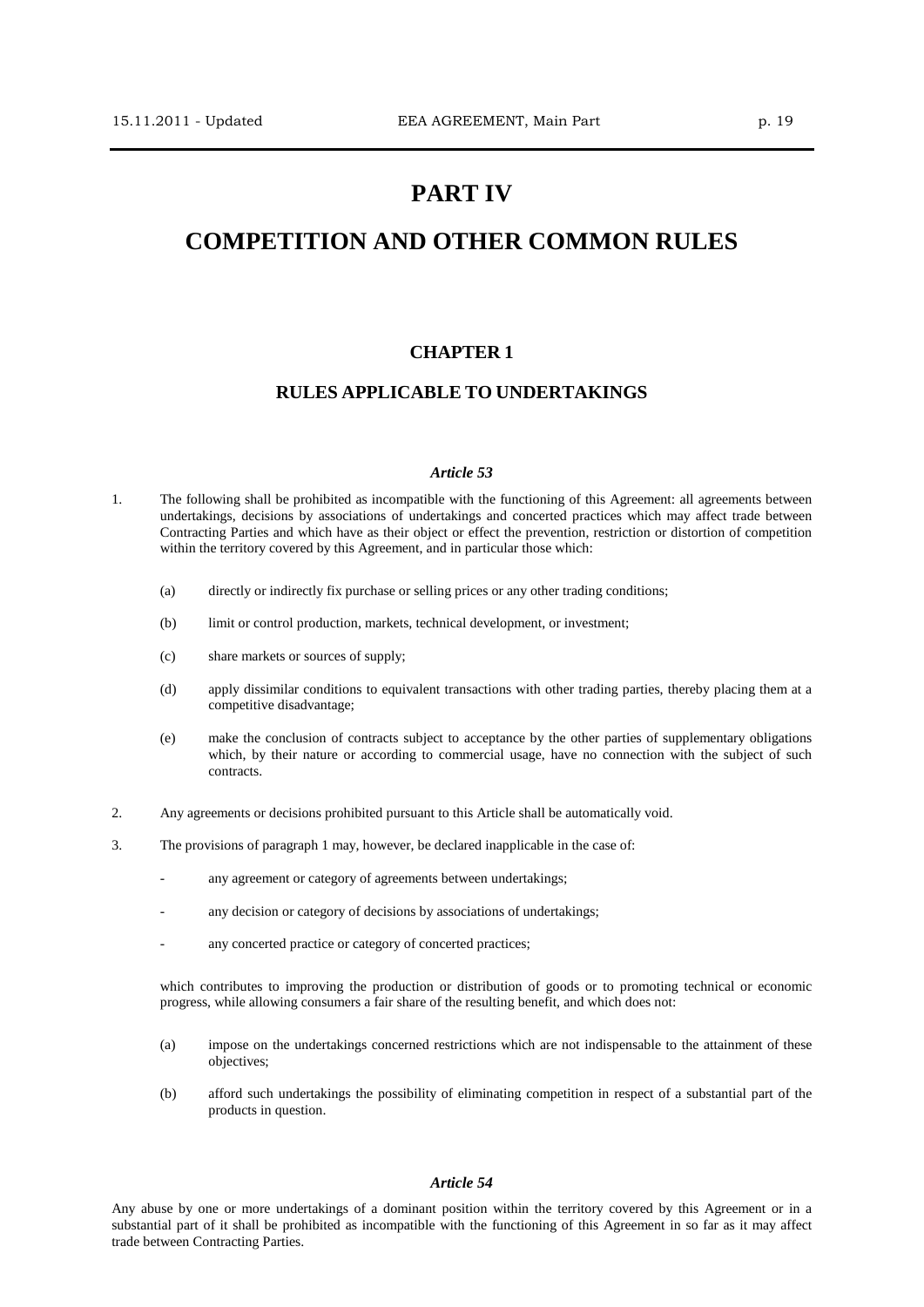Such abuse may, in particular, consist in:

- (a) directly or indirectly imposing unfair purchase or selling prices or other unfair trading conditions;
- (b) limiting production, markets or technical development to the prejudice of consumers;
- (c) applying dissimilar conditions to equivalent transactions with other trading parties, thereby placing them at a competitive disadvantage;
- (d) making the conclusion of contracts subject to acceptance by the other parties of supplementary obligations which, by their nature or according to commercial usage, have no connection with the subject of such contracts.

### *Article 55*

1. Without prejudice to the provisions giving effect to Articles 53 and 54 as contained in Protocol 21 and Annex XIV of this Agreement, the EC Commission and the EFTA Surveillance Authority provided for in Article 108(1) shall ensure the application of the principles laid down in Articles 53 and 54.

The competent surveillance authority, as provided for in Article 56, shall investigate cases of suspected infringement of these principles, on its own initiative, or on application by a State within the respective territory or by the other surveillance authority. The competent surveillance authority shall carry out these investigations in cooperation with the competent national authorities in the respective territory and in cooperation with the other surveillance authority, which shall give it its assistance in accordance with its internal rules.

If it finds that there has been an infringement, it shall propose appropriate measures to bring it to an end.

2. If the infringement is not brought to an end, the competent surveillance authority shall record such infringement of the principles in a reasoned decision.

The competent surveillance authority may publish its decision and authorize States within the respective territory to take the measures, the conditions and details of which it shall determine, needed to remedy the situation. It may also request the other surveillance authority to authorize States within the respective territory to take such measures.

- 1. Individual cases falling under Article 53 shall be decided upon by the surveillance authorities in accordance with the following provisions:
	- (a) individual cases where only trade between EFTA States is affected shall be decided upon by the EFTA Surveillance Authority;
	- (b) without prejudice to subparagraph (c), the EFTA Surveillance Authority decides, as provided for in the provisions set out in Article 58, Protocol 21 and the rules adopted for its implementation, Protocol 23 and Annex XIV, on cases where the turnover of the undertakings concerned in the territory of the EFTA States equals 33 per cent or more of their turnover in the territory covered by this Agreement;
	- (c) the EC Commission decides on the other cases as well as on cases under (b) where trade between EC Member States is affected, taking into account the provisions set out in Article 58, Protocol 21, Protocol 23 and Annex XIV.
- 2. Individual cases falling under Article 54 shall be decided upon by the surveillance authority in the territory of which a dominant position is found to exist. The rules set out in paragraph 1(b) and (c) shall apply only if dominance exists within the territories of both surveillance authorities.
- 3. Individual cases falling under subparagraph (c) of paragraph 1, whose effects on trade between EC Member States or on competition within the Community are not appreciable, shall be decided upon by the EFTA Surveillance Authority.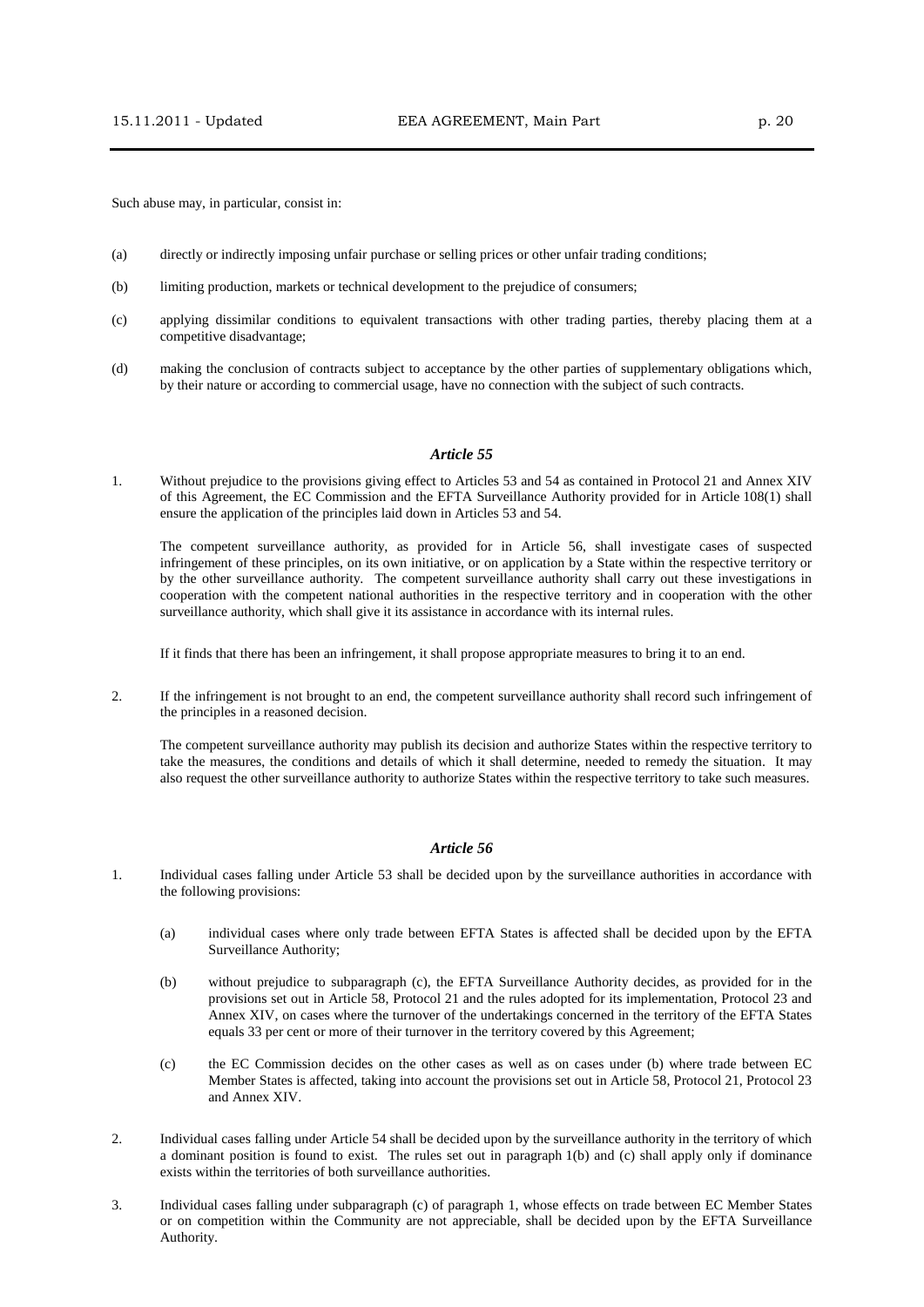4. The terms 'undertaking' and 'turnover' are, for the purposes of this Article, defined in Protocol 22.

# *Article 57*

- 1. Concentrations the control of which is provided for in paragraph 2 and which create or strengthen a dominant position as a result of which effective competition would be significantly impeded within the territory covered by this Agreement or a substantial part of it, shall be declared incompatible with this Agreement.
- 2. The control of concentrations falling under paragraph 1 shall be carried out by:
	- (a) the EC Commission in cases falling under Regulation (EEC) No 4064/89 in accordance with that Regulation and in accordance with Protocols 21 and 24 and Annex XIV to this Agreement. The EC Commission shall, subject to the review of the EC Court of Justice, have sole competence to take decisions on these cases;
	- (b) the EFTA Surveillance Authority in cases not falling under subparagraph (a) where the relevant thresholds set out in Annex XIV are fulfilled in the territory of the EFTA States in accordance with Protocols 21 and 24 and Annex XIV. This is without prejudice to the competence of EC Member States.

### *Article 58*

With a view to developing and maintaining a uniform surveillance throughout the European Economic Area in the field of competition and to promoting a homogeneous implementation, application and interpretation of the provisions of this Agreement to this end, the competent authorities shall cooperate in accordance with the provisions set out in Protocols 23 and 24.

### *Article 59*

- 1. In the case of public undertakings and undertakings to which EC Member States or EFTA States grant special or exclusive rights, the Contracting Parties shall ensure that there is neither enacted nor maintained in force any measure contrary to the rules contained in this Agreement, in particular to those rules provided for in Articles 4 and 53 to 63.
- 2. Undertakings entrusted with the operation of services of general economic interest or having the character of a revenue-producing monopoly shall be subject to the rules contained in this Agreement, in particular to the rules on competition, in so far as the application of such rules does not obstruct the performance, in law or in fact, of the particular tasks assigned to them. The development of trade must not be affected to such an extent as would be contrary to the interests of the Contracting Parties.
- 3. The EC Commission as well as the EFTA Surveillance Authority shall ensure within their respective competence the application of the provisions of this Article and shall, where necessary, address appropriate measures to the States falling within their respective territory.

### *Article 60*

Annex XIV contains specific provisions giving effect to the principles set out in Articles 53, 54, 57 and 59.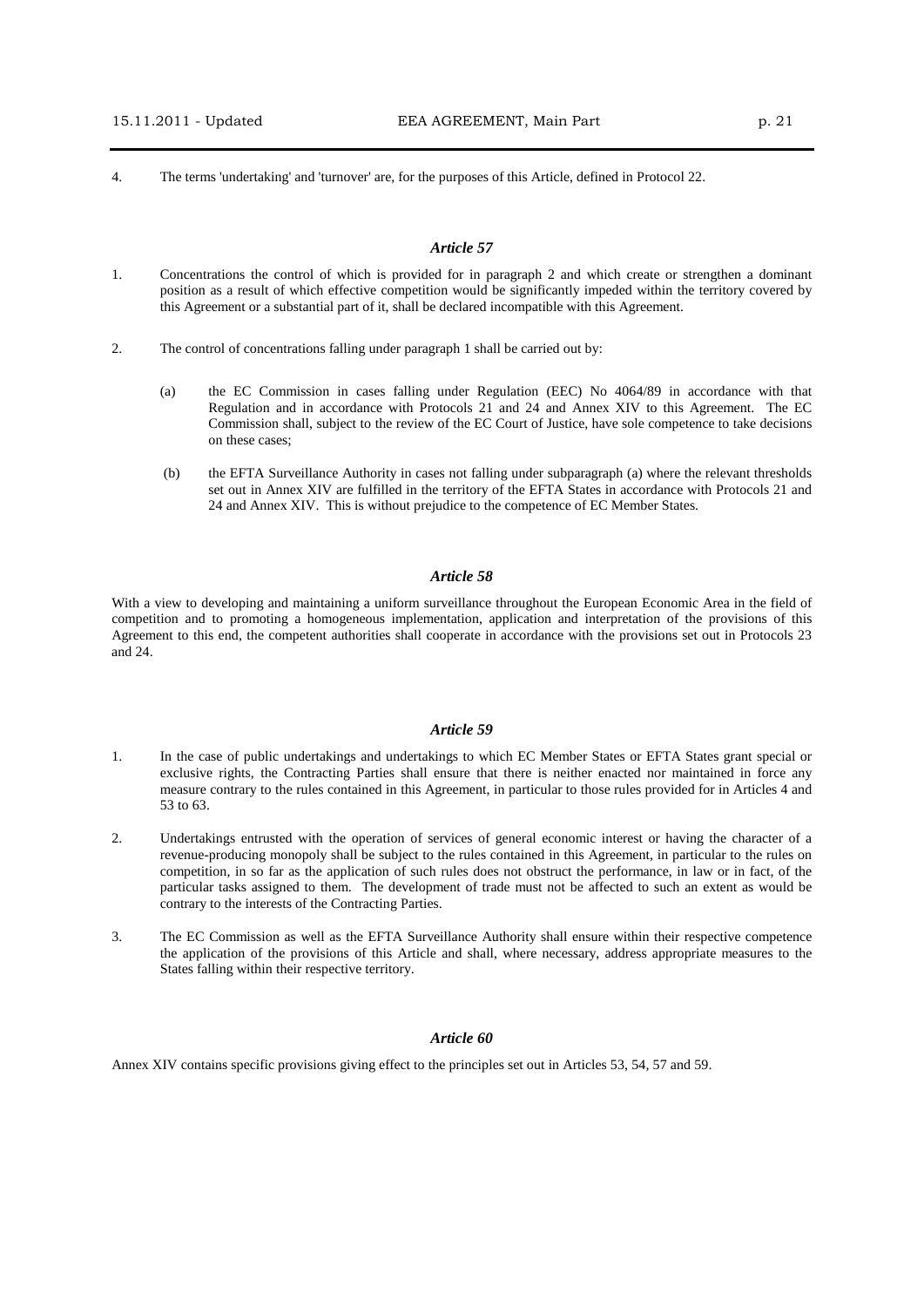# **CHAPTER 2**

# **STATE AID**

### *Article 61*

- 1. Save as otherwise provided in this Agreement, any aid granted by EC Member States, EFTA States or through State resources in any form whatsoever which distorts or threatens to distort competition by favouring certain undertakings or the production of certain goods shall, in so far as it affects trade between Contracting Parties, be incompatible with the functioning of this Agreement.
- 2. The following shall be compatible with the functioning of this Agreement:
	- (a) aid having a social character, granted to individual consumers, provided that such aid is granted without discrimination related to the origin of the products concerned;
	- (b) aid to make good the damage caused by natural disasters or exceptional occurrences;
	- (c) aid granted to the economy of certain areas of the Federal Republic of Germany affected by the division of Germany, in so far as such aid is required in order to compensate for the economic disadvantages caused by that division.
- 3. The following may be considered to be compatible with the functioning of this Agreement:
	- (a) aid to promote the economic development of areas where the standard of living is abnormally low or where there is serious underemployment;
	- (b) aid to promote the execution of an important project of common European interest or to remedy a serious disturbance in the economy of an EC Member State or an EFTA State;
	- (c) aid to facilitate the development of certain economic activities or of certain economic areas, where such aid does not adversely affect trading conditions to an extent contrary to the common interest;
	- (d) such other categories of aid as may be specified by the EEA Joint Committee in accordance with Part VII.

# *Article 62*

- 1. All existing systems of State aid in the territory of the Contracting Parties, as well as any plans to grant or alter State aid, shall be subject to constant review as to their compatibility with Article 61. This review shall be carried out:
	- (a) as regards the EC Member States, by the EC Commission according to the rules laid down in Article 93 of the Treaty establishing the European Economic Community;
	- (b) as regards the EFTA States, by the EFTA Surveillance Authority according to the rules set out in an agreement between the EFTA States establishing the EFTA Surveillance Authority which is entrusted with the powers and functions laid down in Protocol 26.
- 2. With a view to ensuring a uniform surveillance in the field of State aid throughout the territory covered by this Agreement, the EC Commission and the EFTA Surveillance Authority shall cooperate in accordance with the provisions set out in Protocol 27.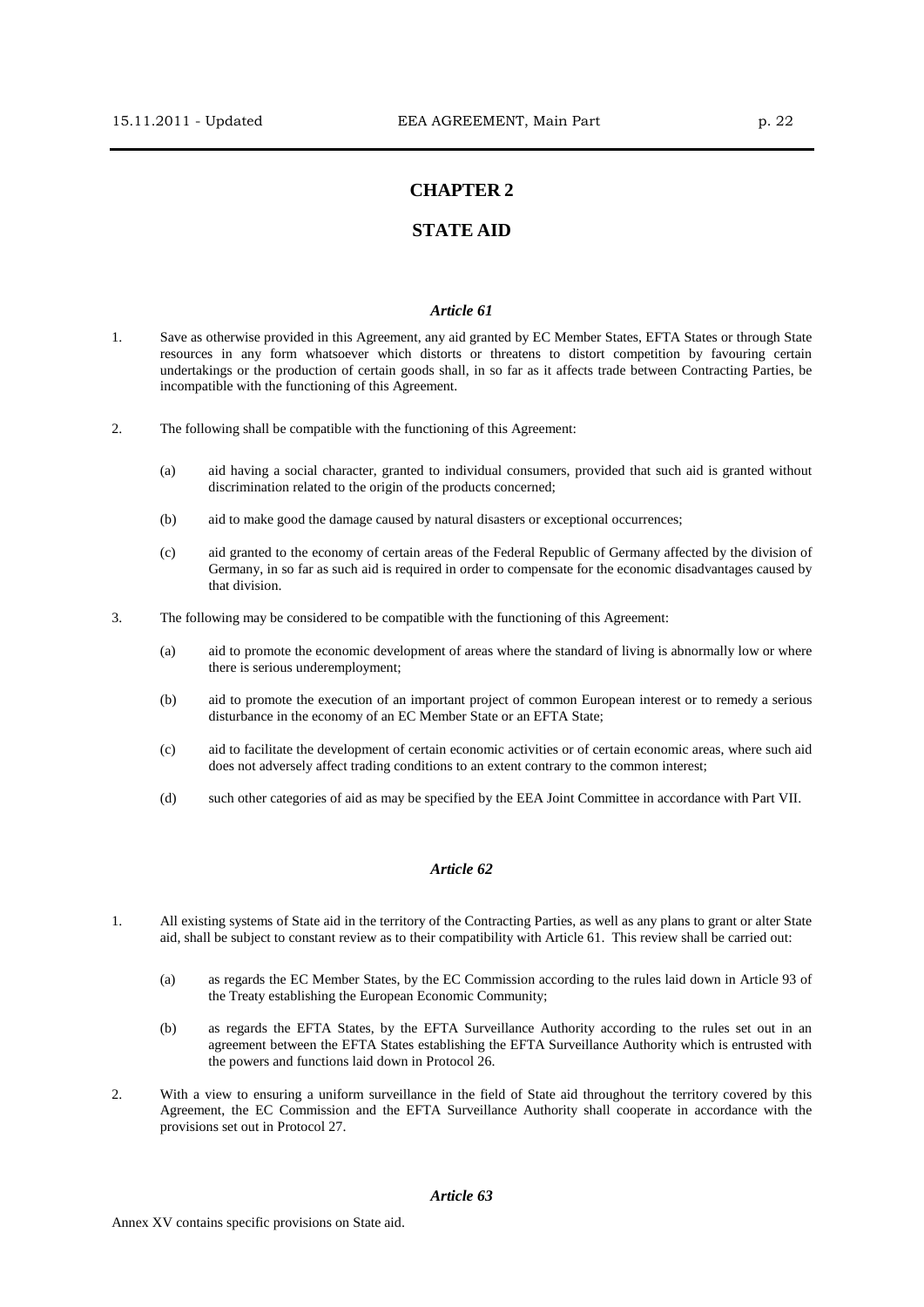1. If one of the surveillance authorities considers that the implementation by the other surveillance authority of Articles 61 and 62 of this Agreement and Article 5 of Protocol 14 is not in conformity with the maintenance of equal conditions of competition within the territory covered by this Agreement, exchange of views shall be held within two weeks according to the procedure of Protocol 27, paragraph (f).

If a commonly agreed solution has not been found by the end of this two-week period, the competent authority of the affected Contracting Party may immediately adopt appropriate interim measures in order to remedy the resulting distortion of competition.

Consultations shall then be held in the EEA Joint Committee with a view to finding a commonly acceptable solution.

If within three months the EEA Joint Committee has not been able to find such a solution, and if the practice in question causes, or threatens to cause, distortion of competition affecting trade between the Contracting Parties, the interim measures may be replaced by definitive measures, strictly necessary to offset the effect of such distortion. Priority shall be given to such measures that will least disturb the functioning of the EEA.

2. The provisions of this Article will also apply to State monopolies, which are established after the date of signature of the Agreement.

# **CHAPTER 3**

# **OTHER COMMON RULES**

- 1. Annex XVI contains specific provisions and arrangements concerning procurement which, unless otherwise specified, shall apply to all products and to services as specified.
- 2. Protocol 28 and Annex XVII contain specific provisions and arrangements concerning intellectual, industrial and commercial property, which, unless otherwise specified, shall apply to all products and services.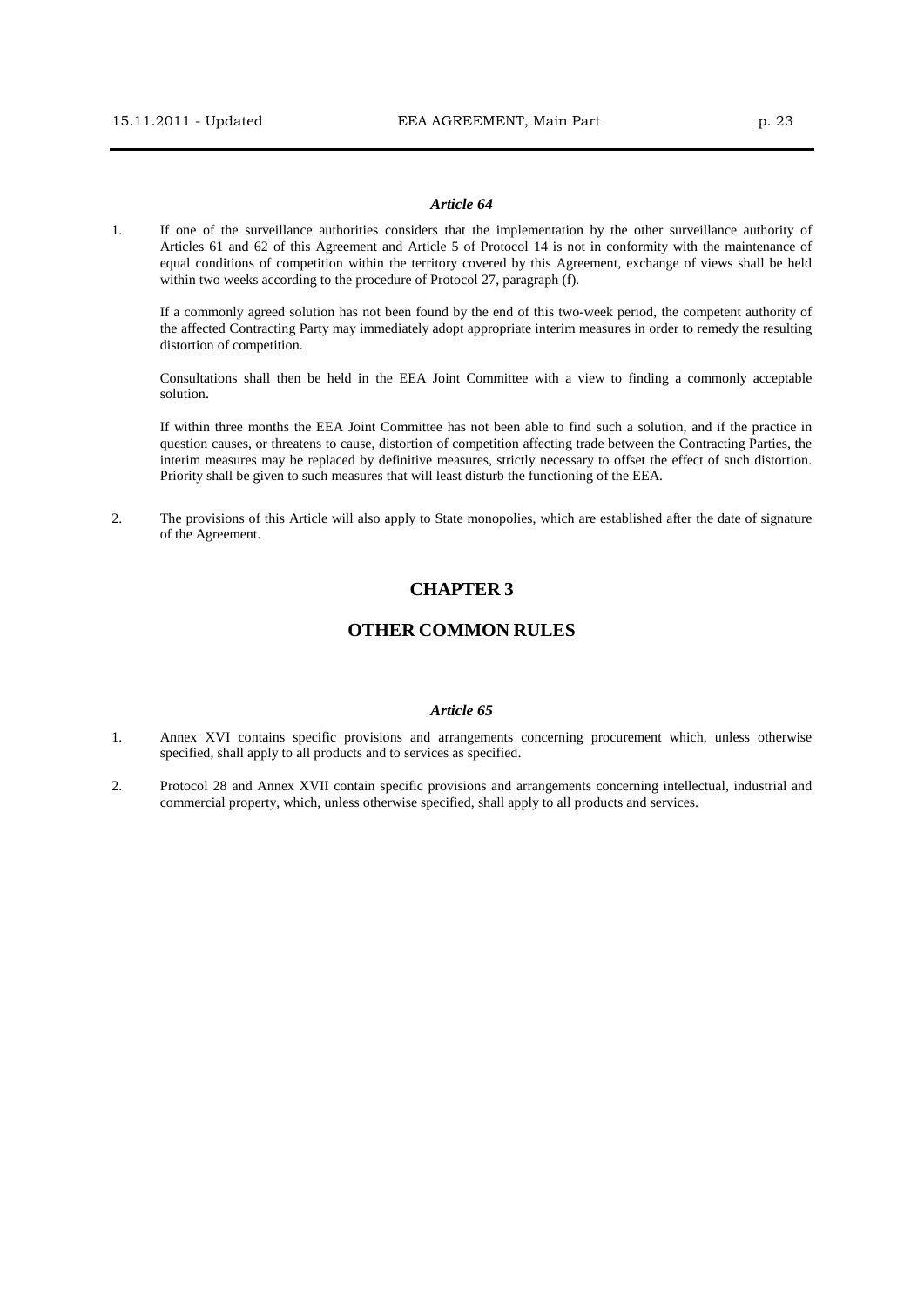# **PART V**

# **HORIZONTAL PROVISIONS RELEVANT TO THE FOUR FREEDOMS**

# **CHAPTER 1**

# **SOCIAL POLICY**

#### *Article 66*

The Contracting Parties agree upon the need to promote improved working conditions and an improved standard of living for workers.

# *Article 67*

- 1. The Contracting Parties shall pay particular attention to encouraging improvements, especially in the working environment, as regards the health and safety of workers. In order to help achieve this objective, minimum requirements shall be applied for gradual implementation, having regard to the conditions and technical rules obtaining in each of the Contracting Parties. Such minimum requirements shall not prevent any Contracting Party from maintaining or introducing more stringent measures for the protection of working conditions compatible with this Agreement.
- 2. Annex XVIII specifies the provisions to be implemented as the minimum requirements referred to in paragraph 1.

## *Article 68*

In the field of labour law, the Contracting Parties shall introduce the measures necessary to ensure the good functioning of this Agreement. These measures are specified in Annex XVIII.

### *Article 69*

1. Each Contracting Party shall ensure and maintain the application of the principle that men and women should receive equal pay for equal work.

For the purposes of this Article, 'pay' means the ordinary basic or minimum wage or salary and any other consideration, whether in cash or in kind, which the worker receives, directly or indirectly, in respect of his employment from his employer.

Equal pay without discrimination based on sex means:

- (a) that pay for the same work at piece rates shall be calculated on the basis of the same unit of measurement;
- (b) that pay for work at time rates shall be the same for the same job.
- 2. Annex XVIII contains specific provisions for the implementation of paragraph 1.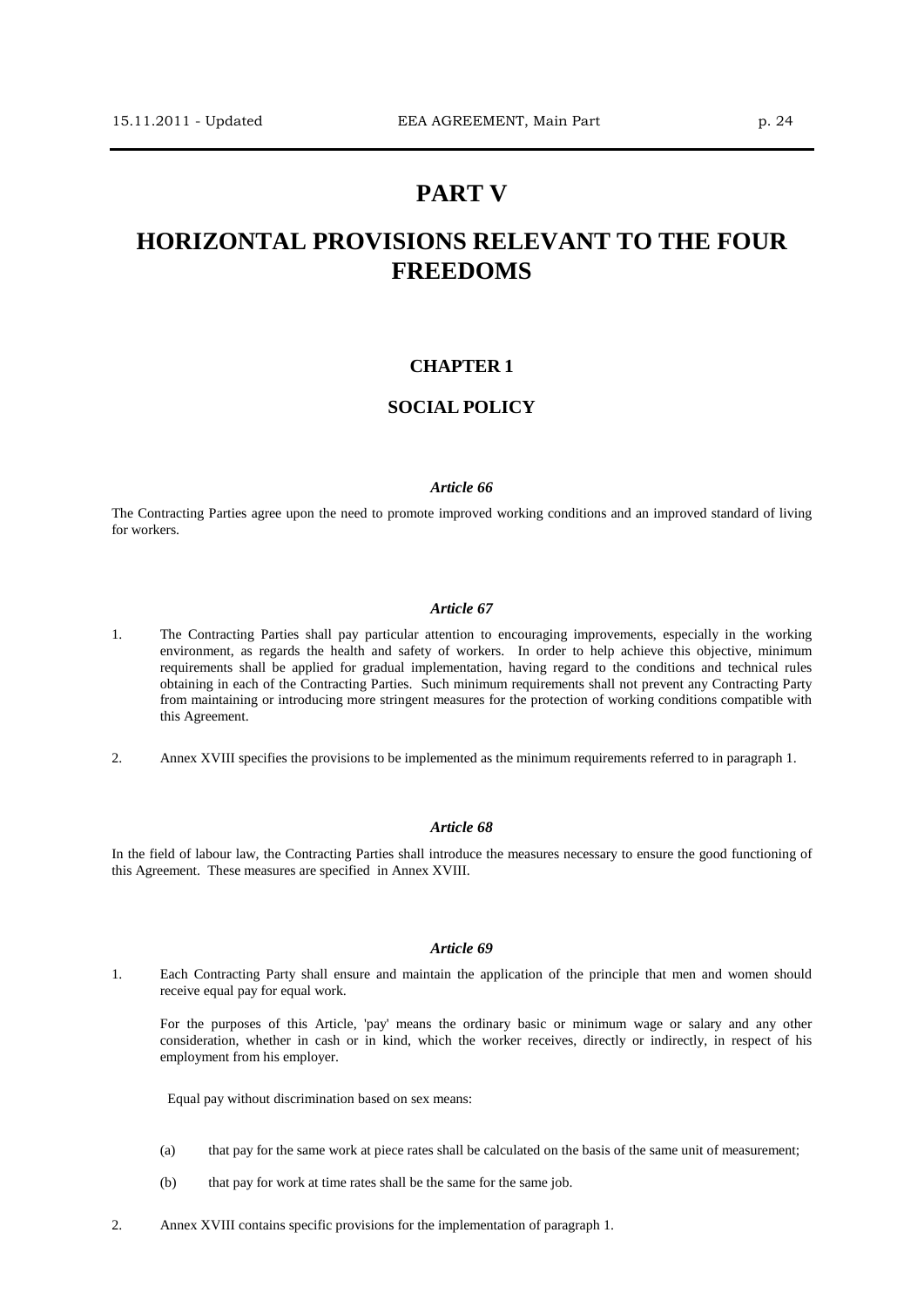The Contracting Parties shall promote the principle of equal treatment for men and women by implementing the provisions specified in Annex XVIII.

### *Article 71*

The Contracting Parties shall endeavour to promote the dialogue between management and labour at European level.

# **CHAPTER 2**

# **CONSUMER PROTECTION**

### *Article 72*

Annex XIX contains provisions on consumer protection.

# **CHAPTER 3**

# **ENVIRONMENT**

# *Article 73*

- 1. Action by the Contracting Parties relating to the environment shall have the following objectives:
	- (a) to preserve, protect and improve the quality of the environment;
	- (b) to contribute towards protecting human health;
	- (c) to ensure a prudent and rational utilization of natural resources.
- 2. Action by the Contracting Parties relating to the environment shall be based on the principles that preventive action should be taken, that environmental damage should as a priority be rectified at source, and that the polluter should pay. Environmental protection requirements shall be a component of the Contracting Parties' other policies.

## *Article 74*

Annex XX contains the specific provisions on protective measures which shall apply pursuant to Article 73.

# *Article 75*

The protective measures referred to in Article 74 shall not prevent any Contracting Party from maintaining or introducing more stringent protective measures compatible with this Agreement.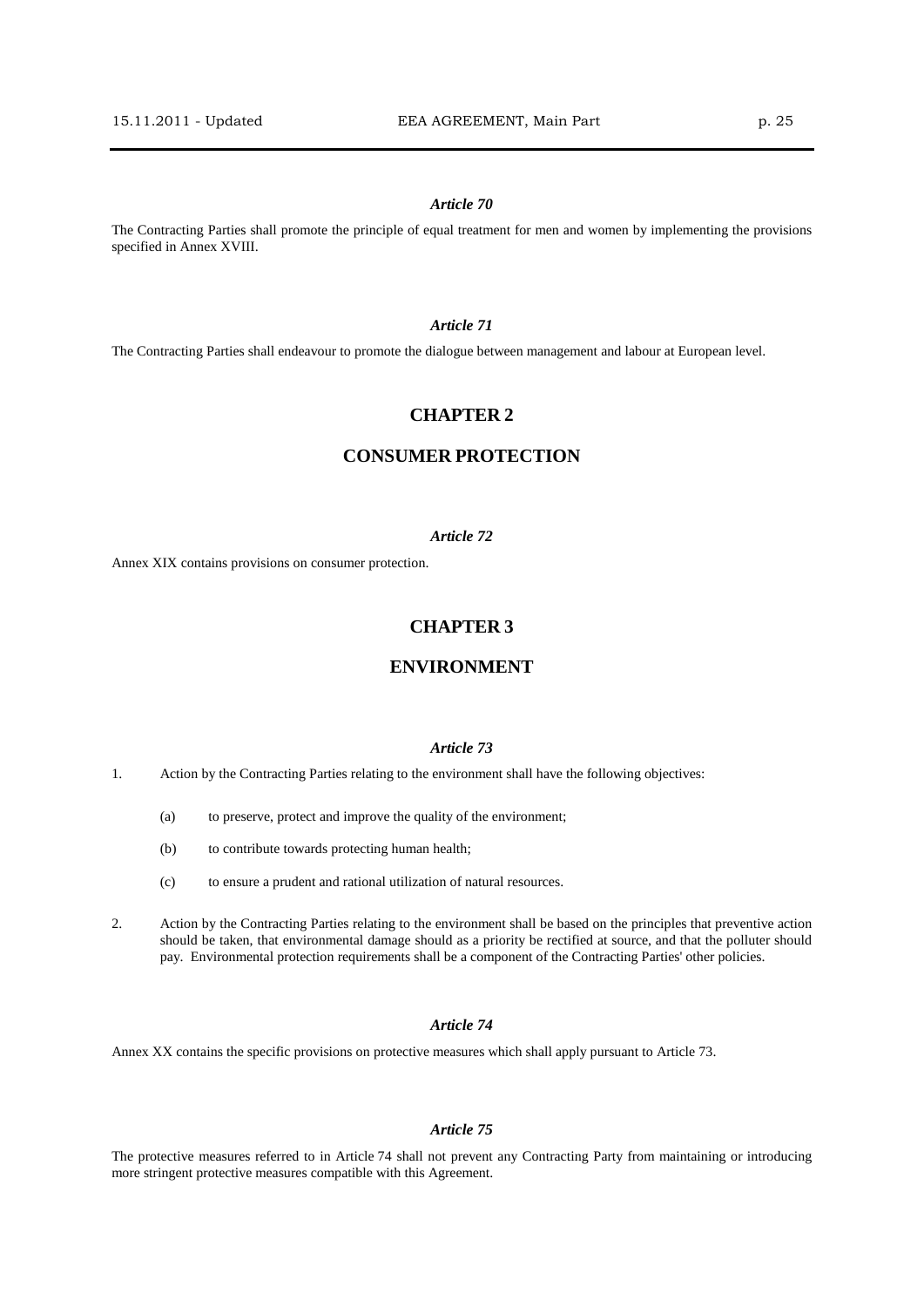# **CHAPTER 4**

# **STATISTICS**

### *Article 76*

- 1. The Contracting Parties shall ensure the production and dissemination of coherent and comparable statistical information for describing and monitoring all relevant economic, social and environmental aspects of the EEA.
- 2. To this end the Contracting Parties shall develop and use harmonized methods, definitions and classifications as well as common programmes and procedures organizing statistical work at appropriate administrative levels and duly observing the need for statistical confidentiality.
- 3. Annex XXI contains specific provisions on statistics.
- 4. Protocol 30 contains specific provisions on the organization of cooperation in the field of statistics.

# **CHAPTER 5**

# **COMPANY LAW**

### *Article 77*

Annex XXII contains specific provisions on company law.

# **PART VI**

# **COOPERATION OUTSIDE THE FOUR FREEDOMS**

# *Article 78*

The Contracting Parties shall strengthen and broaden cooperation in the framework of the Community's activities in the fields of:

- research and technological development,
- information services,
- the environment,
- education, training and youth,
- social policy,
- consumer protection,
- small and medium-sized enterprises,
- tourism,
- the audiovisual sector, and
- civil protection,

in so far as these matters are not regulated under the provisions of other Parts of this Agreement.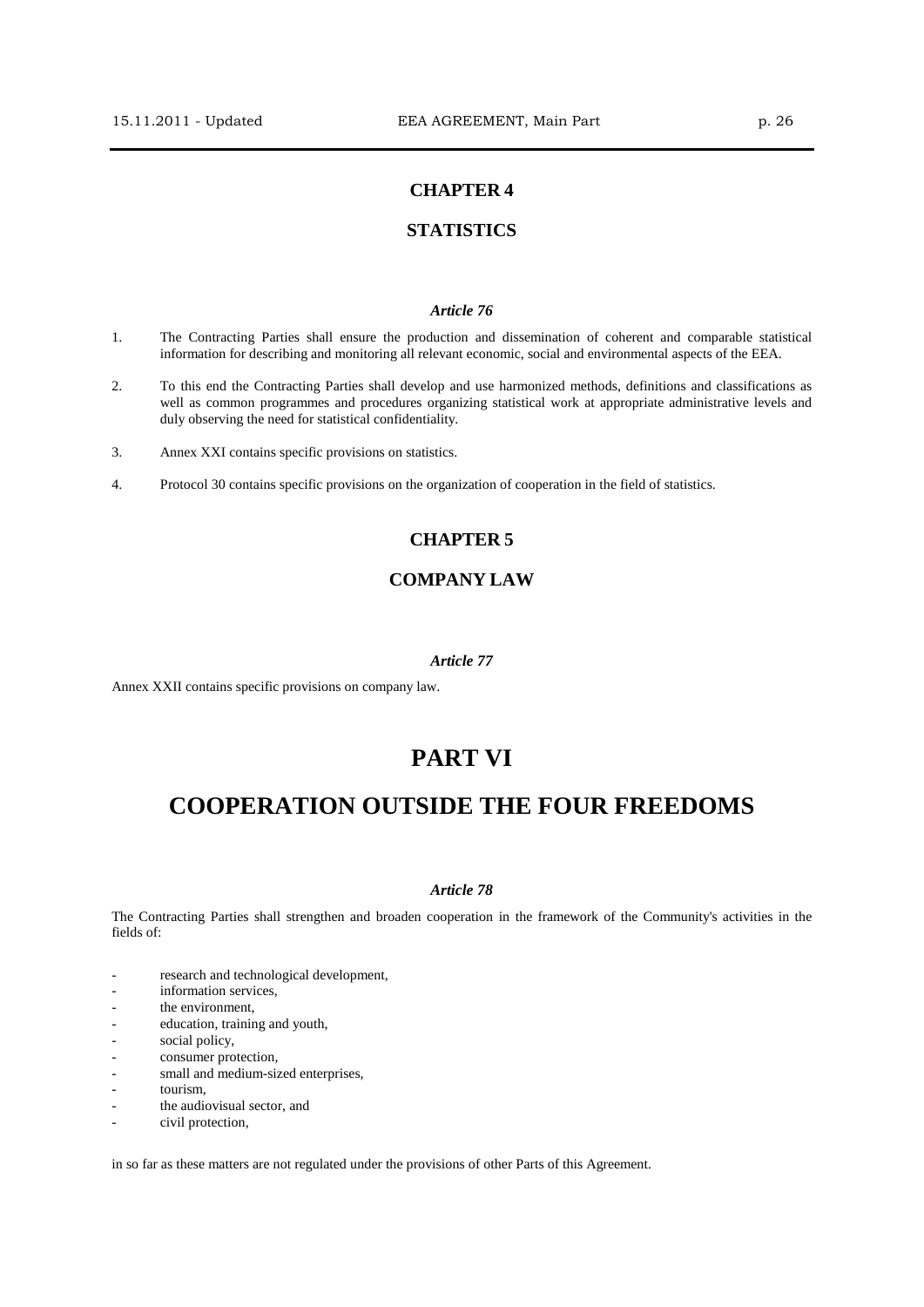- 1. The Contracting Parties shall strengthen the dialogue between them by all appropriate means, in particular through the procedures provided for in Part VII, with a view to identifying areas and activities where closer cooperation could contribute to the attainment of their common objectives in the fields referred to in Article 78.
- 2. They shall, in particular, exchange information and, at the request of a Contracting Party, hold consultations within the EEA Joint Committee in respect of plans or proposals for the establishment or amendment of framework programmes, specific programmes, actions and projects in the fields referred to in Article 78.
- 3. Part VII shall apply mutatis mutandis with regard to this Part whenever the latter or Protocol 31 specifically provides therefor.

#### *Article 80*

The cooperation provided for in Article 78 shall normally take one of the following forms:

- participation by EFTA States in EC framework programmes, specific programmes, projects or other actions;
- establishment of joint activities in specific areas, which may include concertation or coordination of activities, fusion of existing activities and establishment of ad hoc joint activities;
- the formal and informal exchange or provision of information;
- common efforts to encourage certain activities throughout the territory of the Contracting Parties;
- parallel legislation, where appropriate, of identical or similar content;
- coordination, where this is of mutual interest, of efforts and activities via, or in the context of, international organizations, and of cooperation with third countries.

### *Article 81*

Where cooperation takes the form of participation by EFTA States in an EC framework programme, specific programme, project or other action, the following principles shall apply:

- (a) The EFTA States shall have access to all parts of a programme.
- (b) The status of the EFTA States in the committees which assist the EC Commission in the management or development of a Community activity to which EFTA States may be contributing financially by virtue of their participation shall take full account of that contribution.
- (c) Decisions by the Community, other than those relating to the general budget of the Community, which affect directly or indirectly a framework programme, specific programme, project or other action, in which EFTA States participate by a decision under this Agreement, shall be subject to the provisions of Article 79(3). The terms and conditions of the continued participation in the activity in question may be reviewed by the EEA Joint Committee in accordance with Article 86.
- (d) At the project level, institutions, undertakings, organizations and nationals of EFTA States shall have the same rights and obligations in the Community programme or other action in question as those applicable to partner institutions, undertakings, organizations and nationals of EC Member States. The same shall apply mutatis mutandis to participants in exchanges between EC Member States and EFTA States, under the activity in question.
- (e) EFTA States, their institutions, undertakings, organizations and nationals shall have the same rights and obligations with regard to dissemination, evaluation and exploitation of results as those applicable to EC Member States, their institutions, undertakings, organizations and nationals.
- (f) The Contracting Parties undertake, in accordance with their respective rules and regulations, to facilitate the movement of participants in the programme and other action to the extent necessary.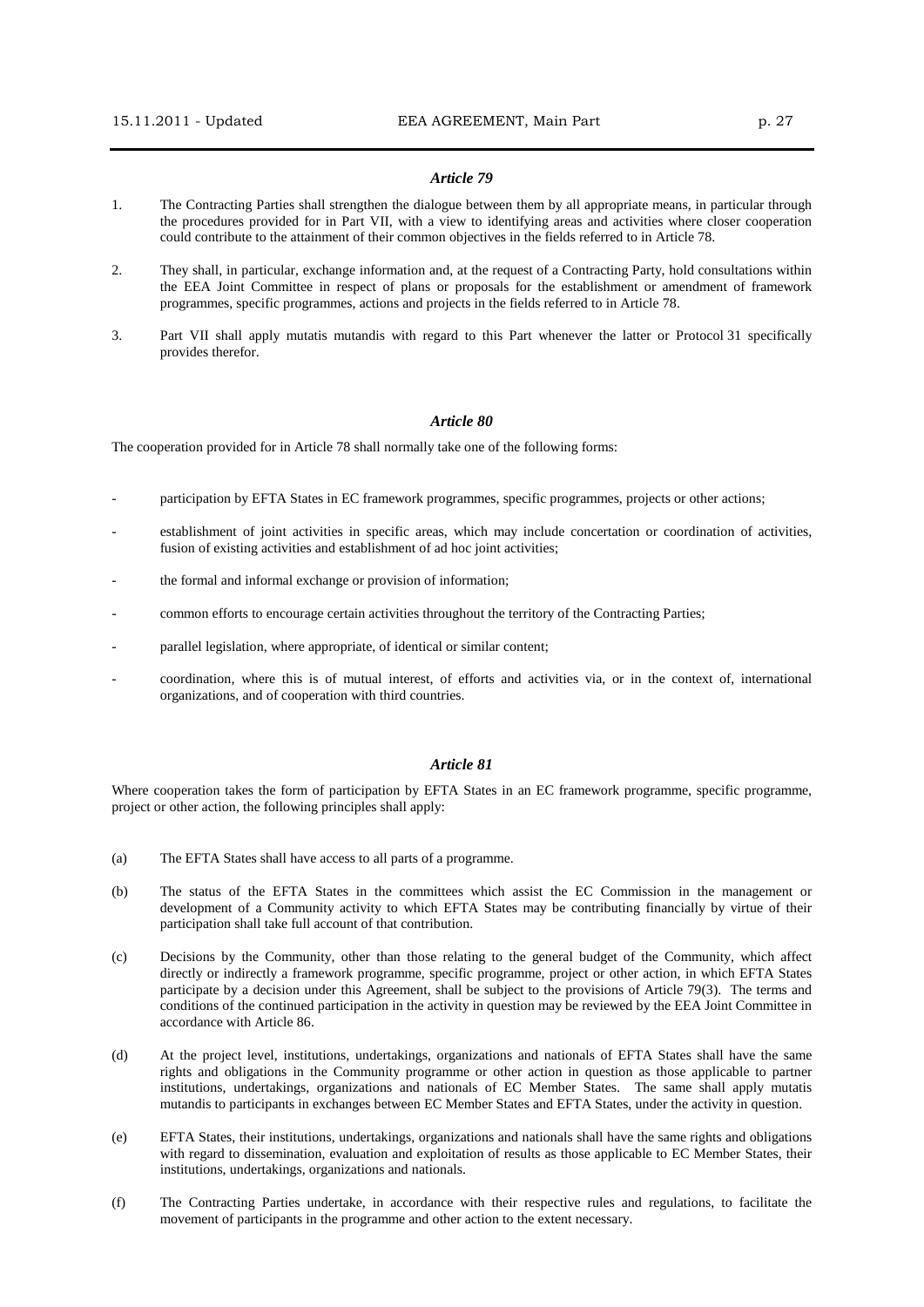- 1. When the cooperation envisaged under the present Part involves a financial participation of the EFTA States, this participation shall take one of the following forms:
	- (a) The contribution of the EFTA States, arising from their participation in Community activities, shall be calculated proportionally:
		- to the commitment appropriations; and
		- to the payment appropriations;

entered each year for the Community in the general budget of the Community for each budgetary line corresponding to the activities in question.

The 'proportionality factor' determining the participation of the EFTA States shall be the sum of the ratios between, on the one hand, the gross domestic product at market prices of each of the EFTA States and, on the other hand, the sum of the gross domestic products at market prices of the EC Member States and of that EFTA State. This factor shall be calculated, for each budgetary year, on the basis of the most recent statistical data.

The amount of the contribution of the EFTA States shall be additional, both in commitment appropriations and in payment appropriations, to the amounts entered for the Community in the general budget on each line corresponding to the activities concerned.

The contributions to be paid each year by the EFTA States shall be determined on the basis of the payment appropriations.

Commitments entered into by the Community prior to the entry into force, on the basis of this Agreement, of the participation of the EFTA States in the activities in question - as well as the payments which result from this - shall give rise to no contribution on the part of the EFTA States.

- (b) The financial contribution of EFTA States deriving from their participation in certain projects or other activities shall be based on the principle that each Contracting Party shall cover its own costs, with an appropriate contribution which shall be fixed by the EEA Joint Committee to the Community's overhead costs.
- (c) The EEA Joint Committee shall take the necessary decisions concerning the contribution of the Contracting Parties to the costs of the activity in question.
- 2. The detailed provisions for the implementation of this Article are set out in Protocol 32.

# *Article 83*

Where cooperation takes the form of an exchange of information between public authorities, the EFTA States shall have the same rights to receive, and obligations to provide, information as EC Member States, subject to the requirements of confidentiality, which shall be fixed by the EEA Joint Committee.

# *Article 84*

Provisions governing cooperation in specific fields are set out in Protocol 31.

# *Article 85*

Unless otherwise provided for in Protocol 31, cooperation already established between the Community and individual EFTA States in the fields referred to in Article 78 on the date of entry into force of this Agreement shall thereafter be governed by the relevant provisions of this Part and of Protocol 31.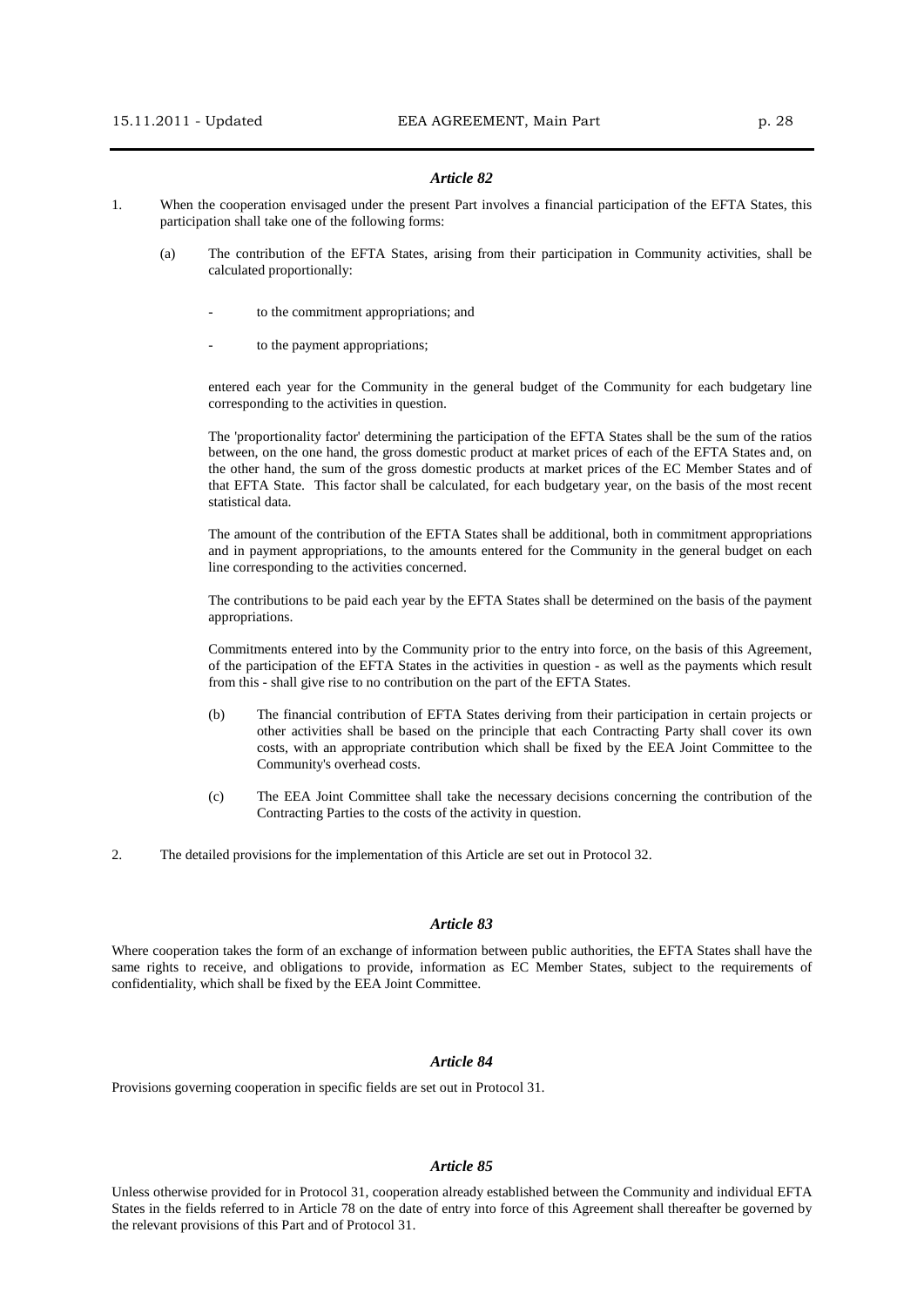The EEA Joint Committee shall, in accordance with Part VII, take all decisions necessary for the implementation of Articles 78 to 85 and measures derived therefrom, which may include, inter alia, supplementing and amending the provisions of Protocol 31, as well as adopting any transitional arrangements required by way of implementation of Article 85.

### *Article 87*

The Contracting Parties shall take the necessary steps to develop, strengthen or broaden cooperation in the framework of the Community's activities in fields not listed in Article 78, where such cooperation is considered likely to contribute to the attainment of the objectives of this Agreement, or is otherwise deemed by the Contracting Parties to be of mutual interest. Such steps may include the amendment of Article 78 by the addition of new fields to those listed therein.

### *Article 88*

Without prejudice to provisions of other Parts of this Agreement, the provisions of this Part shall not preclude the possibility for any Contracting Party to prepare, adopt and implement measures independently.

# **PART VII**

# **INSTITUTIONAL PROVISIONS**

# **CHAPTER 1**

# **THE STRUCTURE OF THE ASSOCIATION**

# **Section 1 The EEA Council**

### *Article 89*

1. An EEA Council is hereby established. It shall, in particular, be responsible for giving the political impetus in the implementation of this Agreement and laying down the general guidelines for the EEA Joint Committee.

To this end, the EEA Council shall assess the overall functioning and the development of the Agreement. It shall take the political decisions leading to amendments of the Agreement.

- 2. The Contracting Parties, as to the Community and the EC Member States in their respective fields of competence, may, after having discussed it in the EEA Joint Committee, or directly in exceptionally urgent cases, raise in the EEA Council any issue giving rise to a difficulty.
- 3. The EEA Council shall by decision adopt its rules of procedure.

# *Article 90*

1. The EEA Council shall consist of the members of the Council of the European Communities and members of the EC Commission, and of one member of the Government of each of the EFTA States.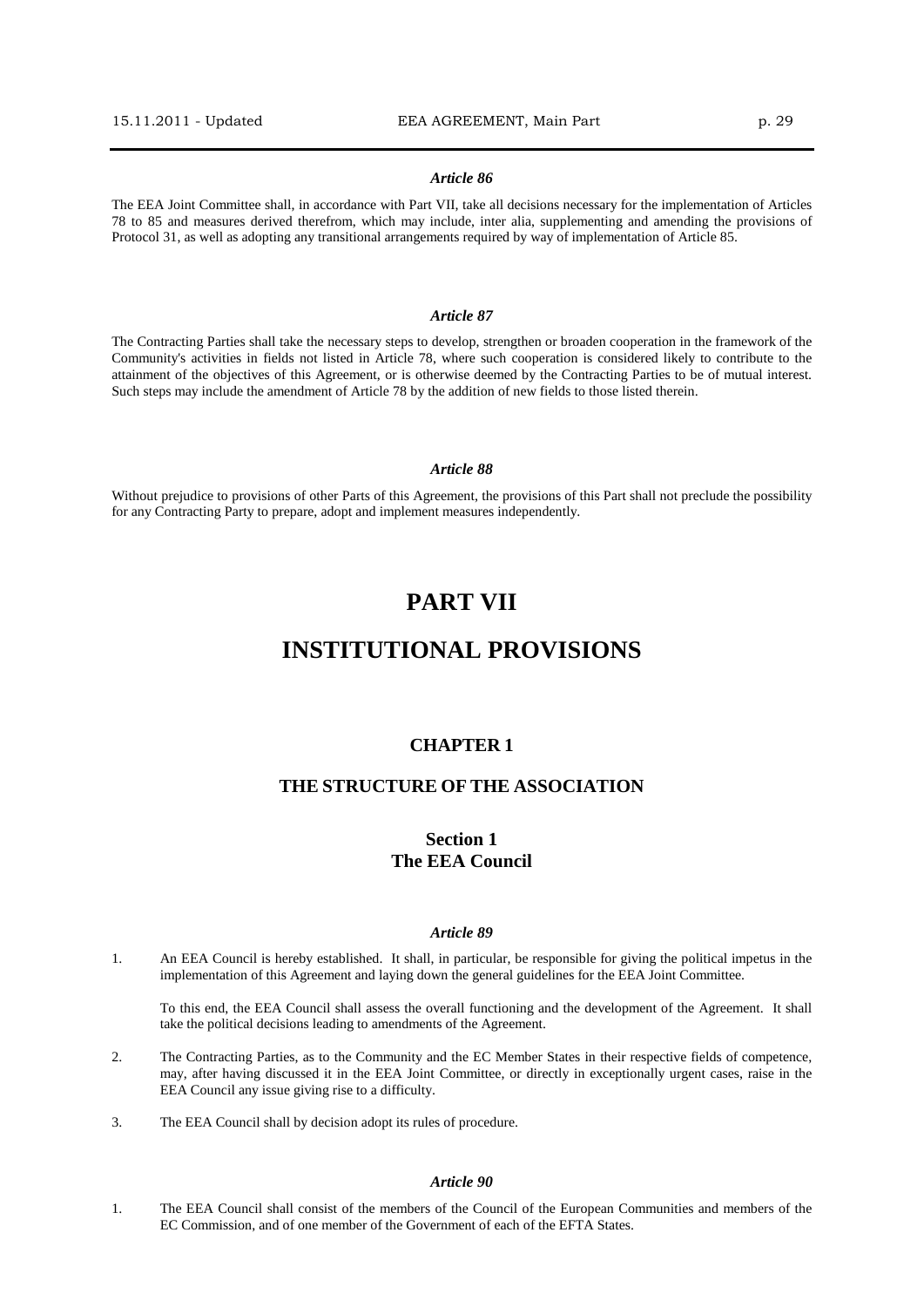Members of the EEA Council may be represented in accordance with the conditions to be laid down in its rules of procedure.

2. Decisions by the EEA Council shall be taken by agreement between the Community, on the one hand, and the EFTA States, on the other.

#### *Article 91*

- 1. The office of President of the EEA Council shall be held alternately, for a period of six months, by a member of the Council of the European Communities and a member of the Government of an EFTA State.
- 2. The EEA Council shall be convened twice a year by its President. The EEA Council shall also meet whenever circumstances so require, in accordance with its rules of procedure.

# **Section 2 The EEA Joint Committee**

### *Article 92*

- 1. An EEA Joint Committee is hereby established. It shall ensure the effective implementation and operation of this Agreement. To this end, it shall carry out exchanges of views and information and take decisions in the cases provided for in this Agreement.
- 2. The Contracting Parties, as to the Community and the EC Member States in their respective fields of competence, shall hold consultations in the EEA Joint Committee on any point of relevance to the Agreement giving rise to a difficulty and raised by one of them.
- 3. The EEA Joint Committee shall by decision adopt its rules of procedure.

# *Article 93*

- 1. The EEA Joint Committee shall consist of representatives of the Contracting Parties.
- 2. The EEA Joint Committee shall take decisions by agreement between the Community, on the one hand, and the EFTA States speaking with one voice, on the other.

- 1. The office of President of the EEA Joint Committee shall be held alternately, for a period of six months, by the representative of the Community, i.e. the EC Commission, and the representative of one of the EFTA States.
- 2. In order to fulfil its functions, the EEA Joint Committee shall meet, in principle, at least once a month. It shall also meet on the initiative of its President or at the request of one of the Contracting Parties in accordance with its rules of procedure.
- 3. The EEA Joint Committee may decide to establish any subcommittee or working group to assist it in carrying out its tasks. The EEA Joint Committee shall in its rules of procedure lay down the composition and mode of operation of such subcommittees and working groups. Their tasks shall be determined by the EEA Joint Committee in each individual case.
- 4. The EEA Joint Committee shall issue an annual report on the functioning and the development of this Agreement.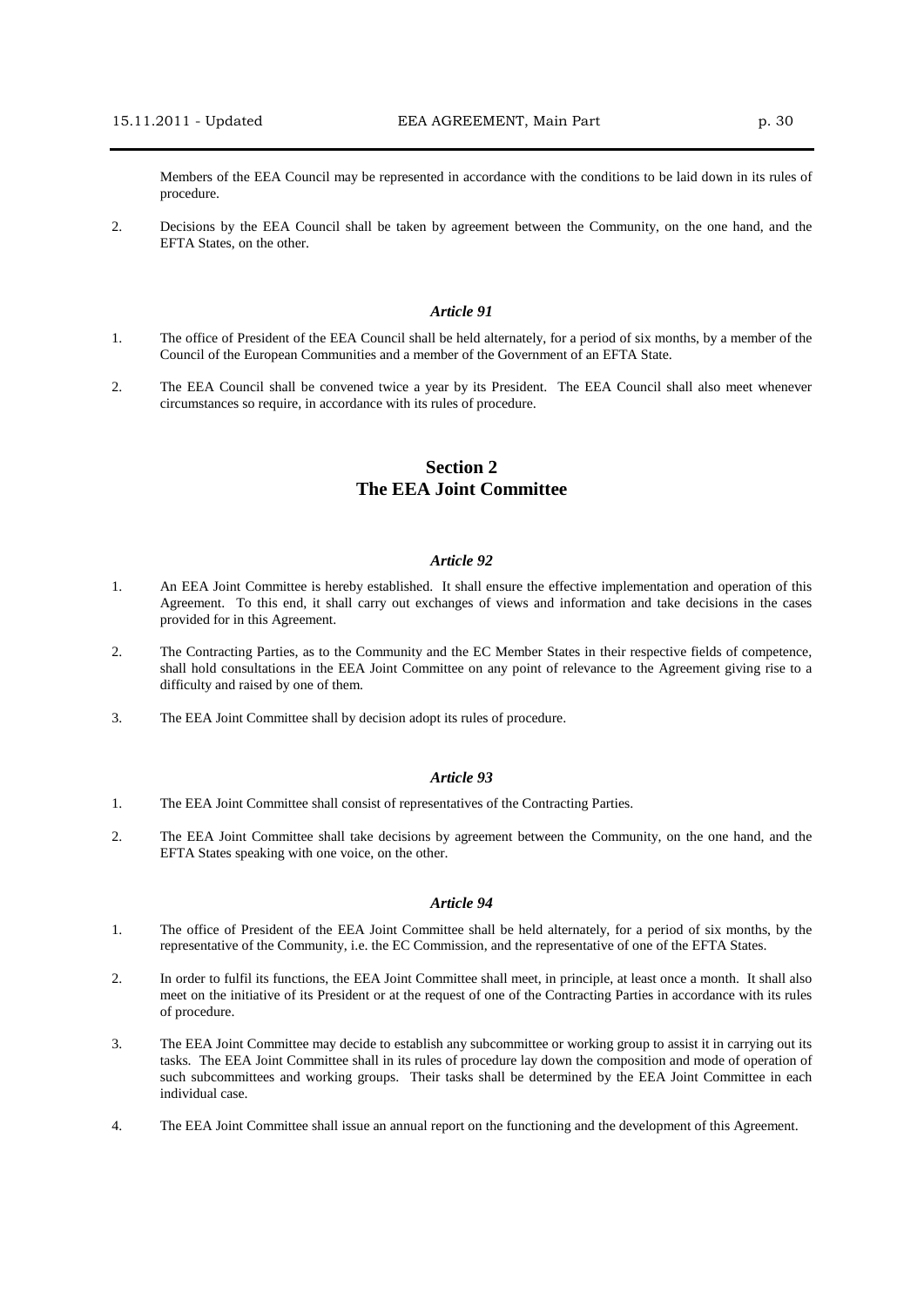# **Section 3 Parliamentary cooperation**

#### *Article 95*

- 1. An EEA Joint Parliamentary Committee is hereby established. It shall be composed of equal numbers of, on the one hand, members of the European Parliament and, on the other, members of Parliaments of the EFTA States. The total number of members of the Committee is laid down in the Statute in Protocol 36.
- 2. The EEA Joint Parliamentary Committee shall alternately hold sessions in the Community and in an EFTA State in accordance with the provisions laid down in Protocol 36.
- 3. The EEA Joint Parliamentary Committee shall contribute, through dialogue and debate, to a better understanding between the Community and the EFTA States in the fields covered by this Agreement.
- 4. The EEA Joint Parliamentary Committee may express its views in the form of reports or resolutions, as appropriate. It shall, in particular, examine the annual report of the EEA Joint Committee, issued in accordance with Article 94 (4), on the functioning and the development of this Agreement.
- 5. The President of the EEA Council may appear before the EEA Joint Parliamentary Committee in order to be heard by it.
- 6. The EEA Joint Parliamentary Committee shall adopt its rules of procedure.

# **Section 4 Cooperation between economic and social partners**

# *Article 96*

- 1. Members of the Economic and Social Committee and other bodies representing the social partners in the Community and the corresponding bodies in the EFTA States shall work to strengthen contacts between them and to cooperate in an organized and regular manner in order to enhance the awareness of the economic and social aspects of the growing interdependence of the economies of the Contracting Parties and of their interests within the context of the EEA.
- 2. To this end, an EEA Consultative Committee is hereby established. It shall be composed of equal numbers of, on the one hand, members of the Economic and Social Committee of the Community and, on the other, members of the EFTA Consultative Committee. The EEA Consultative Committee may express its views in the form of reports or resolutions, as appropriate.
- 3. The EEA Consultative Committee shall adopt its rules of procedure.

# **CHAPTER 2**

# **THE DECISION-MAKING PROCEDURE**

#### *Article 97*

This Agreement does not prejudge the right for each Contracting Party to amend, without prejudice to the principle of nondiscrimination and after having informed the other Contracting Parties, its internal legislation in the areas covered by this Agreement: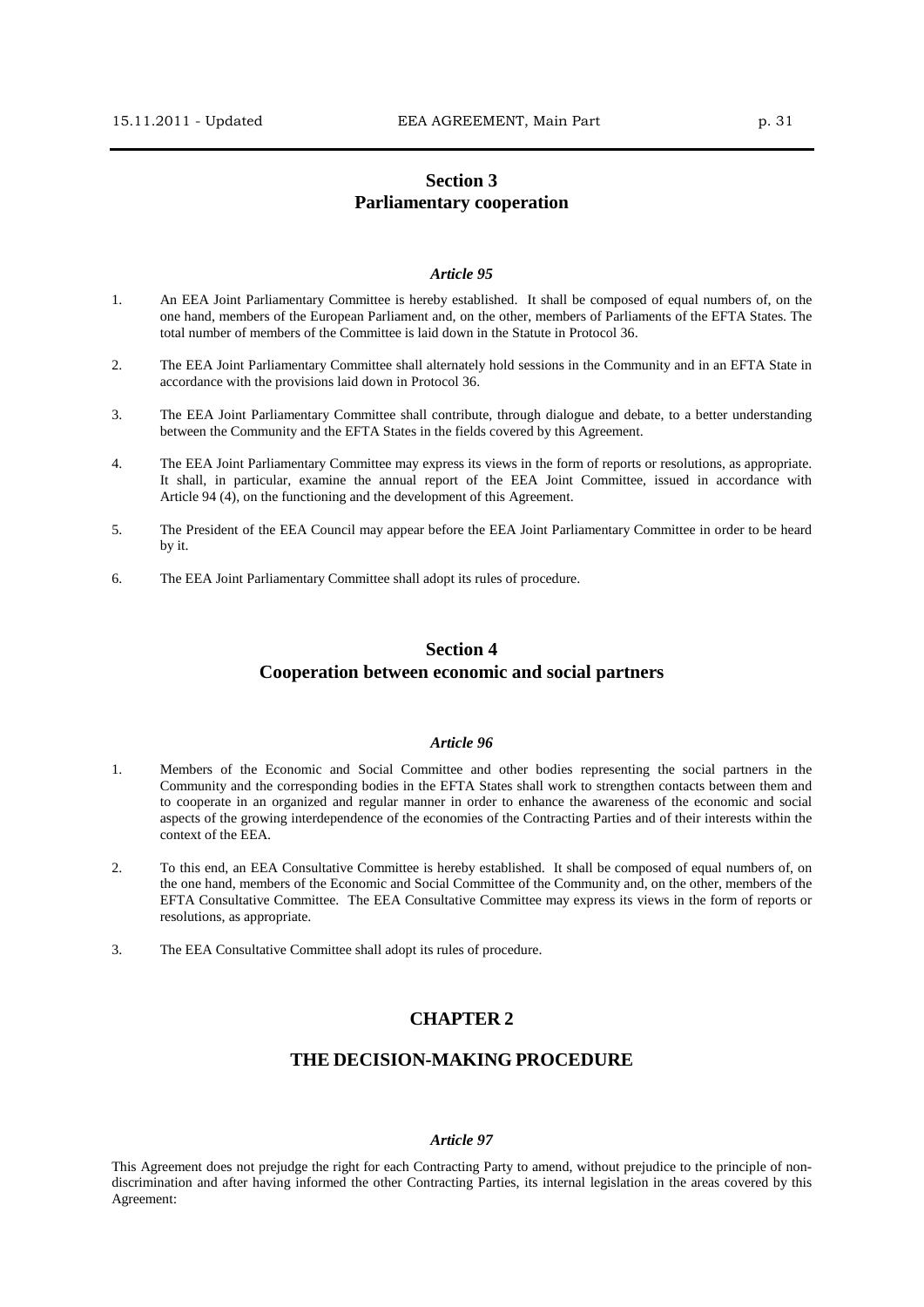- if the EEA Joint Committee concludes that the legislation as amended does not affect the good functioning of this Agreement; or
- if the procedures referred to in Article 98 have been completed.

The Annexes to this Agreement and Protocols 1 to 7, 9 to 11, 19 to 27, 30 to 32, 37, 39, 41 and 47, as appropriate, may be amended by a decision of the EEA Joint Committee in accordance with Articles 93 (2), 99, 100, 102 and 103.

### *Article 99*

- 1. As soon as new legislation is being drawn up by the EC Commission in a field which is governed by this Agreement, the EC Commission shall informally seek advice from experts of the EFTA States in the same way as it seeks advice from experts of the EC Member States for the elaboration of its proposals.
- 2. When transmitting its proposal to the Council of the European Communities, the EC Commission shall transmit copies thereof to the EFTA States.

At the request of one of the Contracting Parties, a preliminary exchange of views takes place in the EEA Joint Committee.

- 3. During the phase preceding the decision of the Council of the European Communities, in a continuous information and consultation process, the Contracting Parties consult each other again in the EEA Joint Committee at the significant moments at the request of one of them.
- 4. The Contracting Parties shall cooperate in good faith during the information and consultation phase with a view to facilitating, at the end of the process, the decision-taking in the EEA Joint Committee.

# *Article 100*

The EC Commission shall ensure experts of the EFTA States as wide a participation as possible according to the areas concerned, in the preparatory stage of draft measures to be submitted subsequently to the committees which assist the EC Commission in the exercise of its executive powers. In this regard, when drawing up draft measures the EC Commission shall refer to experts of the EFTA States on the same basis as it refers to experts of the EC Member States.

In the cases where the Council of the European Communities is seized in accordance with the procedure applicable to the type of committee involved, the EC Commission shall transmit to the Council of the European Communities the views of the experts of the EFTA States.

### *Article 101*

1. In respect of committees which are covered neither by Article 81 nor by Article 100 experts from EFTA States shall be associated with the work when this is called for by the good functioning of this Agreement.

These committees are listed in Protocol 37. The modalities of such an association are set out in the relevant sectoral Protocols and Annexes dealing with the matter concerned.

2. If it appears to the Contracting Parties that such an association should be extended to other committees which present similar characteristics, the EEA Joint Committee may amend Protocol 37.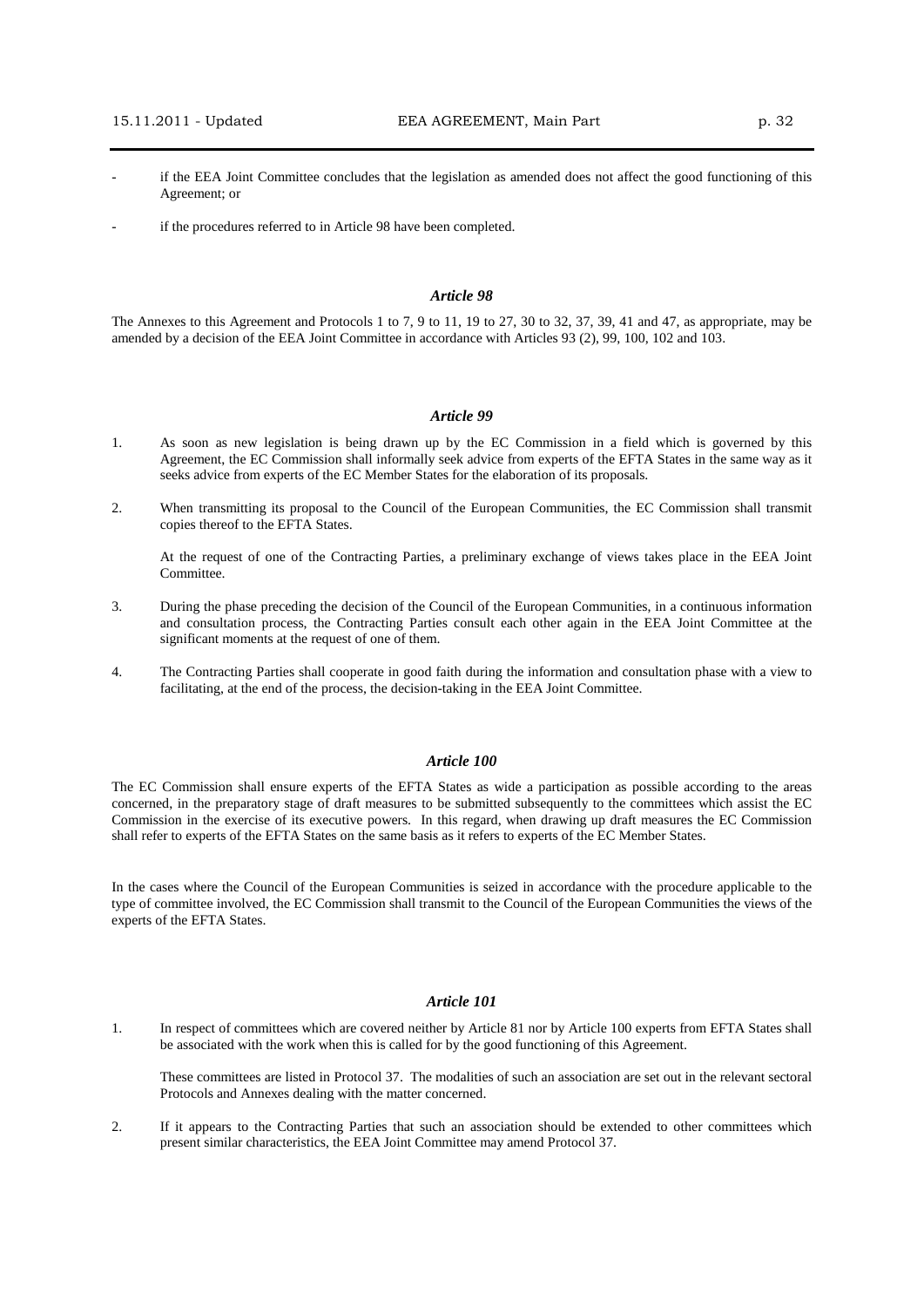- 1. In order to guarantee the legal security and the homogeneity of the EEA, the EEA Joint Committee shall take a decision concerning an amendment of an Annex to this Agreement as closely as possible to the adoption by the Community of the corresponding new Community legislation with a view to permitting a simultaneous application of the latter as well as of the amendments of the Annexes to the Agreement. To this end, the Community shall, whenever adopting a legislative act on an issue which is governed by this Agreement, as soon as possible inform the other Contracting Parties in the EEA Joint Committee.
- 2. The part of an Annex to this Agreement which would be directly affected by the new legislation is assessed in the EEA Joint Committee.
- 3. The Contracting Parties shall make all efforts to arrive at an agreement on matters relevant to this Agreement.

The EEA Joint Committee shall, in particular, make every effort to find a mutually acceptable solution where a serious problem arises in any area which, in the EFTA States, falls within the competence of the legislator.

- 4. If, notwithstanding the application of the preceding paragraph, an agreement on an amendment of an Annex to this Agreement cannot be reached, the EEA Joint Committee shall examine all further possibilities to maintain the good functioning of this Agreement and take any decision necessary to this effect, including the possibility to take notice of the equivalence of legislation. Such a decision shall be taken at the latest at the expiry of a period of six months from the date of referral to the EEA Joint Committee or, if that date is later, on the date of entry into force of the corresponding Community legislation.
- 5. If, at the end of the time limit set out in paragraph 4, the EEA Joint Committee has not taken a decision on an amendment of an Annex to this Agreement, the affected part thereof, as determined in accordance with paragraph 2, is regarded as provisionally suspended, subject to a decision to the contrary by the EEA Joint Committee. Such a suspension shall take effect six months after the end of the period referred to in paragraph 4, but in no event earlier than the date on which the corresponding EC act is implemented in the Community. The EEA Joint Committee shall pursue its efforts to agree on a mutually acceptable solution in order for the suspension to be terminated as soon as possible.
- 6. The practical consequences of the suspension referred to in paragraph 5 shall be discussed in the EEA Joint Committee. The rights and obligations which individuals and economic operators have already acquired under this Agreement shall remain. The Contracting Parties shall, as appropriate, decide on the adjustments necessary due to the suspension.

### *Article 103*

1. If a decision of the EEA Joint Committee can be binding on a Contracting Party only after the fulfilment of constitutional requirements, the decision shall, if a date is contained therein, enter into force on that date, provided that the Contracting Party concerned has notified the other Contracting Parties by that date that the constitutional requirements have been fulfilled.

In the absence of such a notification by that date, the decision shall enter into force on the first day of the second month following the last notification.

2. If upon the expiry of a period of six months after the decision of the EEA Joint Committee such a notification has not taken place, the decision of the EEA Joint Committee shall be applied provisionally pending the fulfilment of the constitutional requirements unless a Contracting Party notifies that such a provisional application cannot take place. In the latter case, or if a Contracting Party notifies the non-ratification of a decision of the EEA Joint Committee, the suspension provided for in Article 102 (5) shall take effect one month after such a notification but in no event earlier than the date on which the corresponding EC act is implemented in the Community.

# *Article 104*

Decisions taken by the EEA Joint Committee in the cases provided for in this Agreement shall, unless otherwise provided for therein, upon their entry into force be binding on the Contracting Parties which shall take the necessary steps to ensure their implementation and application.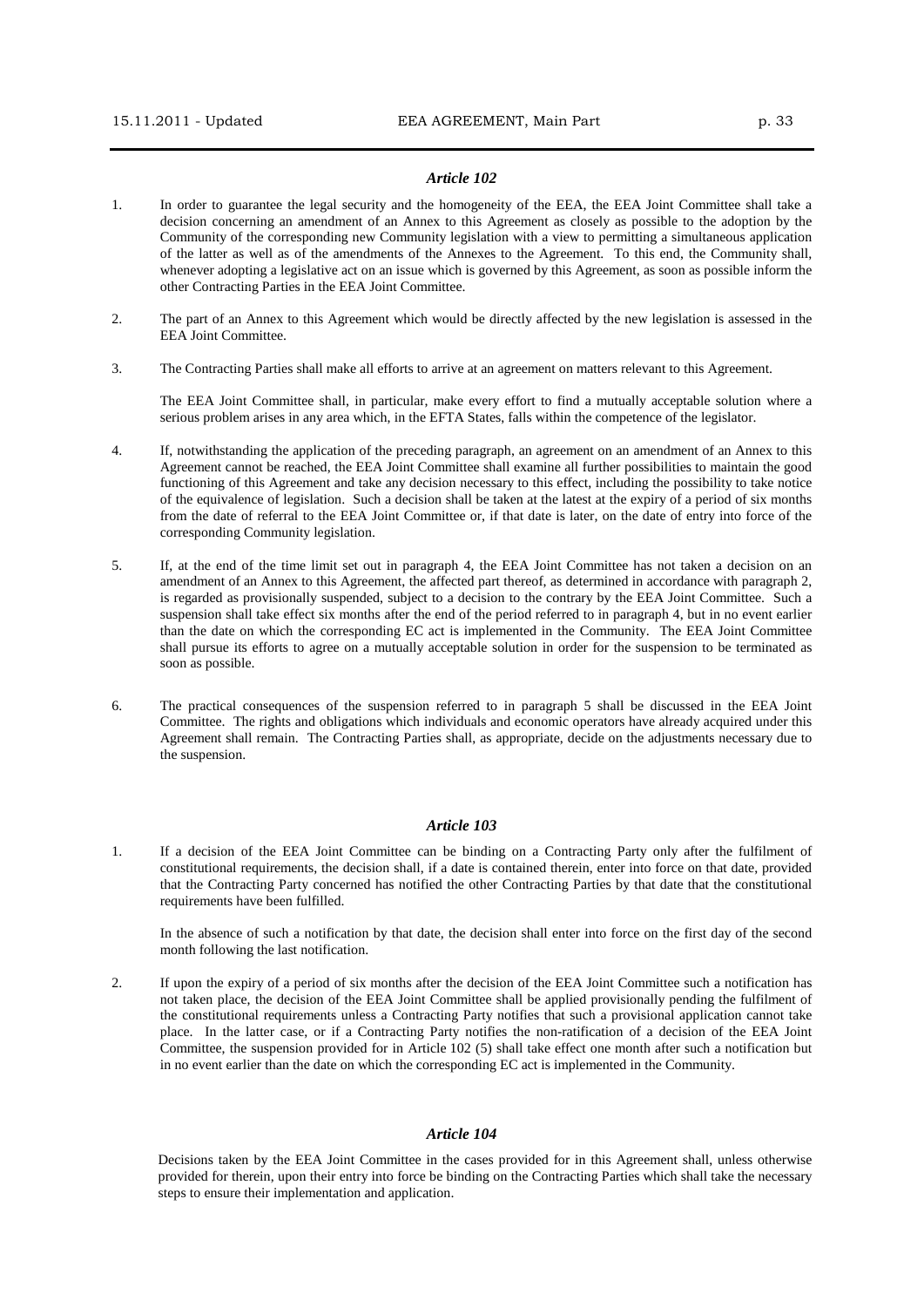# **CHAPTER 3**

# **HOMOGENEITY, SURVEILLANCE PROCEDURE**

# **AND SETTLEMENT OF DISPUTES**

# **Section 1 Homogeneity**

### *Article 105*

- 1. In order to achieve the objective of the Contracting Parties to arrive at as uniform an interpretation as possible of the provisions of the Agreement and those provisions of Community legislation which are substantially reproduced in the Agreement, the EEA Joint Committee shall act in accordance with this Article.
- 2. The EEA Joint Committee shall keep under constant review the development of the case law of the Court of Justice of the European Communities and the EFTA Court. To this end judgments of these Courts shall be transmitted to the EEA Joint Committee which shall act so as to preserve the homogeneous interpretation of the Agreement.
- 3. If the EEA Joint Committee within two months after a difference in the case law of the two Courts has been brought before it, has not succeeded to preserve the homogeneous interpretation of the Agreement, the procedures laid down in Article 111 may be applied.

### *Article 106*

In order to ensure as uniform an interpretation as possible of this Agreement, in full deference to the independence of courts, a system of exchange of information concerning judgments by the EFTA Court, the Court of Justice of the European Communities and the Court of First Instance of the European Communities and the Courts of last instance of the EFTA States shall be set up by the EEA Joint Committee. This system shall comprise:

- (a) transmission to the Registrar of the Court of Justice of the European Communities of judgments delivered by such courts on the interpretation and application of, on the one hand, this Agreement or, on the other hand, the Treaty establishing the European Economic Community and the Treaty establishing the European Coal and Steel Community, as amended or supplemented, as well as the acts adopted in pursuance thereof in so far as they concern provisions which are identical in substance to those of this Agreement;
- (b) classification of these judgments by the Registrar of the Court of Justice of the European Communities including, as far as necessary, the drawing up and publication of translations and abstracts;
- (c) communications by the Registrar of the Court of Justice of the European Communities of the relevant documents to the competent national authorities, to be designated by each Contracting Party.

# *Article 107*

Provisions on the possibility for an EFTA State to allow a court or tribunal to ask the Court of Justice of the European Communities to decide on the interpretation of an EEA rule are laid down in Protocol 34.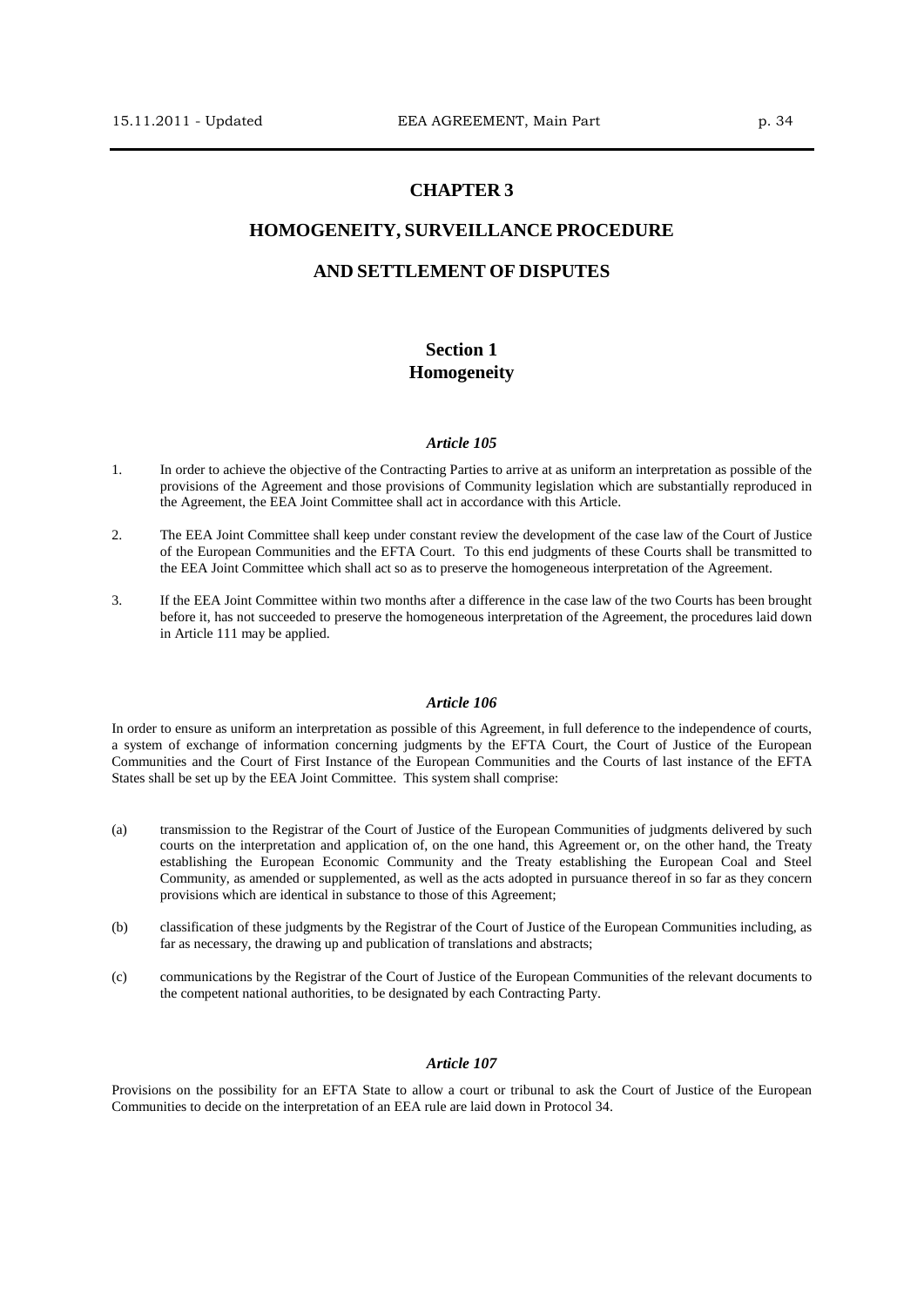<span id="page-34-0"></span>-

# **Section 2**

# **Surveillance procedure**

### *Article 108*

- 1. The EFTA States shall establish an independent surveillance authority (EFTA Surveillance Authority) as well as procedures similar to those existing in the Community including procedures for ensuring the fulfilment of obligations under this Agreement and for control of the legality of acts of the EFTA Surveillance Authority regarding competition.
- 2. The EFTA States shall establish a court of justice (EFTA Court).

The EFTA Court shall, in accordance with a separate agreement between the EFTA States, with regard to the application of this Agreement be competent, in particular, for:

- (a) actions concerning the surveillance procedure regarding the EFTA States;
- (b) appeals concerning decisions in the field of competition taken by the EFTA Surveillance Authority;
- (c) the settlement of disputes between two or more EFTA States.

#### *Article 109*

- 1. The fulfilment of the obligations under this Agreement shall be monitored by, on the one hand, the EFTA Surveillance Authority and, on the other, the EC Commission acting in conformity with the Treaty establishing the European Economic Community**{[12}](#page-7-0)**.
- 2. In order to ensure a uniform surveillance throughout the EEA, the EFTA Surveillance Authority and the EC Commission shall cooperate, exchange information and consult each other on surveillance policy issues and individual cases.
- 3. The EC Commission and the EFTA Surveillance Authority shall receive any complaints concerning the application of this Agreement. They shall inform each other of complaints received.
- 4. Each of these bodies shall examine all complaints falling within its competence and shall pass to the other body any complaints which fall within the competence of that body.
- 5. In case of disagreement between these two bodies with regard to the action to be taken in relation to a complaint or with regard to the result of the examination, either of the bodies may refer the matter to the EEA Joint Committee which shall deal with it in accordance with Article 111.

### *Article 110*

Decisions under this Agreement by the EFTA Surveillance Authority and the EC Commission which impose a pecuniary obligation on persons other than States, shall be enforceable. The same shall apply to such judgments under this Agreement by the Court of Justice of the European Communities, the Court of First Instance of the European Communities and the EFTA Court.

Enforcement shall be governed by the rules of civil procedure in force in the State in the territory of which it is carried out. The order for its enforcement shall be appended to the decision, without other formality than verification of the authenticity of the decision, by the authority which each Contracting Party shall designate for this purpose and shall make known to the other Contracting Parties, the EFTA Surveillance Authority, the EC Commission, the Court of Justice of the European Communities, the Court of First Instance of the European Communities and the EFTA Court.

**<sup>{</sup> 12} Words "and the Treaty establishing the European Coal and Steel Community" deleted by the 2004 EEA Enlargement Agreement (OJ No L 130, 29.4.2004, p. 3 and EEA Supplement No 23, 29.4.2004, p. 1), provisionally applicable as of 1.5.2004, e.i.f. 6.12.2005.**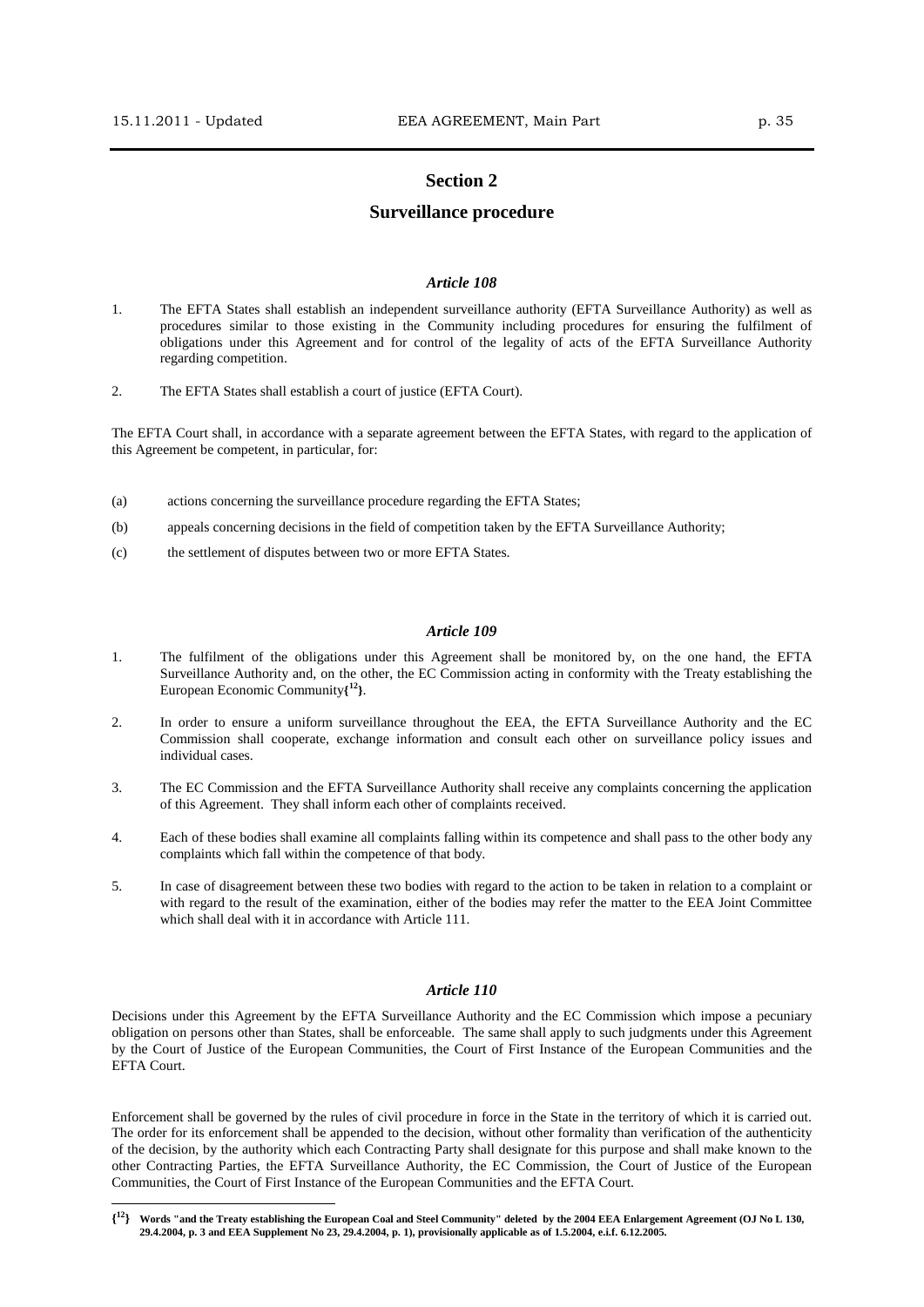When these formalities have been completed on application by the party concerned, the latter may proceed to enforcement, in accordance with the law of the State in the territory of which enforcement is to be carried out, by bringing the matter directly before the competent authority.

Enforcement may be suspended only by a decision of the Court of Justice of the European Communities, as far as decisions by the EC Commission, the Court of First Instance of the European Communities or the Court of Justice of the European Communities are concerned, or by a decision of the EFTA Court as far as decisions by the EFTA Surveillance Authority or the EFTA Court are concerned. However, the courts of the States concerned shall have jurisdiction over complaints that enforcement is being carried out in an irregular manner.

# **Section 3 Settlement of disputes**

### *Article 111*

- 1. The Community or an EFTA State may bring a matter under dispute which concerns the interpretation or application of this Agreement before the EEA Joint Committee in accordance with the following provisions.
- 2. The EEA Joint Committee may settle the dispute. It shall be provided with all information which might be of use in making possible an indepth examination of the situation, with a view to finding an acceptable solution. To this end, the EEA Joint Committee shall examine all possibilities to maintain the good functioning of the Agreement.
- 3. If a dispute concerns the interpretation of provisions of this Agreement, which are identical in substance to corresponding rules of the Treaty establishing the European Economic Community and the Treaty establishing the European Coal and Steel Community and to acts adopted in application of these two Treaties and if the dispute has not been settled within three months after it has been brought before the EEA Joint Committee, the Contracting Parties to the dispute may agree to request the Court of Justice of the European Communities to give a ruling on the interpretation of the relevant rules.

If the EEA Joint Committee in such a dispute has not reached an agreement on a solution within six months from the date on which this procedure was initiated or if, by then, the Contracting Parties to the dispute have not decided to ask for a ruling by the Court of Justice of the European Communities, a Contracting Party may, in order to remedy possible imbalances,

- either take a safeguard measure in accordance with Article 112(2) and following the procedure of Article 113;
- or apply Article 102 mutatis mutandis.
- 4. If a dispute concerns the scope or duration of safeguard measures taken in accordance with Article 111(3) or Article 112, or the proportionality of rebalancing measures taken in accordance with Article 114, and if the EEA Joint Committee after three months from the date when the matter has been brought before it has not succeeded to resolve the dispute, any Contracting Party may refer the dispute to arbitration under the procedures laid down in Protocol 33. No question of interpretation of the provisions of this Agreement referred to in paragraph 3 may be dealt with in such procedures. The arbitration award shall be binding on the parties to the dispute.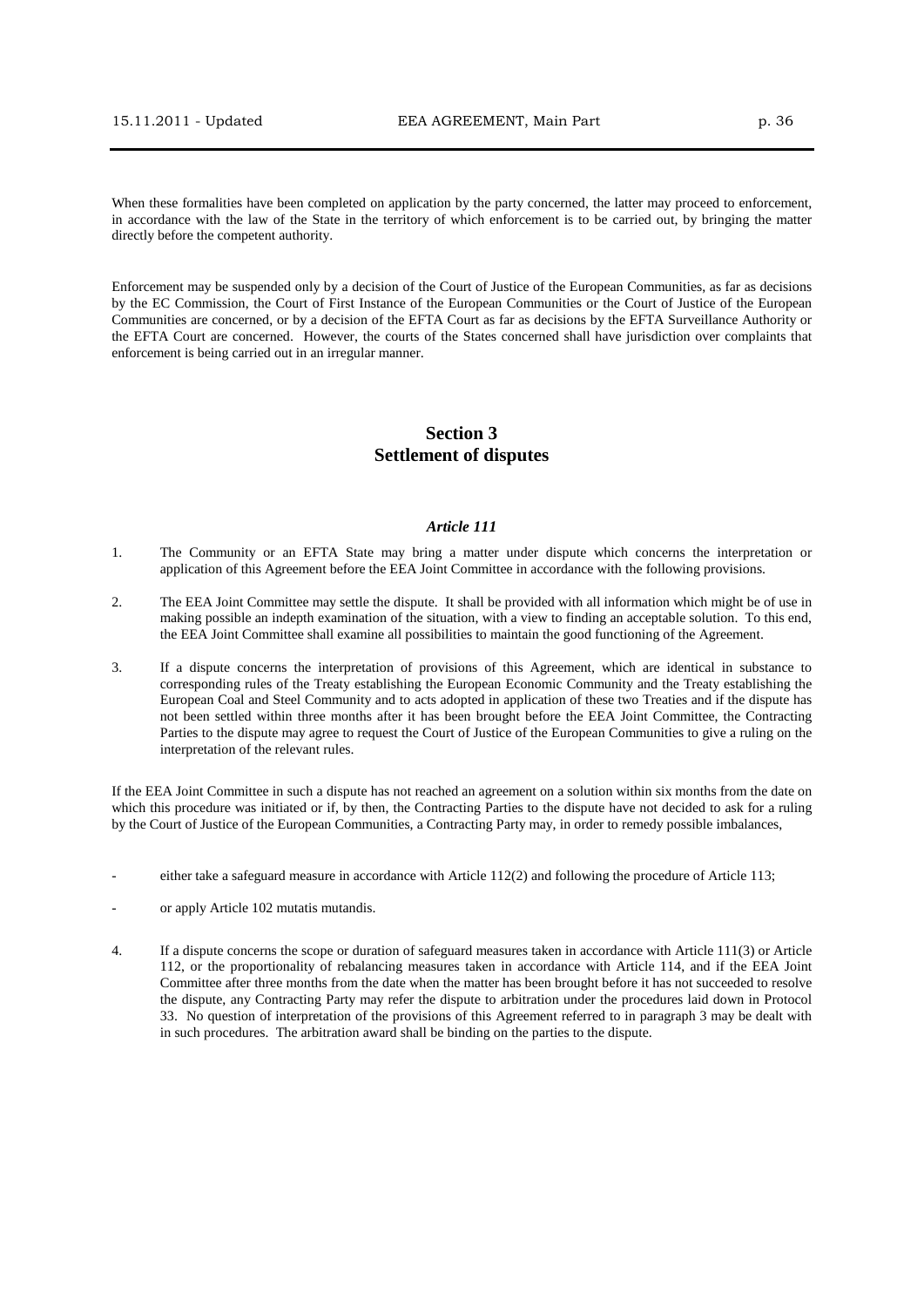# **CHAPTER 4**

# **SAFEGUARD MEASURES**

### *Article 112*

- 1. If serious economic, societal or environmental difficulties of a sectorial or regional nature liable to persist are arising, a Contracting Party may unilaterally take appropriate measures under the conditions and procedures laid down in Article 113.
- 2. Such safeguard measures shall be restricted with regard to their scope and duration to what is strictly necessary in order to remedy the situation. Priority shall be given to such measures as will least disturb the functioning of this Agreement.
- 3. The safeguard measures shall apply with regard to all Contracting Parties.

# *Article 113*

- 1. A Contracting Party which is considering taking safeguard measures under Article 112 shall, without delay, notify the other Contracting Parties through the EEA Joint Committee and shall provide all relevant information.
- 2. The Contracting Parties shall immediately enter into consultations in the EEA Joint Committee with a view to finding a commonly acceptable solution.
- 3. The Contracting Party concerned may not take safeguard measures until one month has elapsed after the date of notification under paragraph 1, unless the consultation procedure under paragraph 2 has been concluded before the expiration of the stated time limit. When exceptional circumstances requiring immediate action exclude prior examination, the Contracting Party concerned may apply forthwith the protective measures strictly necessary to remedy the situation.

For the Community, the safeguard measures shall be taken by the EC Commission.

- 4. The Contracting Party concerned shall, without delay, notify the measures taken to the EEA Joint Committee and shall provide all relevant information.
- 5. The safeguard measures taken shall be the subject of consultations in the EEA Joint Committee every three months from the date of their adoption with a view to their abolition before the date of expiry envisaged, or to the limitation of their scope of application.

Each Contracting Party may at any time request the EEA Joint Committee to review such measures.

- 1. If a safeguard measure taken by a Contracting Party creates an imbalance between the rights and obligations under this Agreement, any other Contracting Party may towards that Contracting Party take such proportionate rebalancing measures as are strictly necessary to remedy the imbalance. Priority shall be given to such measures as will least disturb the functioning of the EEA.
- 2. The procedure under Article 113 shall apply.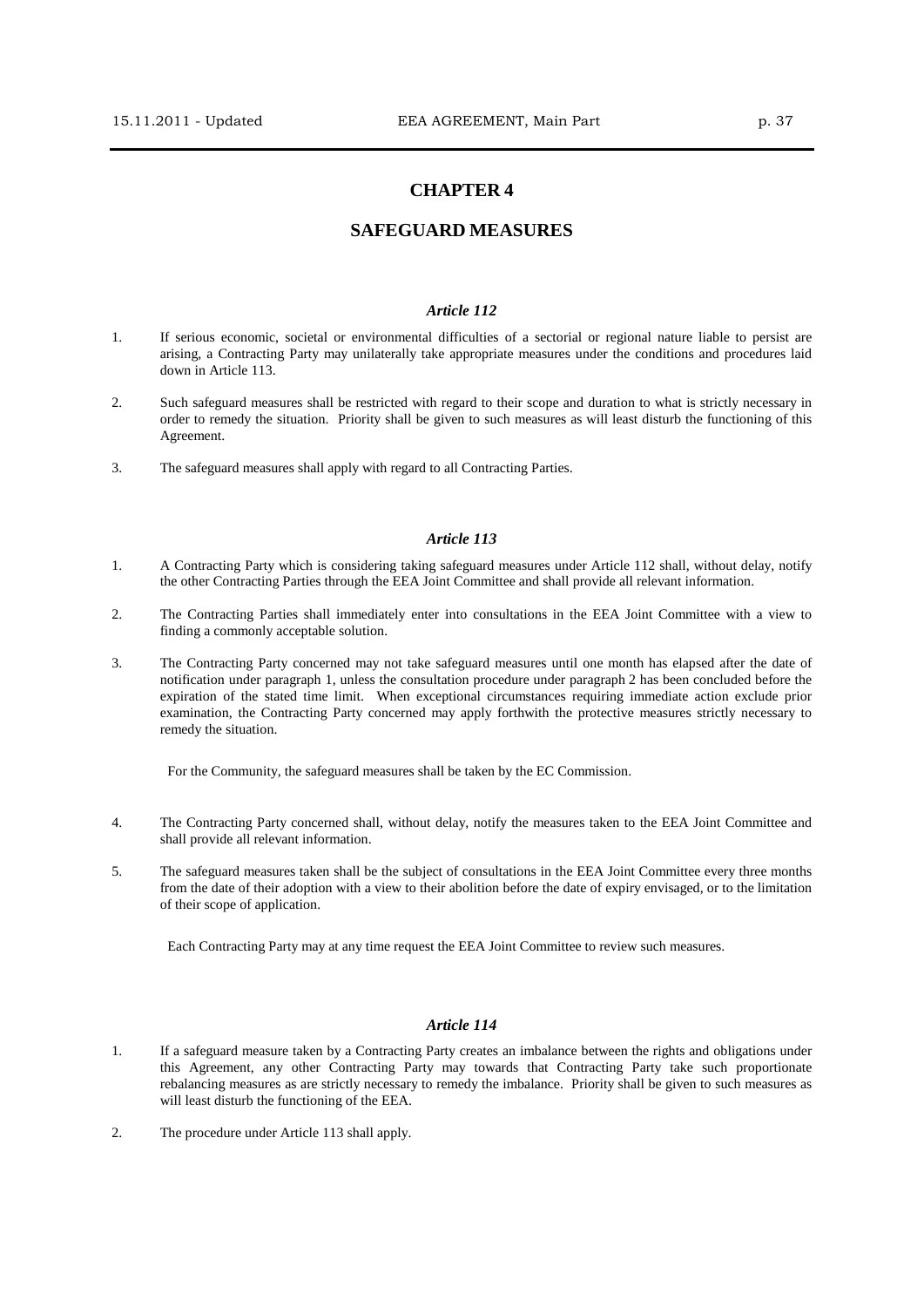-

# **PART VIII**

# **FINANCIAL MECHANISM**

### *Article 115*

With a view to promoting a continuous and balanced strengthening of trade and economic relations between the Contracting Parties, as provided for in Article 1, the Contracting Parties agree on the need to reduce the economic and social disparities between their regions. They note in this regard the relevant provisions set out elsewhere in this Agreement and its related Protocols, including certain of the arrangements regarding agriculture and fisheries.

## *Article 116*

A Financial Mechanism shall be established by the EFTA States to contribute, in the context of the EEA and in addition to the efforts already deployed by the Community in this regard, to the objectives laid down in Article 115.

# *Article 117*

**{[13](#page-34-0)}** Provisions governing the Financial Mechanisms are set out in Protocol 38, Protocol 38a and the Addendum to Protocol 38a, and Protocol 38b.

# **PART IX**

# **GENERAL AND FINAL PROVISIONS**

### *Article 118*

1. Where a Contracting Party considers that it would be useful in the interests of all the Contracting Parties to develop the relations established by this Agreement by extending them to fields not covered thereby, it shall submit a reasoned request to the other Contracting Parties within the EEA Council. The latter may instruct the EEA Joint Committee to examine all the aspects of this request and to issue a report.

The EEA Council may, where appropriate, take the political decisions with a view to opening negotiations between the Contracting Parties.

2. The agreements resulting from the negotiations referred to in paragraph 1 will be subject to ratification or approval by the Contracting Parties in accordance with their own procedures.

<span id="page-37-0"></span>**<sup>{</sup> 13} Article replaced by the 2004 EEA Enlargement Agreement (OJ No L 130, 29.4.2004, p. 3 and EEA Supplement No 23, 29.4.2004, p. 1), provisionally applicable as of 1.5.2004, e.i.f. 6.12.2005, subsequently replaced by the 2007 EEA Enlargement Agreement (OJ No L 221, 25.8.2007, p. 15; EEA supplement No 39, 26.6.2008, p.1), provisionally applicable as of 1.8.2007, e.i.f. 9.11.2011, and subsequently replaced by the Agreement between the European Union, Iceland, Liechtenstein and Norway on an EEA Financial Mechanism for the period 2009-2014 (OJ No L 291, 9.11.2010, p. 4) , e.i.f. 1.2.2011.**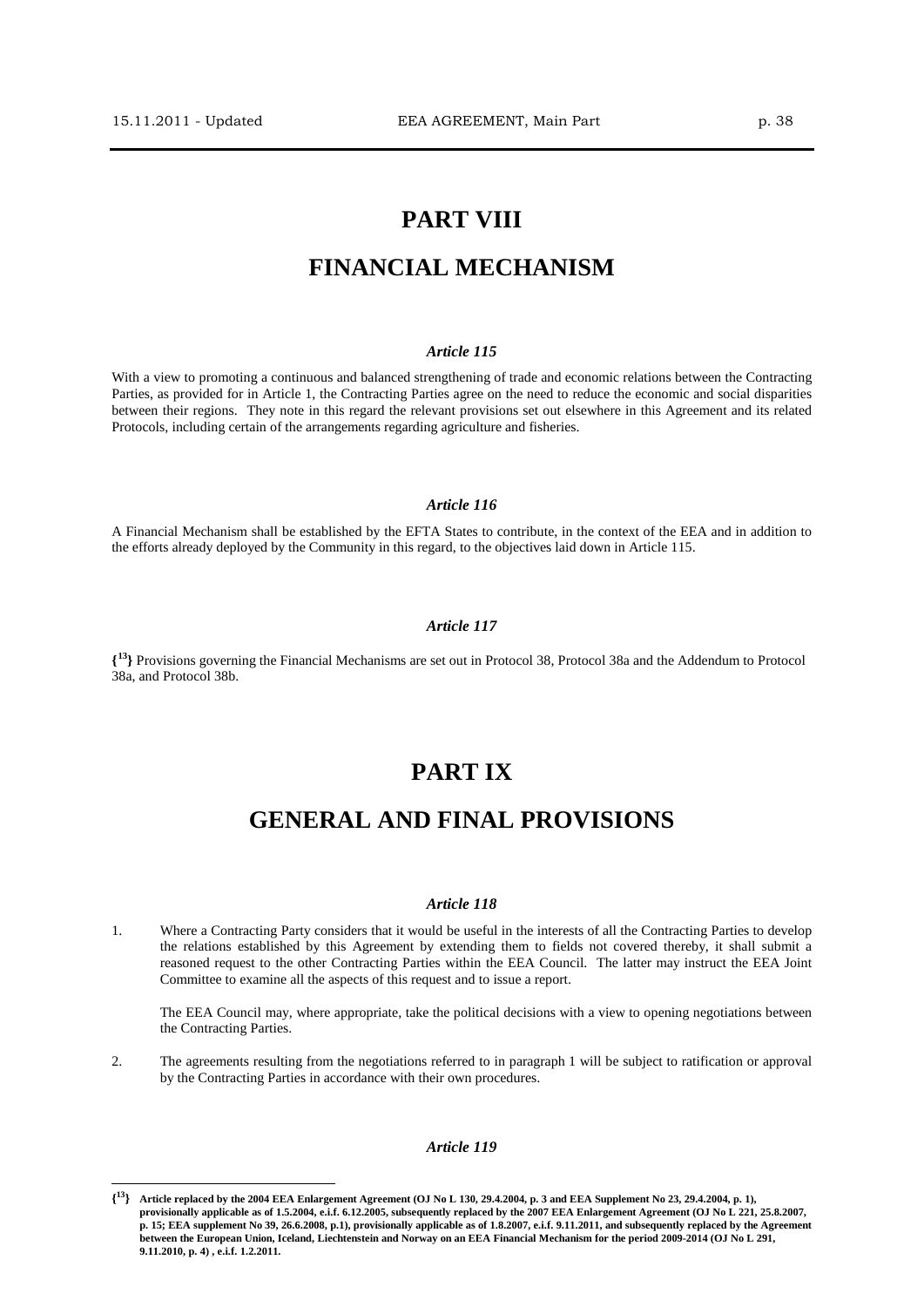The Annexes and the acts referred to therein as adapted for the purposes of this Agreement as well as the Protocols shall form an integral part of this Agreement.

### *Article 120*

**{[14](#page-37-0)}** Unless otherwise provided in this Agreement and in particular in Protocols 41 and 43, the application of the provisions of this Agreement shall prevail over provisions in existing bilateral or multilateral agreements binding the European Economic Community, on the one hand, and one or more EFTA States, on the other, to the extent that the same subject matter is governed by this Agreement.

#### *Article 121*

The provisions of this Agreement shall not preclude cooperation :

- (a) within the framework of the Nordic cooperation to the extent that such cooperation does not impair the good functioning of this Agreement;
- (b) within the framework of the regional union between Switzerland and Liechtenstein to the extent that the objectives of this union are not attained by the application of this Agreement and the good functioning of this Agreement is not impaired;
- (c) [ ]**{[15](#page-38-0)}**

-

### *Article 122*

The representatives, delegates and experts of the Contracting Parties, as well as officials and other servants acting under this Agreement shall be required, even after their duties have ceased, not to disclose information of the kind covered by the obligation of professional secrecy, in particular information about undertakings, their business relations or their cost components.

### *Article 123*

Nothing in this Agreement shall prevent a Contracting Party from taking any measures:

- (a) which it considers necessary to prevent the disclosure of information contrary to its essential security interests;
- (b) which relate to the production of, or trade in, arms, munitions and war materials or other products indispensable for defence purposes or to research, development or production indispensable for defence purposes, provided that such measures do not impair the conditions of competition in respect of products not intended for specifically military purposes;
- (c) which it considers essential to its own security in the event of serious internal disturbances affecting the maintenance of law and order, in time of war or serious international tension constituting threat of war or in order to carry out obligations it has accepted for the purpose of maintaining peace and international security.

# *Article 124*

<span id="page-38-1"></span>The Contracting Parties shall accord nationals of EC Member States and EFTA States the same treatment as their own nationals as regards participation in the capital of companies or firms within the meaning of Article 34, without prejudice to the application of the other provisions of this Agreement.

**<sup>{</sup> 14} The words "Protocols 41, 43 and 44" replaced by the words "Protocols 41 and 43".**

<span id="page-38-0"></span>**<sup>{</sup> 15} Paragraph (c) deleted by the 2004 EEA Enlargement Agreement (OJ No L 130, 29.4.2004, p. 3 and EEA Supplement No 23, 29.4.2004, p. 1), provisionally applicable as of 1.5.2004, e.i.f. 6.12.2005.**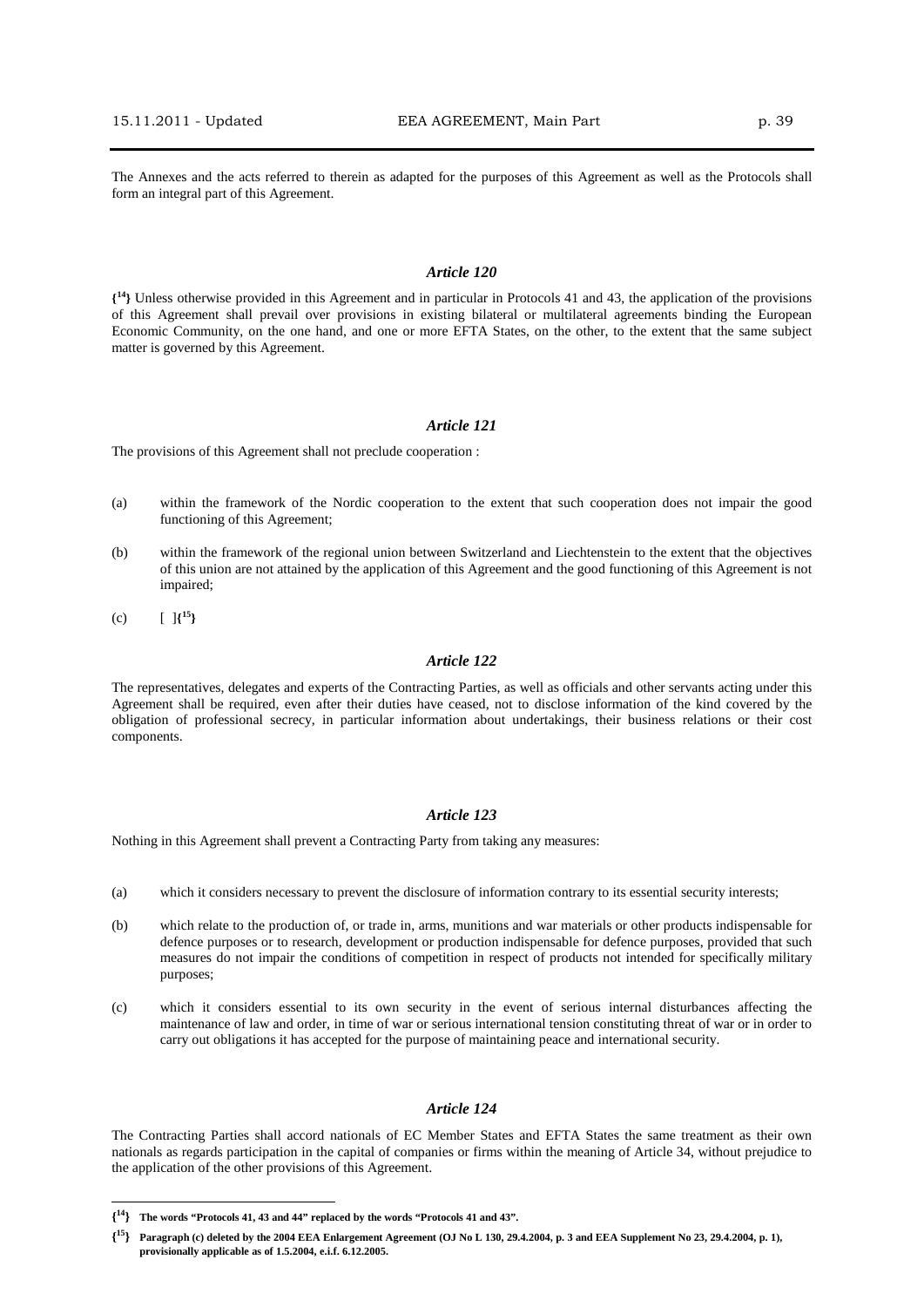-

# *Article 125*

This Agreement shall in no way prejudice the rules of the Contracting Parties governing the system of property ownership.

# *Article 126*

- 1.**{[16}](#page-38-1)** The Agreement shall apply to the territories to which the Treaty establishing the European Economic Community **{[17](#page-39-0)}** is applied and under the conditions laid down in that Treaty **{[18}](#page-39-1)**, and to the territories of Iceland **{[19](#page-39-2)}**, the Principality of Liechtenstein and the Kingdom of Norway **{[20}](#page-39-3)**.
- 2. Notwithstanding paragraph 1, this Agreement shall not apply to the Åland Islands. The Government of Finland may, however, give notice, by a declaration deposited when ratifying this Agreement with the Depositary, which shall transmit a certified copy thereof to the Contracting Parties, that the Agreement shall apply to those Islands under the same conditions as it applies to other parts of Finland subject to the following provisions:
	- (a) The provisions of this Agreement shall not preclude the application of the provisions in force at any given time on the Åland Islands on:
		- (i) restrictions on the right for natural persons who do not enjoy regional citizenship in Åland, and for legal persons, to acquire and hold real property on the Åland Islands without permission by the competent authorities of the Islands;
		- (ii) restrictions on the right of establishment and the right to provide services by natural persons who do not enjoy regional citizenship in Åland, or by any legal person, without permission by the competent authorities of the Åland Islands.
	- (b) The rights enjoyed by Ålanders in Finland shall not be affected by this Agreement.
	- (c) The authorities of the Åland Islands shall apply the same treatment to all natural and legal persons of the Contracting Parties.

### *Article 127*

Each Contracting Party may withdraw from this Agreement provided it gives at least twelve months' notice in writing to the other Contracting Parties.

Immediately after the notification of the intended withdrawal, the other Contracting Parties shall convene a diplomatic conference in order to envisage the necessary modifications to bring to the Agreement.

**<sup>{</sup> 16} The words "the Kingdom of Norway, the Kingdom of Sweden and the Swiss Confederation" shall be replaced by the words "the Kingdom of Norway and the Kingdom of Sweden".**

<span id="page-39-0"></span>**<sup>{</sup> 17} Words " and the Treaty establishing the European Coal and Steel Community" deleted by the 2004 EEA Enlargement Agreement (OJ No L 130, 29.4.2004, p. 3 and EEA Supplement No 23, 29.4.2004, p. 1), provisionally applicable as of 1.5.2004, e.i.f. 6.12.2005.**

<span id="page-39-1"></span>**<sup>{</sup> 18} Words "those Treaties" replaced by the words "that Treaty" by the 2004 EEA Enlargement Agreement (OJ No L 130, 29.4.2004, p. 3 and EEA Supplement No 23, 29.4.2004, p. 1), provisionally applicable as of 1.5.2004, e.i.f. 6.12.2005.**

<span id="page-39-2"></span>**<sup>{</sup> 19} Words "Republic of" deleted by the 2007 EEA Enlargement Agreement (OJ No L 221, 25.8.2007, p. 15; EEA supplement No 39, 26.6.2008, p.1), provisionally applicable as of 1.8.2007, e.i.f. 9.11.2011.**

<span id="page-39-3"></span>**<sup>{</sup> 20} Words "the Republic of Austria, the Republic of Finland, the Republic of Iceland, the Principality of Liechtenstein, the Kingdom of Norway and the Kingdom of Sweden" replaced by the words "the Republic of Iceland, the Principality of Liechtenstein and the Kingdom of Norway" by the 2004 EEA Enlargement Agreement (OJ No L 130, 29.4.2004, p. 3 and EEA Supplement No 23, 29.4.2004, p. 1), provisionally applicable as of 1.5.2004, e.i.f. 6.12.2005.**